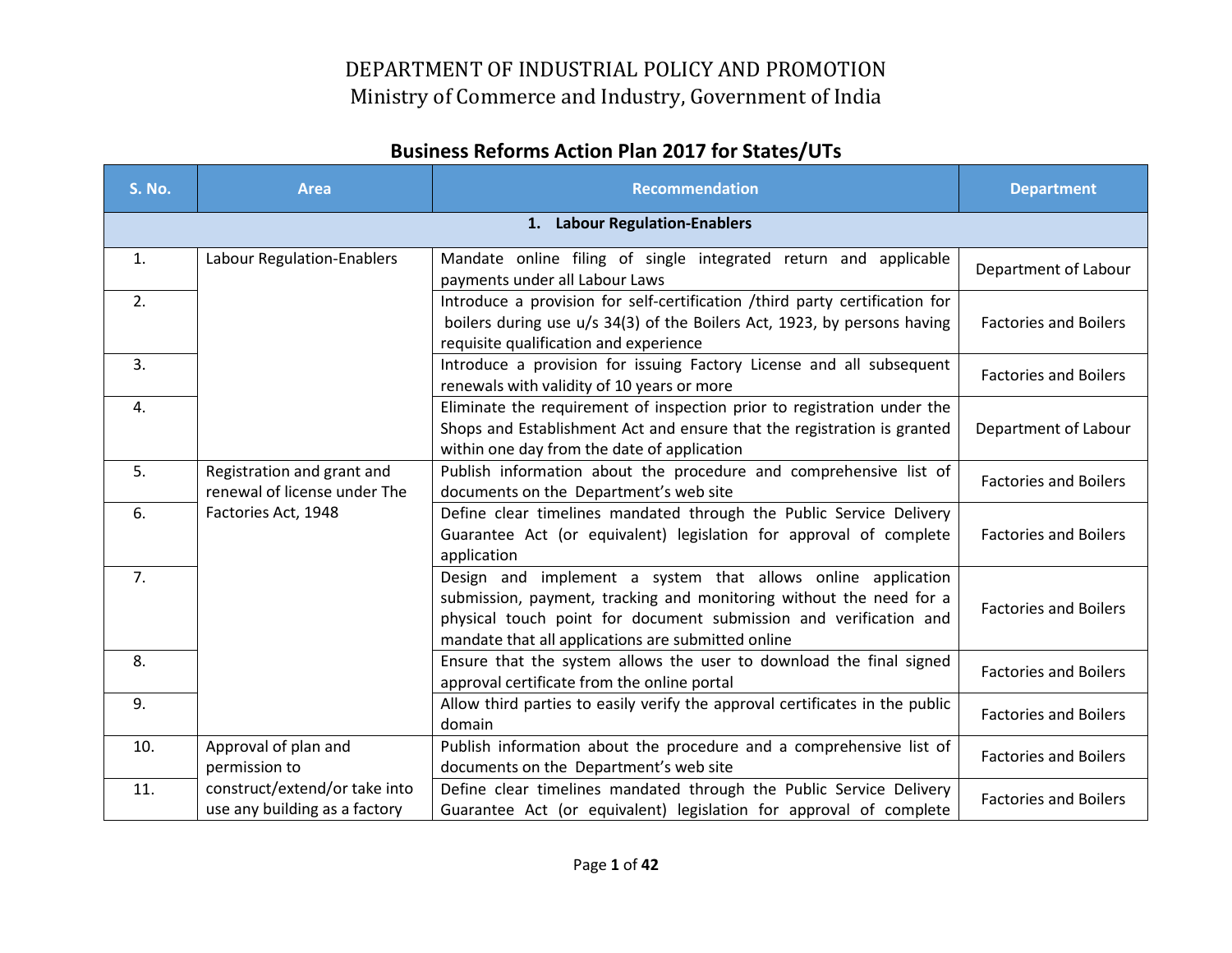| <b>S. No.</b> | <b>Area</b>                                                   | <b>Recommendation</b>                                                                                                                                                                                                                                          | <b>Department</b>            |
|---------------|---------------------------------------------------------------|----------------------------------------------------------------------------------------------------------------------------------------------------------------------------------------------------------------------------------------------------------------|------------------------------|
|               | under the Factories Act, 1948                                 | application                                                                                                                                                                                                                                                    |                              |
| 12.           |                                                               | Design and implement a system that allows online application<br>submission, payment, tracking and monitoring without the need for a<br>physical touch point for document submission and verification and<br>mandate that all applications are submitted online | <b>Factories and Boilers</b> |
| 13.           |                                                               | Ensure that the system allows user to download the final signed approval<br>certificate from the online portal                                                                                                                                                 | <b>Factories and Boilers</b> |
| 14.           |                                                               | Allow third parties to easily verify the approval certificates in the public<br>domain                                                                                                                                                                         | <b>Factories and Boilers</b> |
| 15.           | Registration and Renewal of<br>Boilers under The Boilers Act, | Publish information about the procedure and a comprehensive list of<br>documents on the Department's web site                                                                                                                                                  | <b>Factories and Boilers</b> |
| 16.           | 1923                                                          | Define clear timelines mandated through the Public Service Delivery<br>Guarantee Act (or equivalent) legislation for approval of complete<br>application                                                                                                       | <b>Factories and Boilers</b> |
| 17.           |                                                               | Design and implement a system that allows online application<br>submission, payment, tracking and monitoring without the need for a<br>physical touch point for document submission and verification and<br>mandate that all applications are submitted online | <b>Factories and Boilers</b> |
| 18.           |                                                               | Ensure that the system allows user to download the final signed approval<br>certificate from the online portal                                                                                                                                                 | <b>Factories and Boilers</b> |
| 19.           |                                                               | Allow third parties to easily verify the approval certificates in the public<br>domain                                                                                                                                                                         | <b>Factories and Boilers</b> |
| 20.           | <b>Approval for Boiler</b><br>manufacturer and renewal        | Publish information about the procedure and a comprehensive list of<br>documents on the Department's web site                                                                                                                                                  | <b>Factories and Boilers</b> |
| 21.           | thereof                                                       | Define clear timelines mandated through the Public Service Delivery<br>Guarantee Act (or equivalent) legislation for approval of complete<br>application                                                                                                       | <b>Factories and Boilers</b> |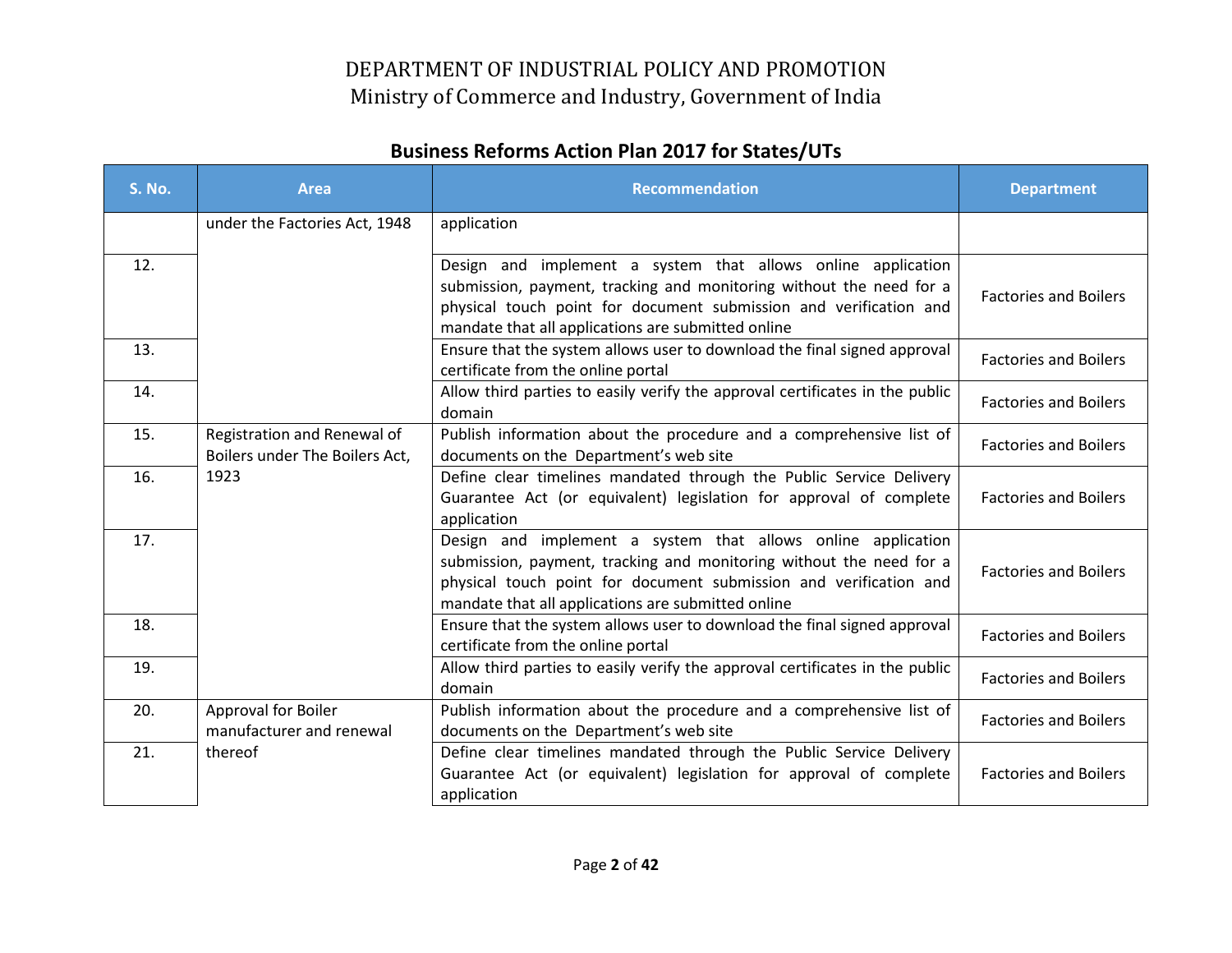| <b>S. No.</b> | <b>Area</b>                                                        | <b>Recommendation</b>                                                                                                                                                                                                                                          | <b>Department</b>            |
|---------------|--------------------------------------------------------------------|----------------------------------------------------------------------------------------------------------------------------------------------------------------------------------------------------------------------------------------------------------------|------------------------------|
| 22.           |                                                                    | Design and implement a system that allows online application<br>submission, payment, tracking and monitoring without the need for a<br>physical touch point for document submission and verification and<br>mandate that all applications are submitted online | <b>Factories and Boilers</b> |
| 23.           |                                                                    | Ensure that the system allows user to download the final signed approval<br>certificate from the online portal                                                                                                                                                 | <b>Factories and Boilers</b> |
| 24.           |                                                                    | Allow third parties to easily verify the approval certificates in the public<br>domain                                                                                                                                                                         | <b>Factories and Boilers</b> |
| 25.           | Approval for Boiler erector and<br>renewal thereof                 | Publish information about the procedure and a comprehensive list of<br>documents on the Department's web site                                                                                                                                                  | <b>Factories and Boilers</b> |
| 26.           |                                                                    | Define clear timelines mandated through the Public Service Delivery<br>Guarantee Act (or equivalent) legislation for approval of complete<br>application                                                                                                       | <b>Factories and Boilers</b> |
| 27.           |                                                                    | Design and implement a system that allows online application<br>submission, payment, tracking and monitoring without the need for a<br>physical touch point for document submission and verification and<br>mandate that all applications are submitted online | <b>Factories and Boilers</b> |
| 28.           |                                                                    | Ensure that the system allows user to download the final signed approval<br>certificate from the online portal                                                                                                                                                 | <b>Factories and Boilers</b> |
| 29.           |                                                                    | Allow third parties to easily verify the approval certificates in the public<br>domain                                                                                                                                                                         | <b>Factories and Boilers</b> |
| 30.           | License and renewal of license<br>for contractors under provision  | Publish information about the procedure and a comprehensive list of<br>documents that on the Department's web site                                                                                                                                             | Department of Labour         |
| 31.           | of The Contracts Labour<br>(Regulation and Abolition) Act,<br>1970 | Define clear timelines mandated through the Public Service Delivery<br>Guarantee Act (or equivalent) legislation for approval of complete<br>application                                                                                                       | Department of Labour         |
| 32.           |                                                                    | Design and implement a system that allows online application<br>submission, payment, tracking and monitoring without the need for a<br>physical touch point for document submission and verification and                                                       | Department of Labour         |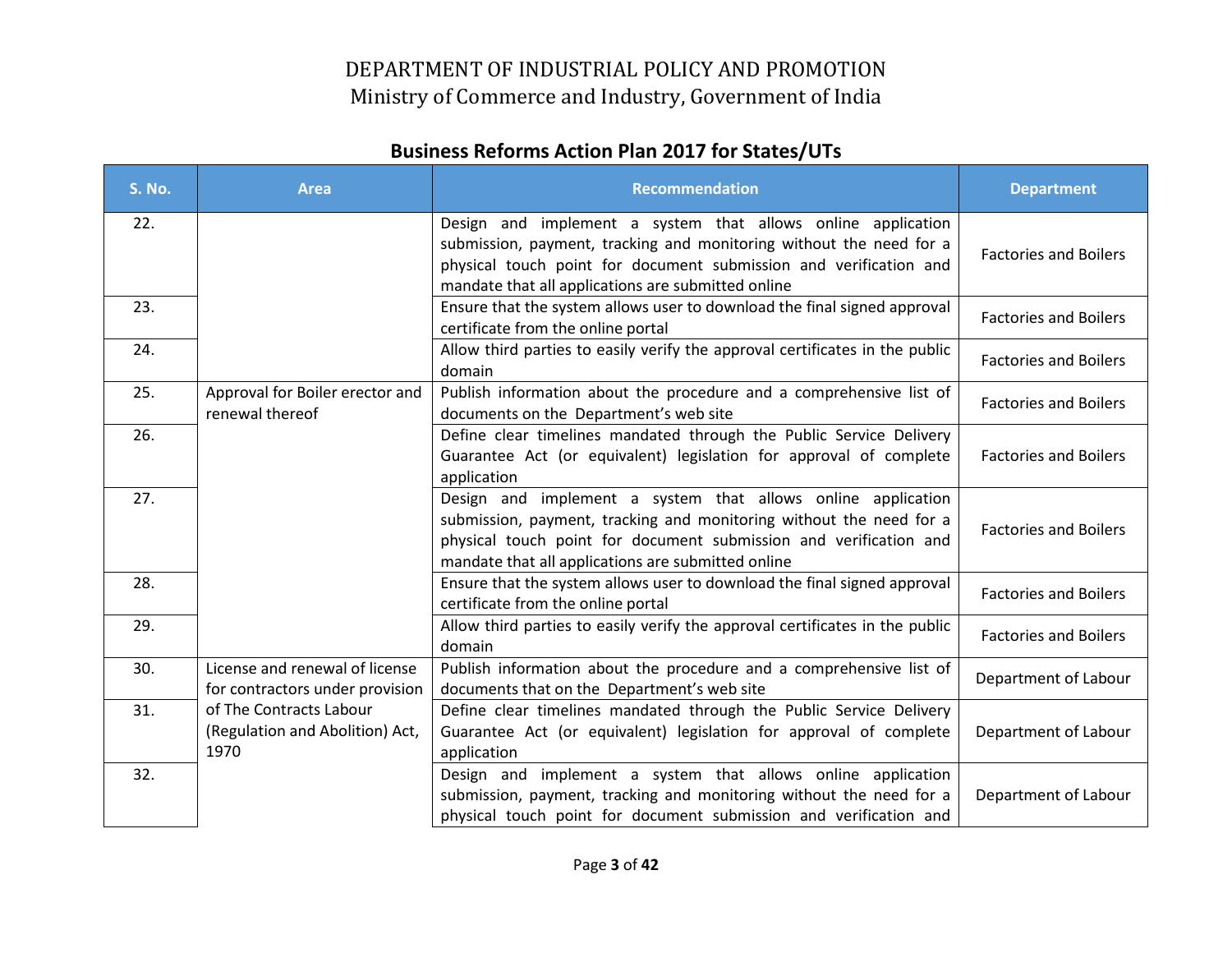| <b>S. No.</b> | <b>Area</b>                         | <b>Recommendation</b>                                                                                                   | <b>Department</b>    |
|---------------|-------------------------------------|-------------------------------------------------------------------------------------------------------------------------|----------------------|
|               |                                     | mandate that all applications are submitted online                                                                      |                      |
| 33.           |                                     | Ensure that the system allows user to download the final signed approval                                                | Department of Labour |
|               |                                     | certificate from the online portal                                                                                      |                      |
| 34.           |                                     | Allow third parties to easily verify the approval certificates in the public                                            | Department of Labour |
|               |                                     | domain                                                                                                                  |                      |
| 35.           | Registration and renewal            | Publish information about the procedure and a comprehensive list of                                                     | Department of Labour |
|               | under The Shops and                 | documents on the Department's web site                                                                                  |                      |
| 36.           | <b>Establishment Act</b>            | Define clear timelines mandated through the Public Service Delivery                                                     |                      |
|               |                                     | Guarantee Act (or equivalent) legislation for approval of complete                                                      | Department of Labour |
|               |                                     | application                                                                                                             |                      |
| 37.           |                                     | Design and implement a system that allows online application                                                            |                      |
|               |                                     | submission, payment, tracking and monitoring without the need for a                                                     | Department of Labour |
|               |                                     | physical touch point for document submission and verification and<br>mandate that all applications are submitted online |                      |
| 38.           |                                     | Ensure that the system allows user to download the final signed approval                                                |                      |
|               |                                     | certificate from the online portal                                                                                      | Department of Labour |
| 39.           |                                     | Allow third parties to easily verify the approval certificates in the public                                            |                      |
|               |                                     | domain                                                                                                                  | Department of Labour |
| 40.           | Registration of principal           | Publish information about the procedure and a comprehensive list of                                                     | Department of Labour |
|               | employer's establishment            | documents on the Department's web site                                                                                  |                      |
| 41.           | under provision of The              | Define clear timelines mandated through the Public Service Delivery                                                     |                      |
|               | <b>Contracts Labour (Regulation</b> | Guarantee Act (or equivalent) legislation for approval of complete                                                      | Department of Labour |
|               | and Abolition) Act, 1970            | application                                                                                                             |                      |
| 42.           |                                     | Design and implement a system that allows online application                                                            |                      |
|               |                                     | submission, payment, tracking and monitoring without the need for a                                                     | Department of Labour |
|               |                                     | physical touch point for document submission and verification and                                                       |                      |
|               |                                     | mandate that all applications are submitted online                                                                      |                      |
| 43.           |                                     | Ensure that the system allows user to download the final signed approval                                                | Department of Labour |
|               |                                     | certificate from the online portal                                                                                      |                      |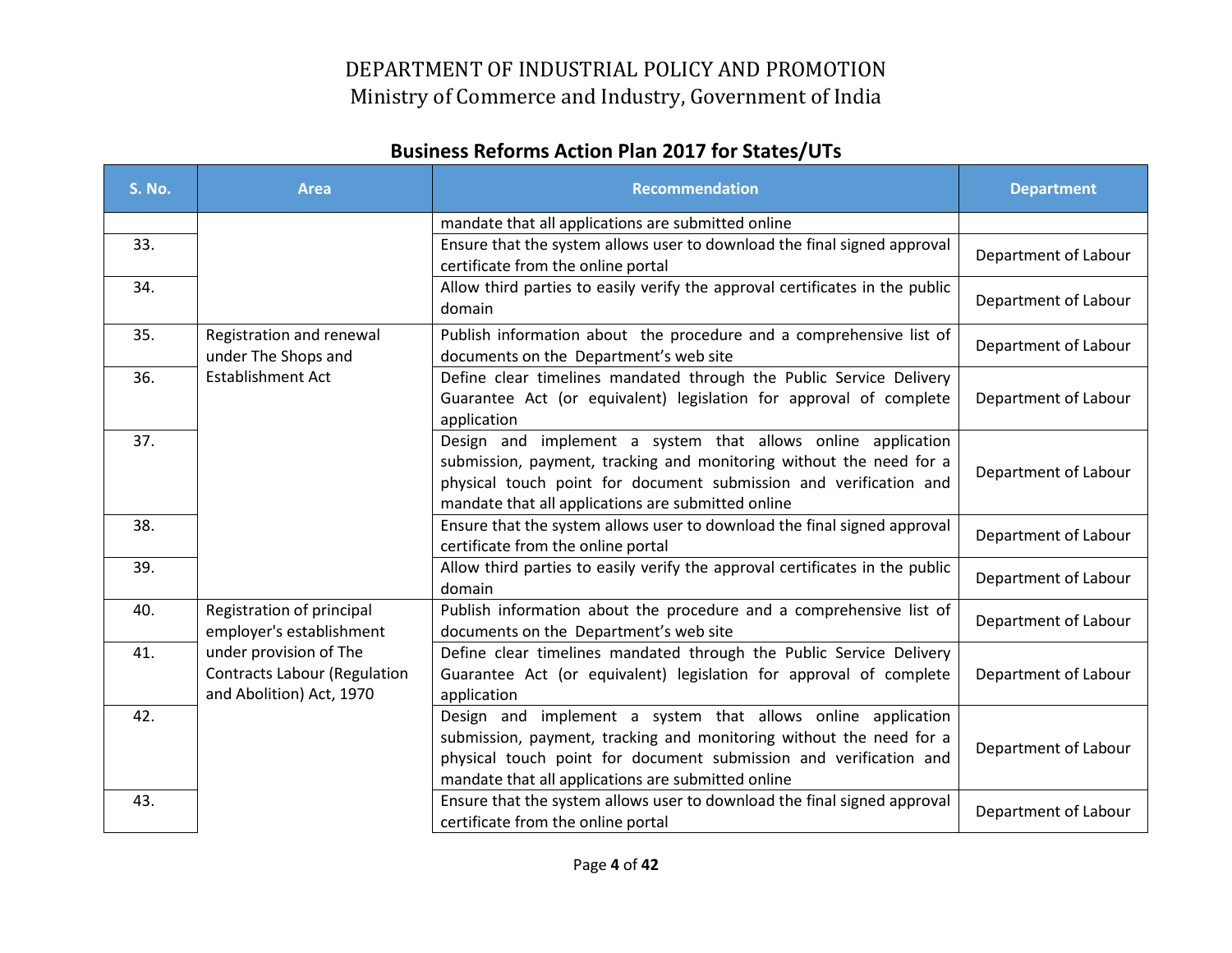| <b>S. No.</b> | <b>Area</b>                                                                                 | <b>Recommendation</b>                                                                                                                                                                                                                                          | <b>Department</b>    |
|---------------|---------------------------------------------------------------------------------------------|----------------------------------------------------------------------------------------------------------------------------------------------------------------------------------------------------------------------------------------------------------------|----------------------|
| 44.           |                                                                                             | Allow third parties to easily verify the approval certificates in the public<br>domain                                                                                                                                                                         | Department of Labour |
| 45.           | Registration under The<br><b>Building and Other</b>                                         | Publish information about the procedure and a comprehensive list of<br>documents on the Department's web site                                                                                                                                                  | Department of Labour |
| 46.           | <b>Construction Workers</b><br>(Regulation of Employment<br>and Conditions of Service) Act, | Define clear timelines mandated through the Public Service Delivery<br>Guarantee Act (or equivalent) legislation for approval of complete<br>application                                                                                                       | Department of Labour |
| 47.           | 1996                                                                                        | Design and implement a system that allows online application<br>submission, payment, tracking and monitoring without the need for a<br>physical touch point for document submission and verification and<br>mandate that all applications are submitted online | Department of Labour |
| 48.           |                                                                                             | Ensure that the system allows user to download the final signed approval<br>certificate from the online portal                                                                                                                                                 | Department of Labour |
| 49.           |                                                                                             | Allow third parties to easily verify the approval certificates in the public<br>domain                                                                                                                                                                         | Department of Labour |
| 50.           | Registration of establishment<br>under the Inter State Migrant                              | Publish information on about the procedure and a comprehensive list of<br>documents that on the Department's web site                                                                                                                                          | Department of Labour |
| 51.           | Workmen(RE&CS)Act,1979                                                                      | Define clear timelines mandated through the Public Service Delivery<br>Guarantee Act (or equivalent) legislation for approval of complete<br>application                                                                                                       | Department of Labour |
| 52.           |                                                                                             | Design and implement a system that allows online application<br>submission, payment, tracking and monitoring without the need for a<br>physical touch point for document submission and verification and<br>mandate that all applications are submitted online | Department of Labour |
| 53.           |                                                                                             | Ensure that the system allows user to download the final signed approval<br>certificate from the online portal                                                                                                                                                 | Department of Labour |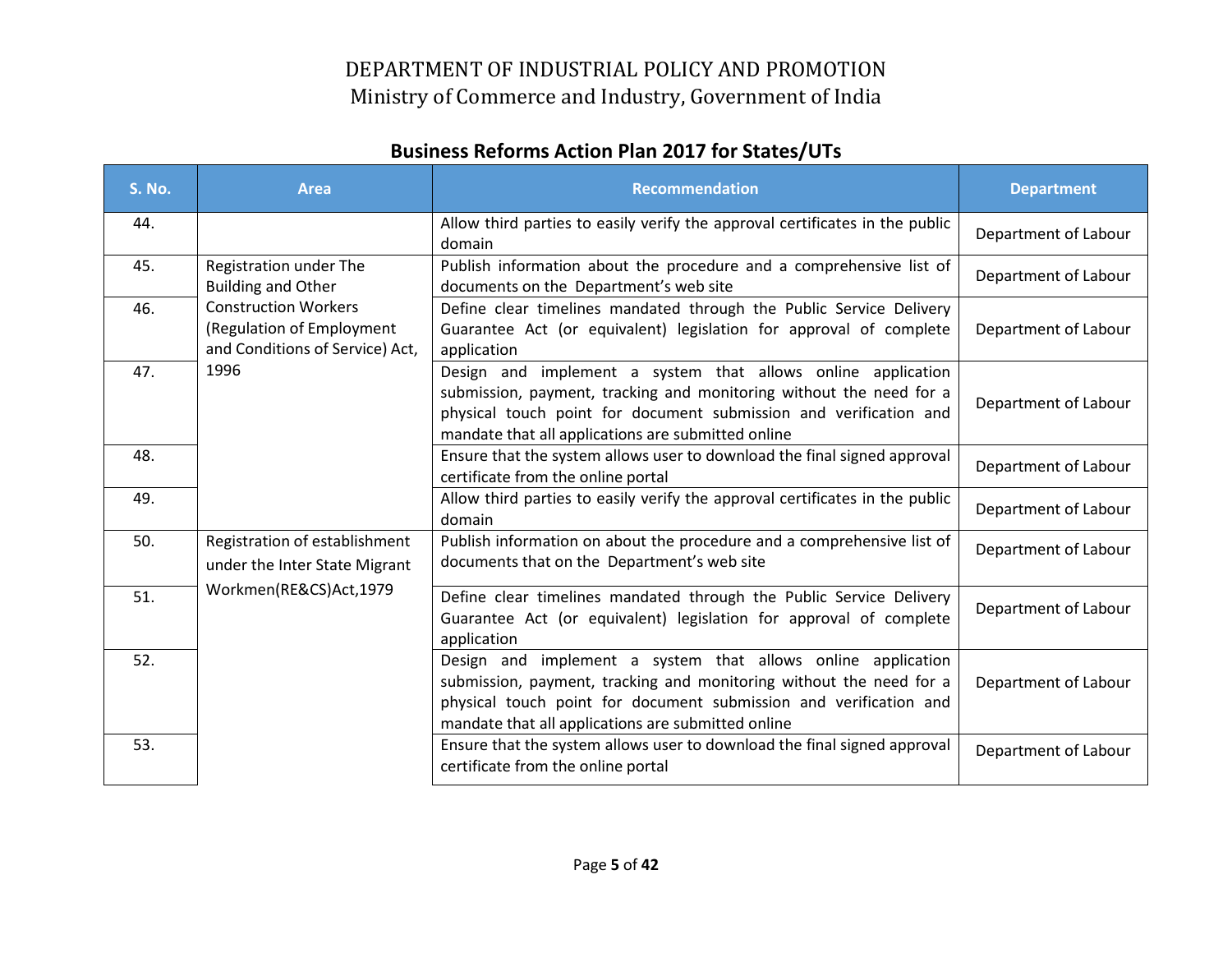| <b>S. No.</b> | <b>Area</b>                                             | <b>Recommendation</b>                                                                                                                                                                                                                                                                                                | <b>Department</b>                |
|---------------|---------------------------------------------------------|----------------------------------------------------------------------------------------------------------------------------------------------------------------------------------------------------------------------------------------------------------------------------------------------------------------------|----------------------------------|
| 54.           |                                                         | Allow third parties to easily verify the approval certificates in the public<br>domain                                                                                                                                                                                                                               | Department of Labour             |
|               |                                                         | 2. Contract enforcement                                                                                                                                                                                                                                                                                              |                                  |
| 55.           | <b>Commercial Dispute</b><br><b>Resolution Enablers</b> | Establish a specialized division/bench under the High Court to hear<br>commercial disputes                                                                                                                                                                                                                           | Department of Law and<br>Justice |
| 56.           |                                                         | Establish specialized commercial courts (in major towns/cluster of<br>district so as to cover the whole State) to hear and resolve the<br>commercial disputes                                                                                                                                                        | Department of Law and<br>Justice |
| 57.           |                                                         | Ensure at least 90% of the vacancies in specialized Commercial courts<br>been filled up                                                                                                                                                                                                                              | Department of Law and<br>Justice |
| 58.           |                                                         | Ensure that the time standards for commercial disputes are adhered for<br>the following key court events:<br>First hearing;<br>i.<br>Filing of the statement of defense;<br>ii.<br>Completion of the evidence period;<br>iii.<br>Filing of testimony by expert; and<br>iv.<br>Submission of the final judgment<br>V. | Department of Law and<br>Justice |
| 59.           |                                                         | Limit the maximum number of adjournments that can be granted in<br>commercial disputes                                                                                                                                                                                                                               | Department of Law and<br>Justice |
| 60.           |                                                         | Limit the adjournments to unforeseen and exceptional circumstances                                                                                                                                                                                                                                                   | Department of Law and<br>Justice |
| 61.           |                                                         | Merge payment of court fees and process fees into a single<br>transaction/procedure                                                                                                                                                                                                                                  | Department of Law and<br>Justice |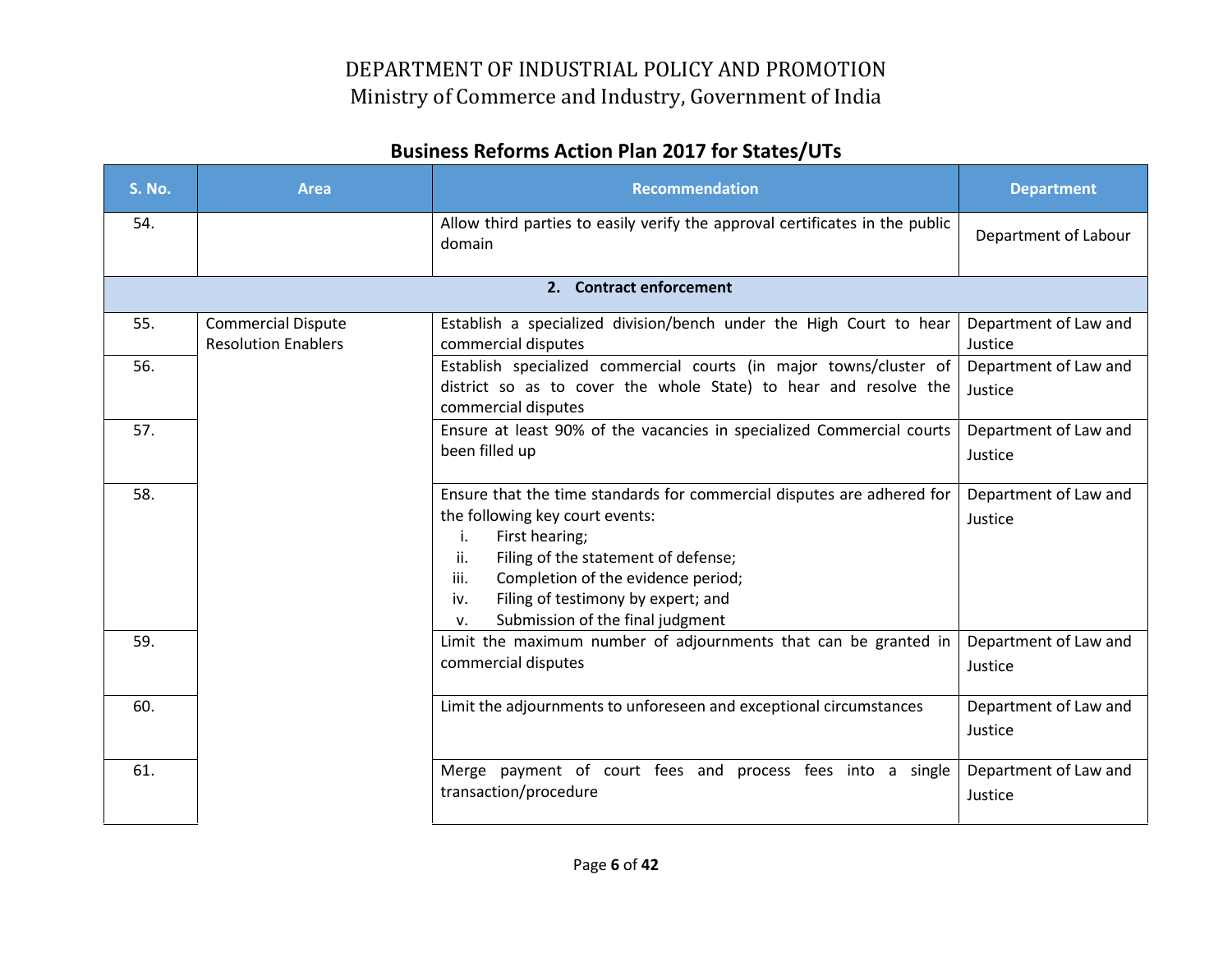| <b>S. No.</b> | <b>Area</b>                         | <b>Recommendation</b>                                                                                                                                                                               | <b>Department</b>                                          |
|---------------|-------------------------------------|-----------------------------------------------------------------------------------------------------------------------------------------------------------------------------------------------------|------------------------------------------------------------|
| 62.           |                                     | Publish model commercial contract templates in public domain in<br>downloadable and editable format along with instructions to use them                                                             | Department of Law and<br>Justice                           |
| 63.           | Paper-less Courts                   | Design and implement a system that allows e-filing for commercial<br>disputes in Commercial courts                                                                                                  | Department of Law and<br>Justice                           |
| 64.           |                                     | Design and implement a system that allows issuance of e-summons for<br>commercial disputes in Commercial courts                                                                                     | Department of Law and<br>Justice                           |
| 65.           |                                     | Design and implement a system that allows publishing of e-cause lists<br>for commercial disputes in Commercial courts                                                                               | Department of Law and<br>Justice                           |
| 66.           |                                     | Design and implement a system that allows e-payment of court fees and<br>process fees for Commercial disputes in Commercial courts                                                                  | Department of Law and<br>Justice                           |
| 67.           |                                     | Design and implement a system that allows issuance of digitally signed<br>court orders in Commercial courts                                                                                         | Department of Law and<br>Justice                           |
|               |                                     | 3. Registering property                                                                                                                                                                             |                                                            |
| 68.           | Property Registration -<br>Enablers | Digitize land transaction deeds of last 2 years at all sub-registrar offices<br>and make the same available on an online system                                                                     | <b>Registration &amp; Stamps</b>                           |
| 69.           |                                     | Digitize land records of last 2 years at all land records offices and publish<br>the updated land records online in public domain                                                                   | <b>Registration &amp; Stamps</b>                           |
| 70.           |                                     | Digitize land records of last 2 years at local municipality office and<br>publish the updated land records online in public domain                                                                  | <b>Registration &amp; Stamps</b>                           |
| 71.           |                                     | Digitize Property tax payment records of last 2 years with a functionality<br>to view balance payments at all local municipality offices and publish the<br>updated records online in public domain | Municipal Corporation/<br><b>Registration &amp; Stamps</b> |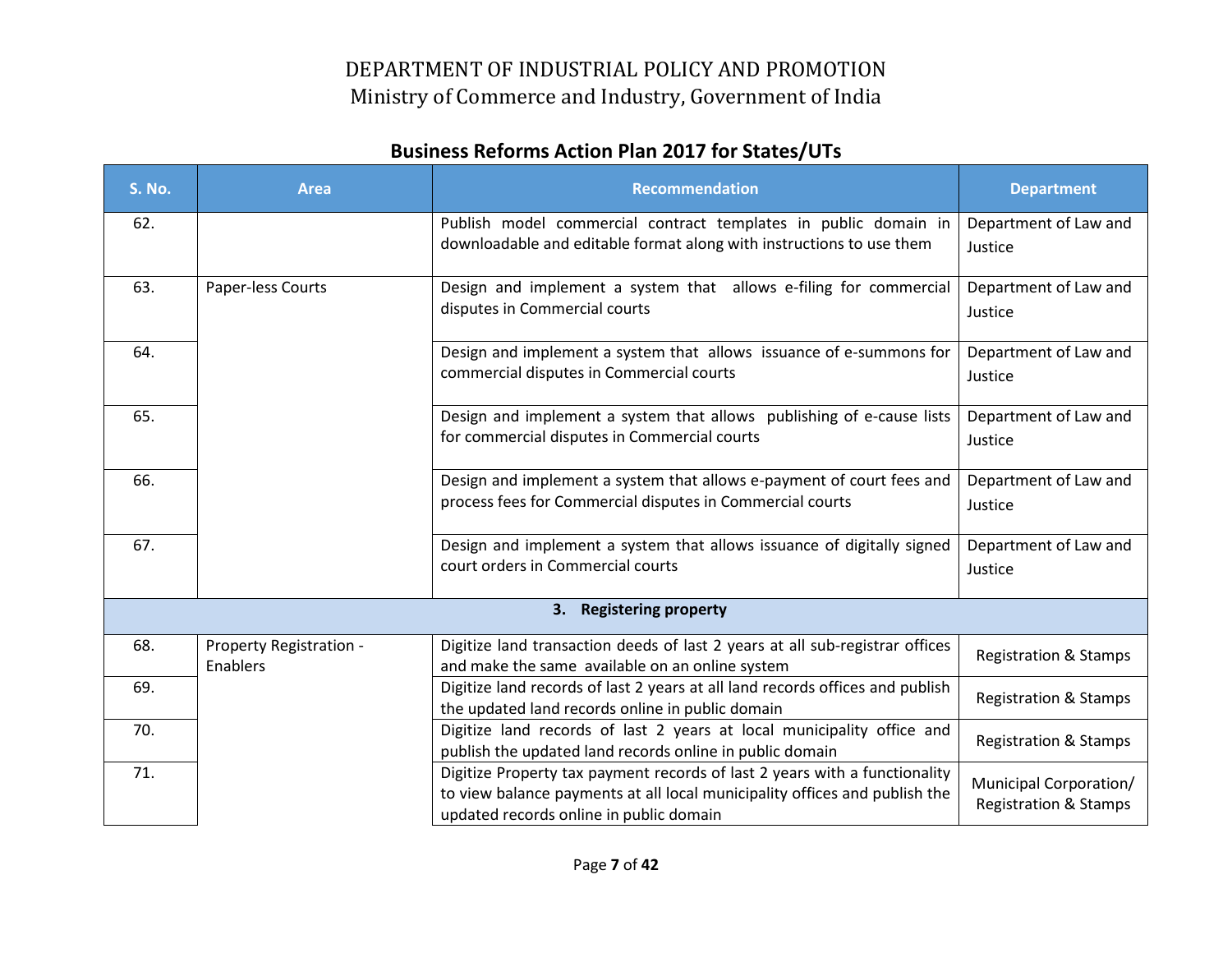| <b>S. No.</b> | <b>Area</b>                                    | <b>Recommendation</b>                                                                                                                                                                                                                       | <b>Department</b>                                   |
|---------------|------------------------------------------------|---------------------------------------------------------------------------------------------------------------------------------------------------------------------------------------------------------------------------------------------|-----------------------------------------------------|
| 72.           |                                                | Digitize cadastral maps of all rural areas in the state                                                                                                                                                                                     | <b>Revenue Department</b>                           |
| 73.           |                                                | Integrate last 2 years data at all sub-registrar offices, all land records<br>offices and all local municipality offices to facilitate property wise<br>mapping of transactions                                                             | <b>Registration &amp; Stamps</b>                    |
| 74.           |                                                | Ensure that statistics of land disputes is maintained in land record offices<br>and also, ensure to publish list of current disputes in public domain                                                                                       | Registration & Stamps/<br><b>Revenue Department</b> |
| 75.           |                                                | Integrate all sub-registrar offices with PAN or Aadhar data to create a<br>State level database to verify the accuracy of documents                                                                                                         | <b>Registration &amp; Stamps</b>                    |
| 76.           |                                                | Integrate land record databases with Judicial database (Revenue) to<br>provide complete picture of current land disputes                                                                                                                    | Registration & Stamps/<br>Department of Law         |
| 77.           |                                                | Integrate the mutation process with the registration process and allow<br>intimation of mutation as soon as the deed is registered                                                                                                          | <b>Registration &amp; Stamps</b>                    |
| 78.           | <b>Property Registration-Online</b><br>systems | Publish information about the procedure and a comprehensive list of<br>documents required for property registration on the Department's web<br>site                                                                                         | <b>Registration &amp; Stamps</b>                    |
| 79.           |                                                | Provide model deed templates for sale, gift, lease, mortgage and rent in<br>downloadable and editable format along with instructions to use them                                                                                            | <b>Registration &amp; Stamps</b>                    |
| 80.           |                                                | Design and implement a system that allows online application and<br>payment for submission and verification of document and mandate that<br>all applications are submitted online and mandate that all applications<br>are submitted online | <b>Registration &amp; Stamps</b>                    |
| 81.           |                                                | The online system should have the facility of auto calculation of the<br>applicable fee and stamp duty as per the valuation of the property                                                                                                 | <b>Registration &amp; Stamps</b>                    |
| 82.           |                                                | The online system should have the facility of auto generation of<br>appointment (date and time) on making the required payment online at<br>respective SRO offices                                                                          | <b>Registration &amp; Stamps</b>                    |
| 83.           |                                                | The registration of the transaction deed to be provided to related parties<br>on the same day of appointment                                                                                                                                | <b>Registration &amp; Stamps</b>                    |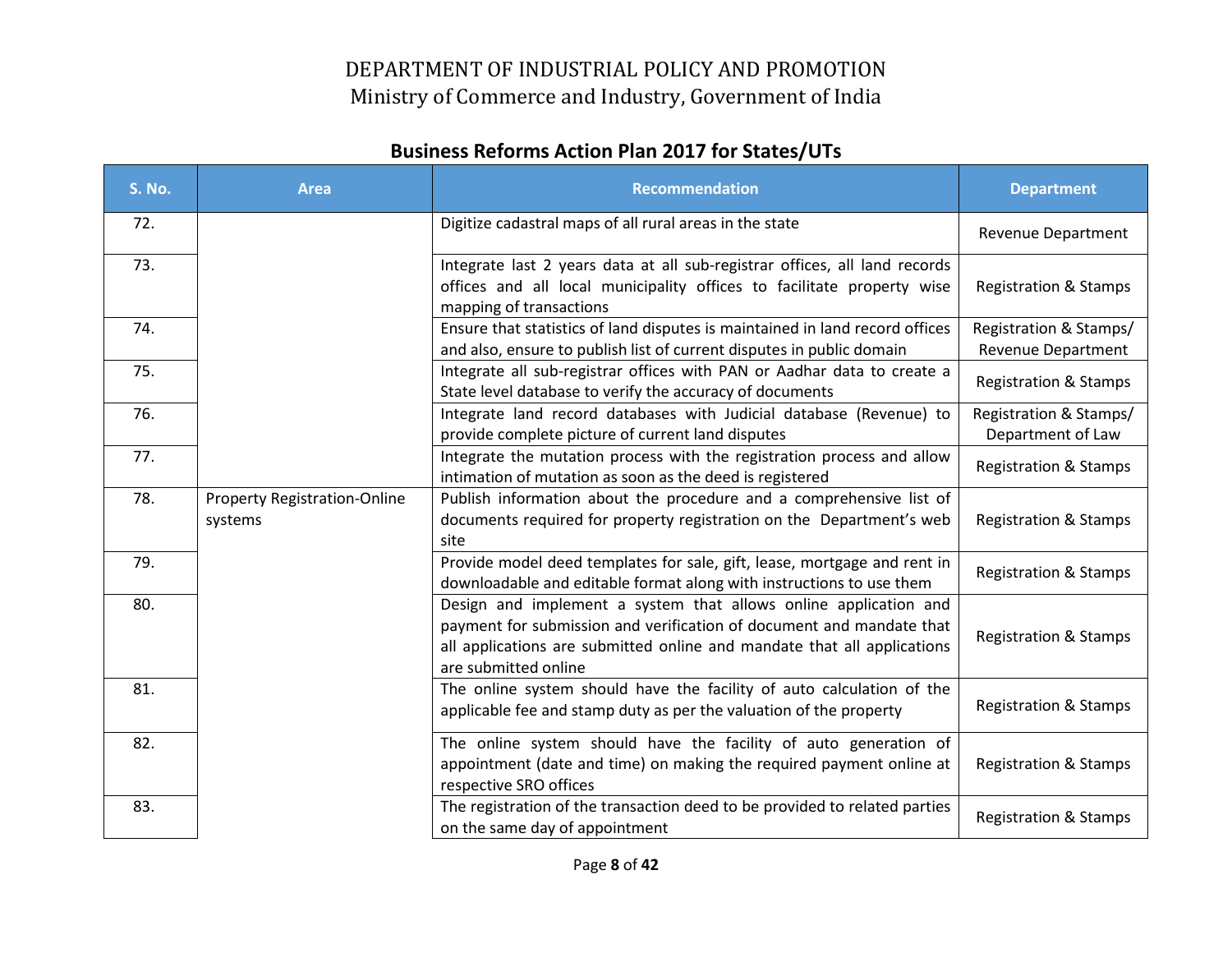| <b>S. No.</b> | <b>Area</b>                | <b>Recommendation</b>                                                                                                                                                                                                                                                                                                                                                                                                                                                                                                                                                            | <b>Department</b>                                                                |
|---------------|----------------------------|----------------------------------------------------------------------------------------------------------------------------------------------------------------------------------------------------------------------------------------------------------------------------------------------------------------------------------------------------------------------------------------------------------------------------------------------------------------------------------------------------------------------------------------------------------------------------------|----------------------------------------------------------------------------------|
| 84.           |                            | Ensure that the system allows user to download the final signed approval<br>certificate from the online portal                                                                                                                                                                                                                                                                                                                                                                                                                                                                   | <b>Registration &amp; Stamps</b>                                                 |
| 85.           |                            | Define clear timelines mandated through the Public Service Delivery<br>Guarantee Act (or equivalent) legislation for document registration and<br>mutation of land                                                                                                                                                                                                                                                                                                                                                                                                               | <b>Registration &amp; Stamps</b>                                                 |
|               |                            | 4. Inspection enablers                                                                                                                                                                                                                                                                                                                                                                                                                                                                                                                                                           |                                                                                  |
| 86.           | Inspection reform enablers | Institutionalize a Central Inspection System responsible for undertaking<br>compliance inspections of the departments concerned                                                                                                                                                                                                                                                                                                                                                                                                                                                  | Labour, Factories and<br><b>Boilers, State Pollution</b><br><b>Control Board</b> |
| 87.           |                            | Design and develop an online inspection system for scheduling of<br>inspections                                                                                                                                                                                                                                                                                                                                                                                                                                                                                                  | Labour, Factories and<br><b>Boilers, State Pollution</b><br><b>Control Board</b> |
| 88.           |                            | Ensure that the selection of establishments for inspection is done using<br>computerized risk assessment and allocation of inspectors is undertaken<br>under the Central Inspection System                                                                                                                                                                                                                                                                                                                                                                                       | Labour, Factories and<br><b>Boilers, State Pollution</b><br>Control Board        |
| 89.           |                            | Differentiate compliance inspection requirements based on risk profile<br>(such as High, Medium and Low risk) of industries under all the labour<br>laws                                                                                                                                                                                                                                                                                                                                                                                                                         | Department of Labour                                                             |
| 90.           |                            | Exempt low risk industries with a history of satisfactory compliance from<br>labour compliance inspections, or allow self-certification in lieu of<br>conducting physical inspections under all the Labour laws                                                                                                                                                                                                                                                                                                                                                                  | Department of Labour                                                             |
| 91.           |                            | Mandate synchronized/joint- inspection under all of the following acts:<br>Inspection<br>under<br>The<br>Equal<br>Remuneration<br>Act,<br>1976<br>I.<br>under<br>1948<br>Inspection<br>The<br>Ш.<br>Factories<br>Act,<br>1961<br>The<br>Benefit<br>III.<br>Inspection<br>under<br>Maternity<br>Act,<br>under<br>Minimum<br>1948<br>IV. Inspection<br>The<br>Wages<br>Act,<br>V. Inspection under The Shops and Establishments Act (as applicable)<br>VI. Inspection under The Labour Welfare Fund Act (as applicable)<br>Inspection under The Payment of Bonus Act, 1965<br>VII. | <b>Factories and Boilers</b>                                                     |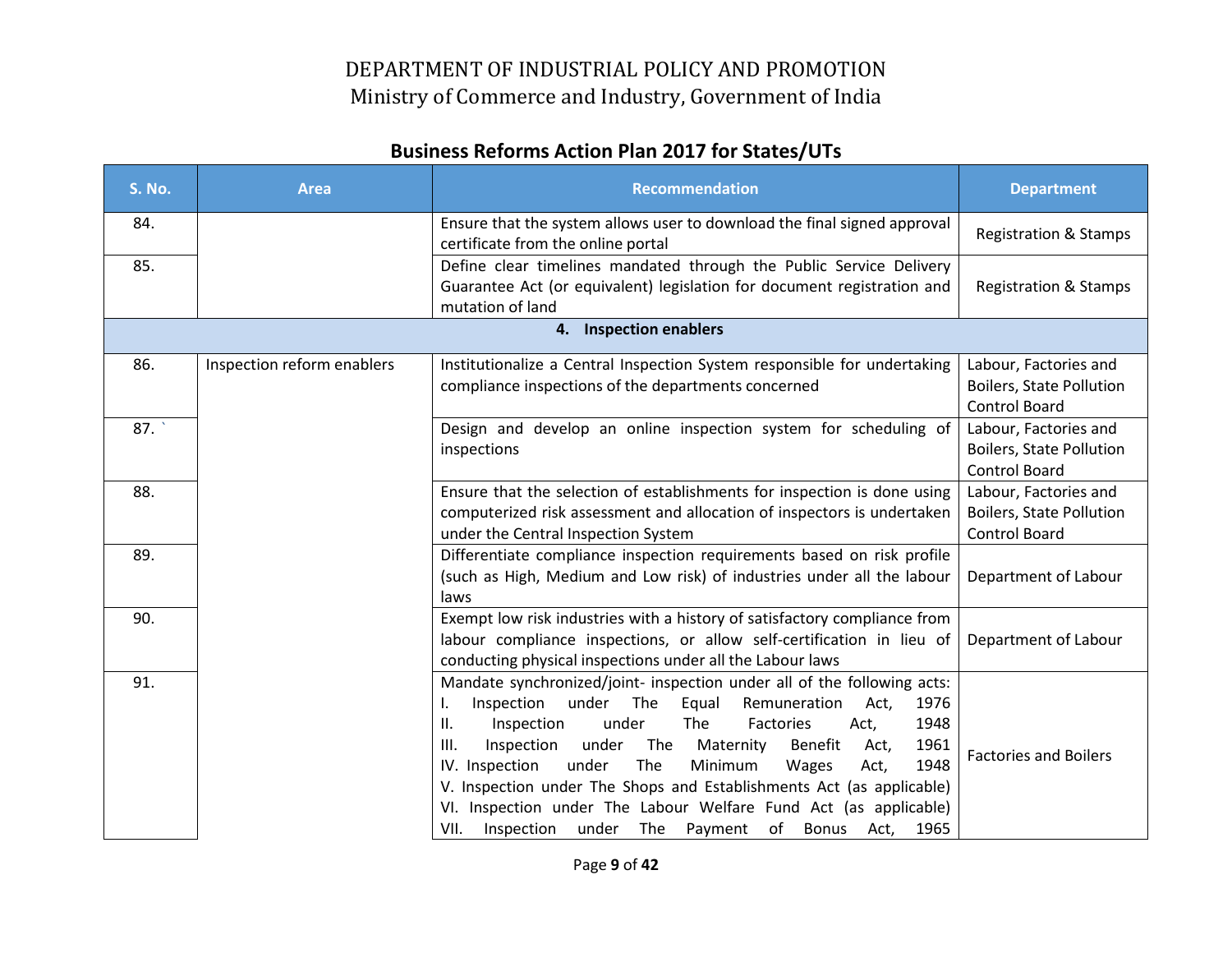| <b>S. No.</b> | <b>Area</b>                                                                                     | <b>Recommendation</b>                                                                                                                                                                                             | <b>Department</b>                                |
|---------------|-------------------------------------------------------------------------------------------------|-------------------------------------------------------------------------------------------------------------------------------------------------------------------------------------------------------------------|--------------------------------------------------|
|               |                                                                                                 | Inspection under The Payment of Wages<br>1936<br>VIII.<br>Act,<br>Inspection under The Payment of Gratuity Act,<br>1972<br>IX.<br>X. Inspection under The Contract Labour (Regulation and Abolition) Act,<br>1970 |                                                  |
| 92.           |                                                                                                 | Differentiate compliance inspection requirements based on industry<br>pollution categorization such as Red, Amber(Orange), and Green under<br>all environment/pollution laws                                      | <b>State Pollution Control</b><br>Board          |
| 93.           |                                                                                                 | Allow third party certifications instead of Departmental inspections<br>under all the labour and environment/pollution laws for medium risk<br>industries                                                         | Labour/ State Pollution<br><b>Control Board</b>  |
| 94.           |                                                                                                 | Exempt Green industries with a history of satisfactory compliance from<br>environmental compliance inspection, or allow self-certification (in lieu<br>of conducting physical inspections)                        | <b>State Pollution Control</b><br>Board          |
| 95.           | Inspection of the business<br>premises for VAT (Value Added                                     | Publish a well-defined inspection procedure and checklist on<br>department's web site                                                                                                                             | <b>Commercial Tax</b>                            |
| 96.           | Tax) registration                                                                               | Design and implement a computerized system for identifying<br>establishments that need to be inspected based on risk assessment                                                                                   | <b>Commercial Tax</b>                            |
| 97.           |                                                                                                 | Mandate online submission of inspection report within 48 hours to the<br>Department                                                                                                                               | <b>Commercial Tax</b>                            |
| 98.           |                                                                                                 | Allow establishments to view and download submitted inspection<br>reports of at least past two years                                                                                                              | <b>Commercial Tax</b>                            |
| 99.           |                                                                                                 | Design and implement a system for computerized allocation of<br>inspectors                                                                                                                                        | <b>Commercial Tax</b>                            |
| 100.          | Inspection by Building Proposal<br>Office/ relevant agency as part<br>of obtaining construction | Publish a well-defined inspection procedure and checklist on<br>department's web site                                                                                                                             | All<br>ULBs/IDCs/Development<br>Authorities/T&CP |
| 101.          | permit                                                                                          | Design and implement a computerized system for identifying<br>building/area that needs to be inspected based on risk assessment                                                                                   | All<br>ULBs/IDCs/Development                     |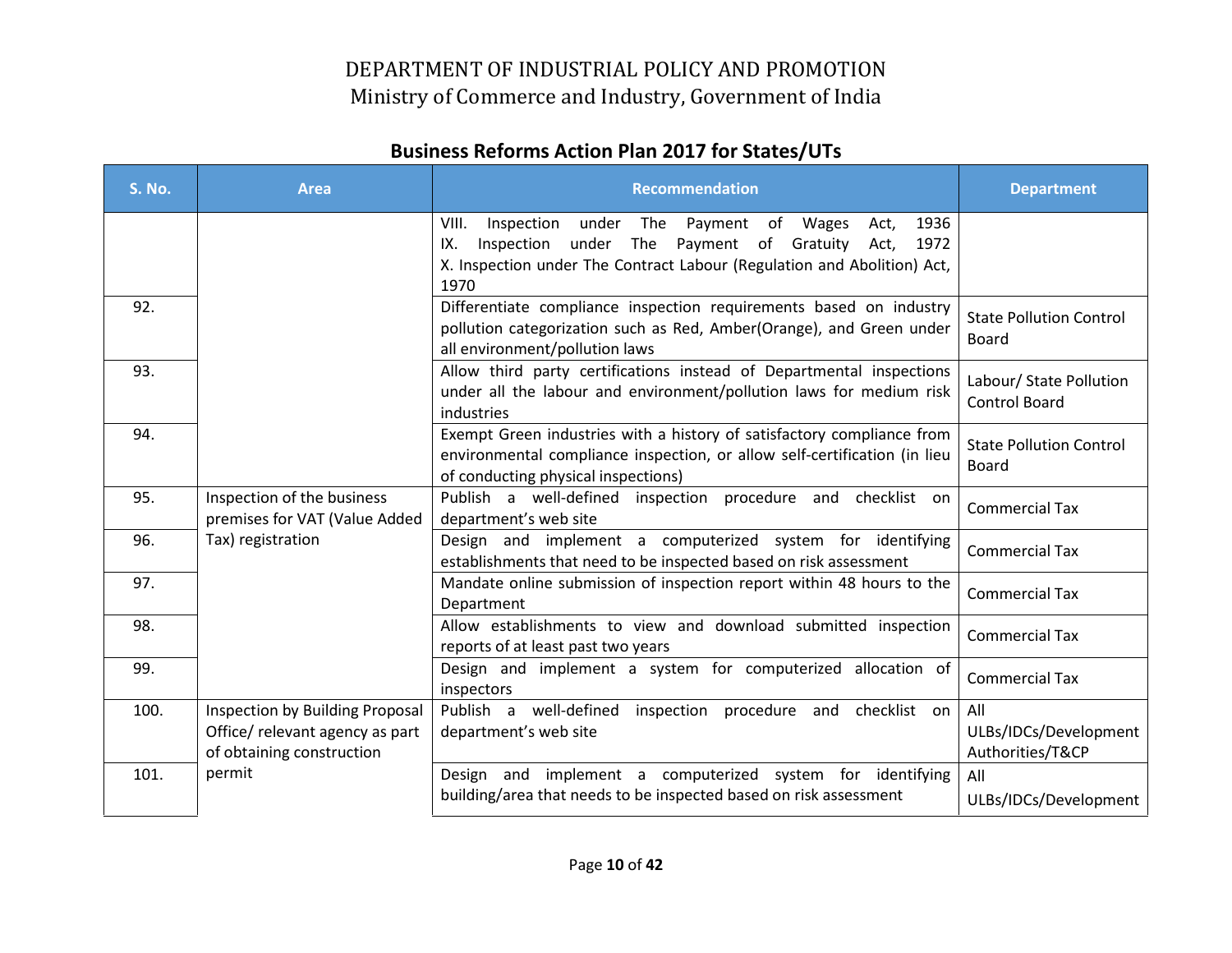| <b>S. No.</b> | <b>Area</b>                                              | <b>Recommendation</b>                                                                                                           | <b>Department</b>                                |
|---------------|----------------------------------------------------------|---------------------------------------------------------------------------------------------------------------------------------|--------------------------------------------------|
|               |                                                          |                                                                                                                                 | Authorities/T&CP                                 |
| 102.          |                                                          | Mandate online submission of inspection report within 48 hours to the<br>Department                                             | All<br>ULBs/IDCs/Development<br>Authorities/T&CP |
| 103.          |                                                          | Allow establishments to view and download submitted inspection<br>reports of at least past two years                            | All<br>ULBs/IDCs/Development<br>Authorities/T&CP |
| 104.          |                                                          | Design and implement a system for computerized allocation of<br>inspectors                                                      | All<br>ULBs/IDCs/Development<br>Authorities/T&CP |
| 105.          | Inspection by Appropriate<br>Authority for felling trees | Publish a well-defined inspection procedure and checklist on<br>department's web site                                           | Tree Authority/ Forest                           |
| 106.          | (prior to commencement of<br>construction activities)    | Design and implement a system for identifying establishments that need<br>to be inspected based on computerized risk assessment | Tree Authority/ Forest                           |
| 107.          |                                                          | Mandate online submission of inspection report within 48 hours to the<br>Department                                             | Tree Authority/ Forest                           |
| 108.          |                                                          | Allow establishments to view and download submitted inspection<br>reports of at least past two years                            | Tree Authority/ Forest                           |
| 109.          |                                                          | Design and implement a system for computerized allocation of<br>inspectors                                                      | Tree Authority/ Forest                           |
| 110.          |                                                          | Mandate that the same inspector will not inspect the same<br>establishment twice consecutively                                  | Tree Authority/ Forest                           |
| 111.          | Inspection by Building Proposal                          | Publish a well-defined<br>inspection<br>procedure and<br>checklist on                                                           | All                                              |
|               | Office/relevant agency as part                           | department's web site                                                                                                           | ULBs/IDCs/Development                            |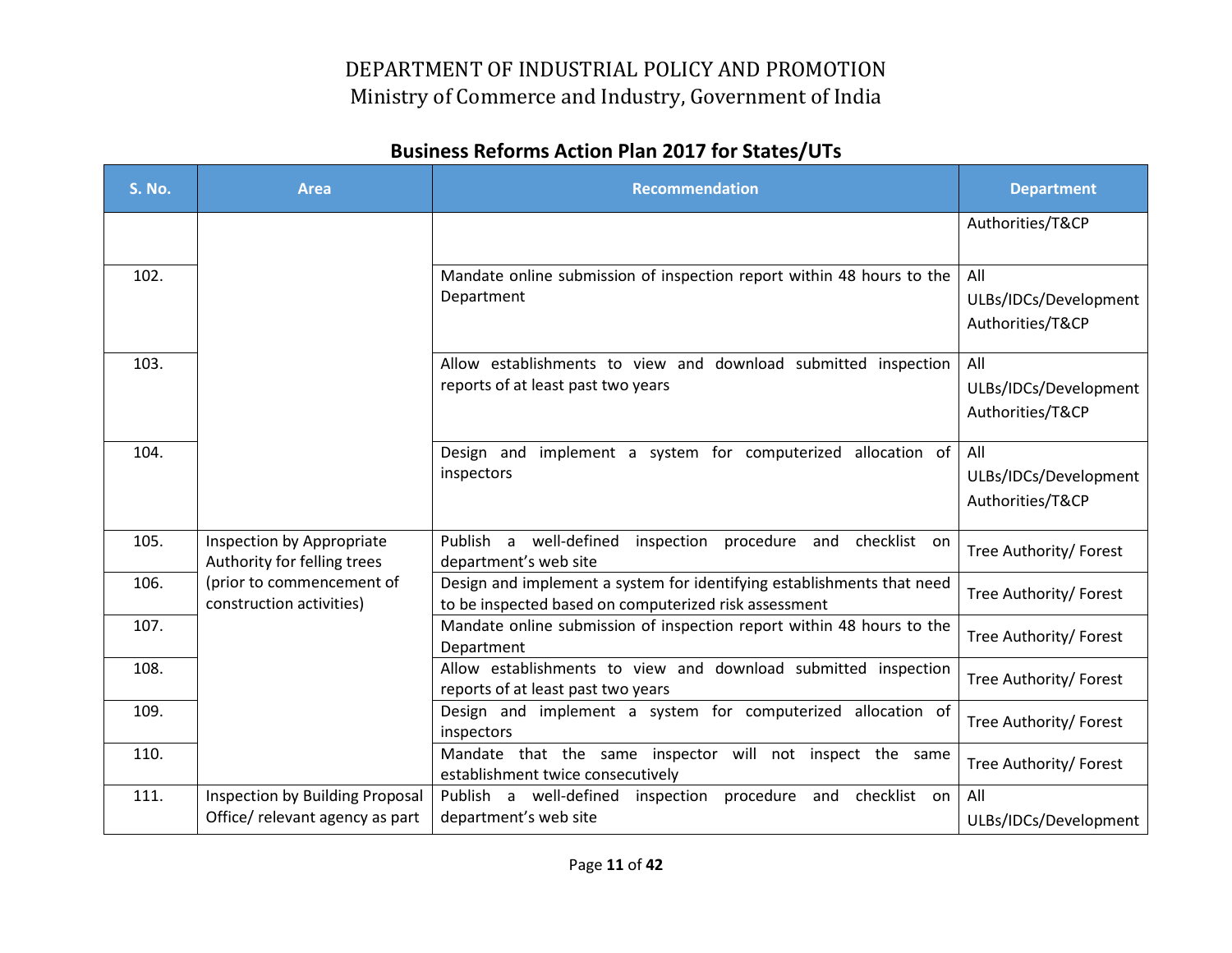| <b>S. No.</b> | <b>Area</b>                                                | <b>Recommendation</b>                                                                                                           | <b>Department</b>                                |
|---------------|------------------------------------------------------------|---------------------------------------------------------------------------------------------------------------------------------|--------------------------------------------------|
|               | of obtaining<br>occupancy/completion                       |                                                                                                                                 | Authorities/T&CP                                 |
| 112.          | certificate                                                | Design and implement a computerized system for identifying<br>building/area that need to be inspected based on risk assessment  | All<br>ULBs/IDCs/Development<br>Authorities/T&CP |
| 113.          |                                                            | Mandate online submission of inspection report within 48 hours to the<br>Department                                             | All<br>ULBs/IDCs/Development<br>Authorities/T&CP |
| 114.          |                                                            | Allow establishments to view and download submitted inspection<br>reports of at least past two years                            | All<br>ULBs/IDCs/Development<br>Authorities/T&CP |
| 115.          |                                                            | Design and implement a system for computerized allocation of<br>inspectors                                                      | All<br>ULBs/IDCs/Development<br>Authorities/T&CP |
| 116.          | Compliance Inspection under<br>The Equal Remuneration Act, | Publish a well-defined inspection procedure and checklist on<br>department's web site                                           | Department of Labour                             |
| 117.          | 1976                                                       | Design and implement a system for identifying establishments that need<br>to be inspected based on computerized risk assessment | Department of Labour                             |
| 118.          |                                                            | Mandate online submission of inspection report within 48 hours to the<br>Department                                             | Department of Labour                             |
| 119.          |                                                            | Allow establishments to view and download submitted inspection<br>reports of at least past two years                            | Department of Labour                             |
| 120.          |                                                            | Design and implement a system for computerized allocation of<br>inspectors                                                      | Department of Labour                             |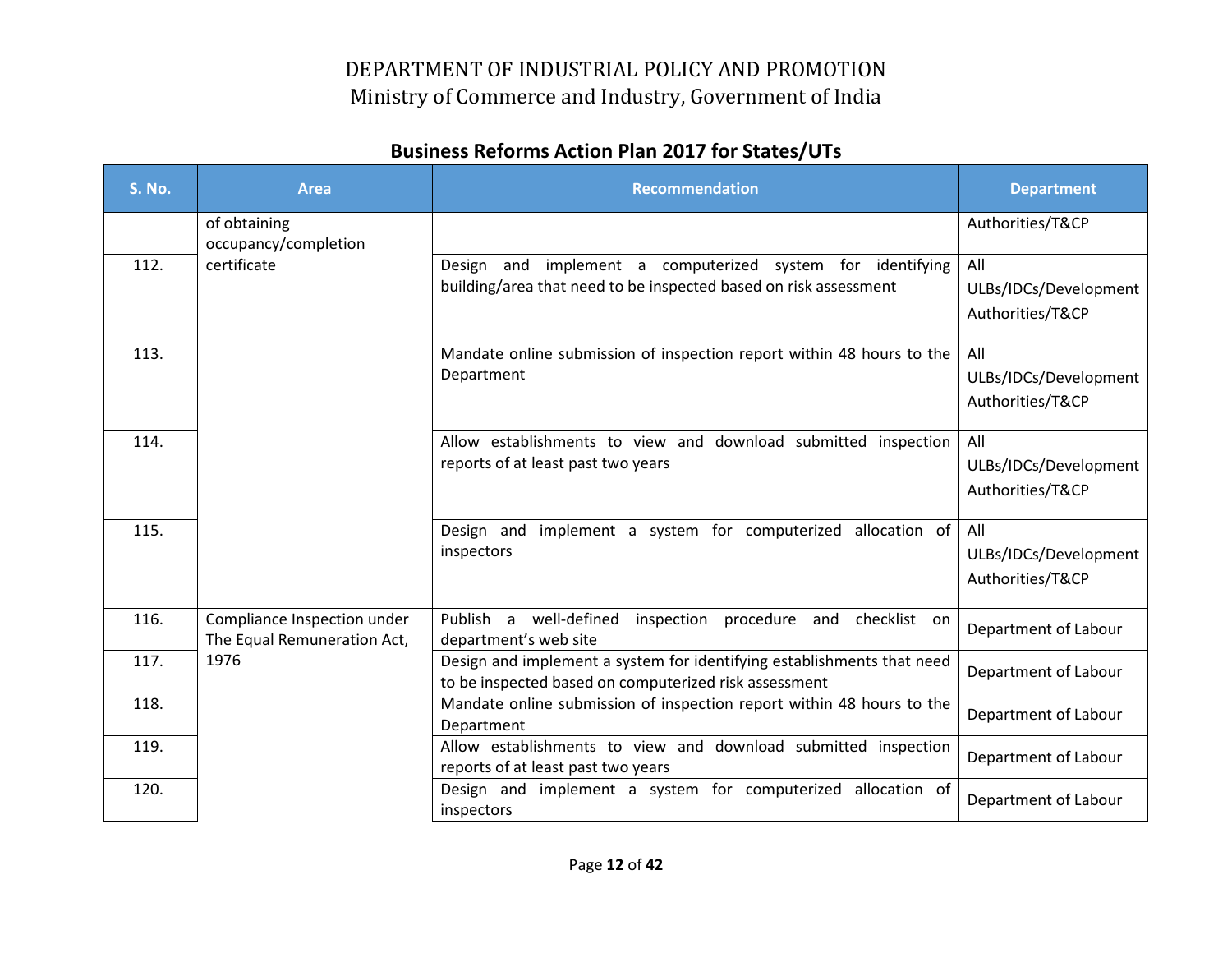| <b>S. No.</b> | <b>Area</b>                                                 | <b>Recommendation</b>                                                                                                           | <b>Department</b>            |
|---------------|-------------------------------------------------------------|---------------------------------------------------------------------------------------------------------------------------------|------------------------------|
| 121.          |                                                             | Mandate that the same inspector will not inspect the same<br>establishment twice consecutively                                  | Department of Labour         |
| 122.          | Compliance Inspection under<br>The Factories Act, 1948      | Publish a well-defined inspection procedure and checklist on<br>department's web site                                           | <b>Factories and Boilers</b> |
| 123.          |                                                             | Design and implement a system for identifying establishments that need<br>to be inspected based on computerized risk assessment | <b>Factories and Boilers</b> |
| 124.          |                                                             | Mandate online submission of inspection report within 48 hours to the<br>Department                                             | <b>Factories and Boilers</b> |
| 125.          |                                                             | Allow establishments to view and download submitted inspection<br>reports of at least past two years                            | <b>Factories and Boilers</b> |
| 126.          |                                                             | Design and implement a system for computerized allocation of<br>inspectors                                                      | <b>Factories and Boilers</b> |
| 127.          |                                                             | Mandate that the same inspector will not inspect the same<br>establishment twice consecutively                                  | <b>Factories and Boilers</b> |
| 128.          | Compliance Inspection under<br>The Minimum Wages Act, 1948  | Publish a well-defined inspection procedure and checklist on<br>department's web site                                           | Department of Labour         |
| 129.          |                                                             | Design and implement a system for identifying establishments that need<br>to be inspected based on computerized risk assessment | Department of Labour         |
| 130.          |                                                             | Mandate online submission of inspection report within 48 hours to the<br>Department                                             | Department of Labour         |
| 131.          |                                                             | Allow establishments to view and download submitted inspection<br>reports of at least past two years                            | Department of Labour         |
| 132.          |                                                             | Design and implement a system for computerized allocation of<br>inspectors                                                      | Department of Labour         |
| 133.          |                                                             | Mandate that the same inspector will not inspect the same<br>establishment twice consecutively                                  | Department of Labour         |
| 134.          | Compliance Inspection under<br>The Shops and Establishments | Publish a well-defined inspection<br>procedure and checklist on<br>department's web site                                        | Department of Labour         |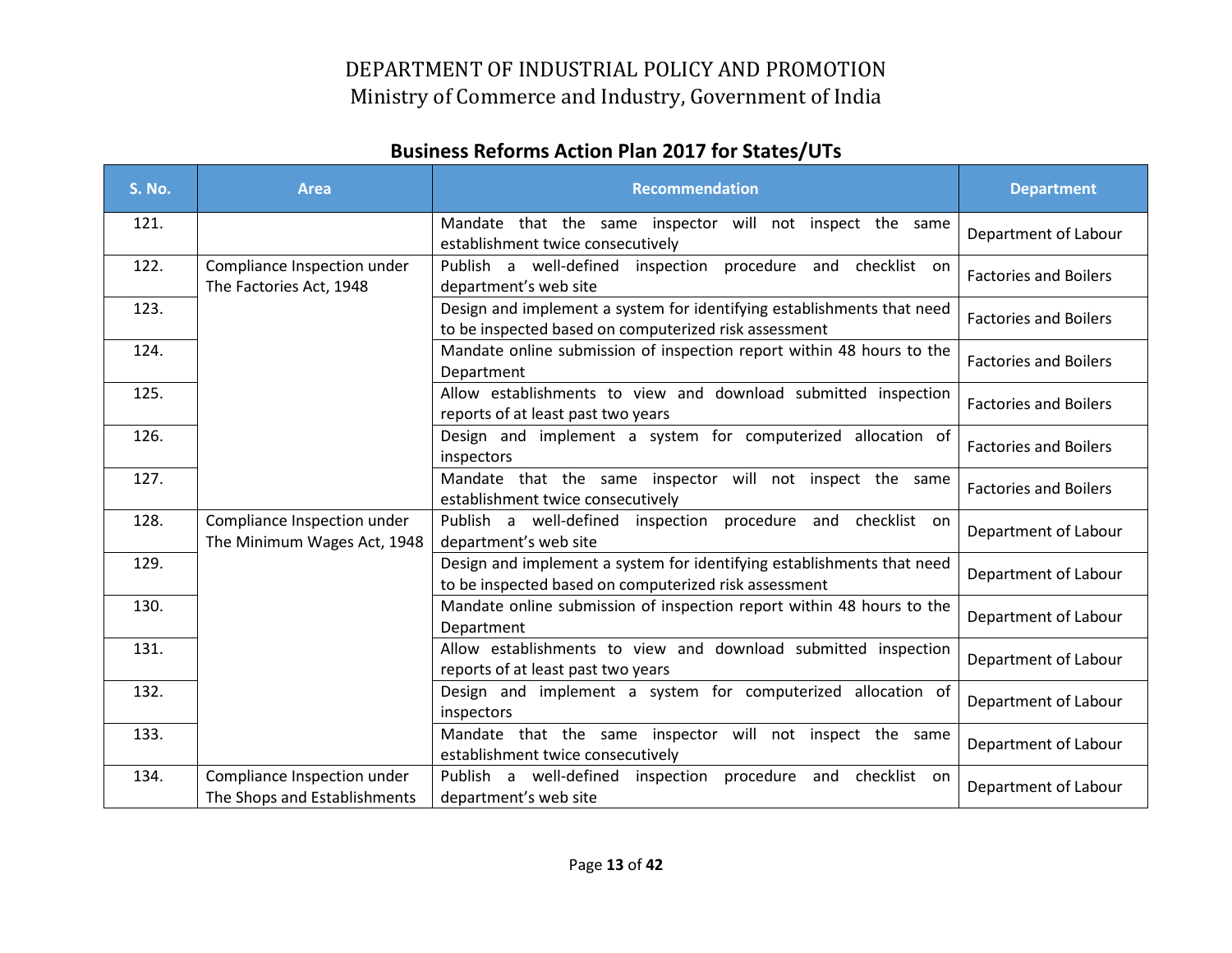| <b>S. No.</b> | <b>Area</b>                                                      | <b>Recommendation</b>                                                                                                           | <b>Department</b>    |
|---------------|------------------------------------------------------------------|---------------------------------------------------------------------------------------------------------------------------------|----------------------|
| 135.          | Act (as applicable)                                              | Design and implement a system for identifying establishments that need<br>to be inspected based on computerized risk assessment | Department of Labour |
| 136.          |                                                                  | Mandate online submission of inspection report within 48 hours to the<br>Department                                             | Department of Labour |
| 137.          |                                                                  | Allow establishments to view and download submitted inspection<br>reports of at least past two years                            | Department of Labour |
| 138.          |                                                                  | Design and implement a system for computerized allocation of<br>inspectors                                                      | Department of Labour |
| 139.          |                                                                  | Mandate that the same inspector will not inspect the same<br>establishment twice consecutively                                  | Department of Labour |
| 140.          | Compliance Inspection under<br>The Payment of Bonus Act,         | Publish a well-defined inspection procedure<br>checklist on<br>and<br>department's web site                                     | Department of Labour |
| 141.          | 1965                                                             | Design and implement a system for identifying establishments that need<br>to be inspected based on computerized risk assessment | Department of Labour |
| 142.          |                                                                  | Mandate online submission of inspection report within 48 hours to the<br>Department                                             | Department of Labour |
| 143.          |                                                                  | Allow establishments to view and download submitted inspection<br>reports of at least past two years                            | Department of Labour |
| 144.          |                                                                  | Design and implement a system for computerized allocation of<br>inspectors                                                      | Department of Labour |
| 145.          |                                                                  | Mandate that the same inspector will not inspect the same<br>establishment twice consecutively                                  | Department of Labour |
| 146.          | Compliance Inspection under<br>The Payment of Wages Act,<br>1936 | Publish a well-defined inspection procedure and checklist on<br>department's web site                                           | Department of Labour |
| 147.          |                                                                  | Design and implement a system for identifying establishments that need<br>to be inspected based on computerized risk assessment | Department of Labour |
| 148.          |                                                                  | Mandate online submission of inspection report within 48 hours to the<br>Department                                             | Department of Labour |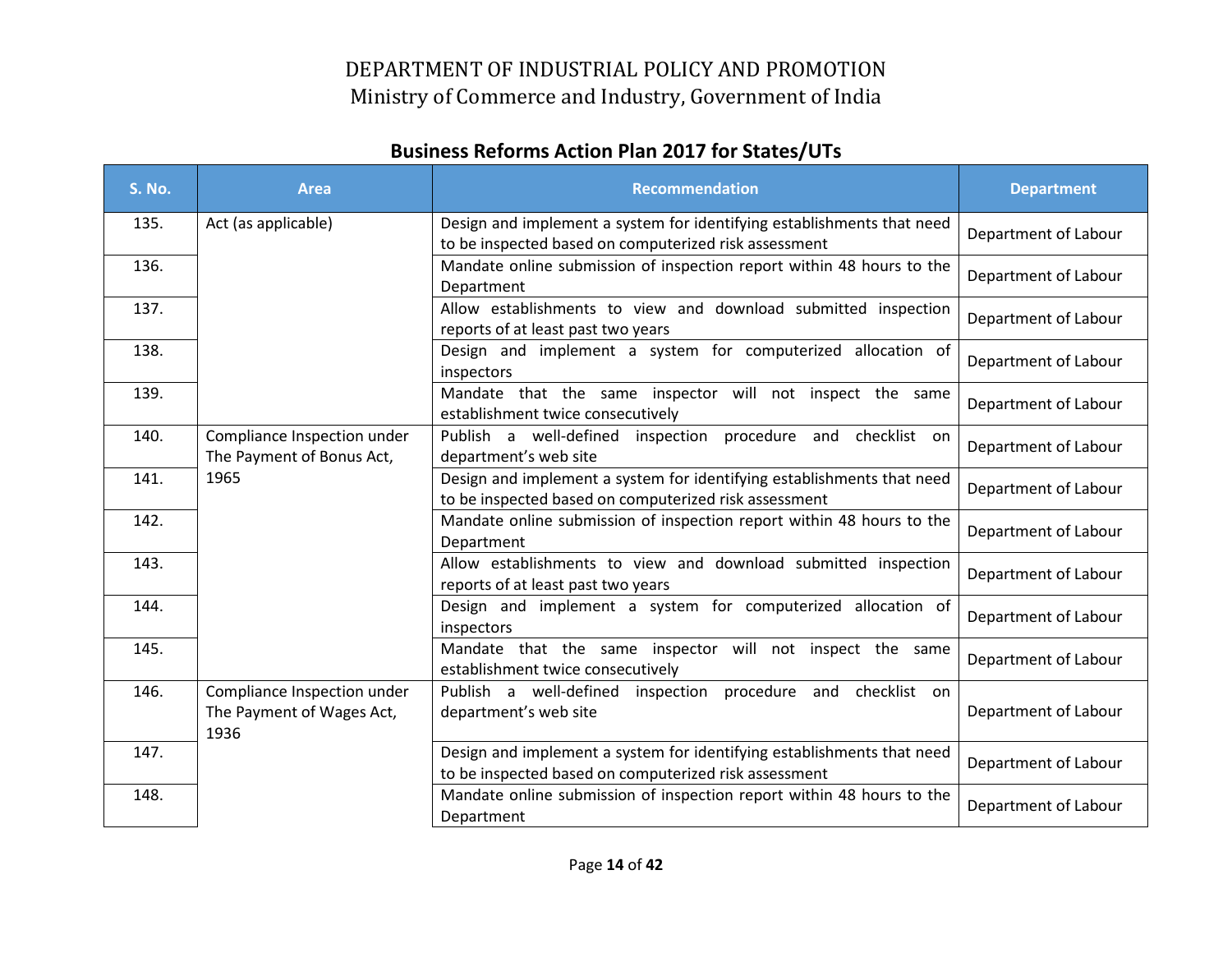| <b>S. No.</b> | <b>Area</b>                                                 | <b>Recommendation</b>                                                                                                           | <b>Department</b>    |
|---------------|-------------------------------------------------------------|---------------------------------------------------------------------------------------------------------------------------------|----------------------|
| 149.          |                                                             | Allow establishments to view and download submitted inspection<br>reports of at least past two years                            | Department of Labour |
| 150.          |                                                             | Design and implement a system for computerized allocation of<br>inspectors                                                      | Department of Labour |
| 151.          |                                                             | Mandate that the same inspector will not inspect the same<br>establishment twice consecutively                                  | Department of Labour |
| 152.          | Compliance Inspection under<br>The Payment of Gratuity Act, | Publish a well-defined inspection procedure and checklist on<br>department's web site                                           | Department of Labour |
| 153.          | 1972                                                        | Design and implement a system for identifying establishments that need<br>to be inspected based on computerized risk assessment | Department of Labour |
| 154.          |                                                             | Mandate online submission of inspection report within 48 hours to the<br>Department                                             | Department of Labour |
| 155.          |                                                             | Allow establishments to view and download submitted inspection<br>reports of at least past two years                            | Department of Labour |
| 156.          |                                                             | Design and implement a system for computerized allocation of<br>inspectors                                                      | Department of Labour |
| 157.          |                                                             | Mandate that the same inspector will not inspect the same<br>establishment twice consecutively                                  | Department of Labour |
| 158.          | Compliance Inspection under<br>The Contract Labour          | Publish a well-defined inspection procedure and checklist on<br>department's web site                                           | Department of Labour |
| 159.          | (Regulation and Abolition) Act,<br>1970                     | Design and implement a system for identifying establishments that need<br>to be inspected based on computerized risk assessment | Department of Labour |
| 160.          |                                                             | Mandate online submission of inspection report within 48 hours to the<br>Department                                             | Department of Labour |
| 161.          |                                                             | Allow establishments to view and download submitted inspection<br>reports of at least past two years                            | Department of Labour |
| 162.          |                                                             | Design and implement a system for computerized allocation of<br>inspectors                                                      | Department of Labour |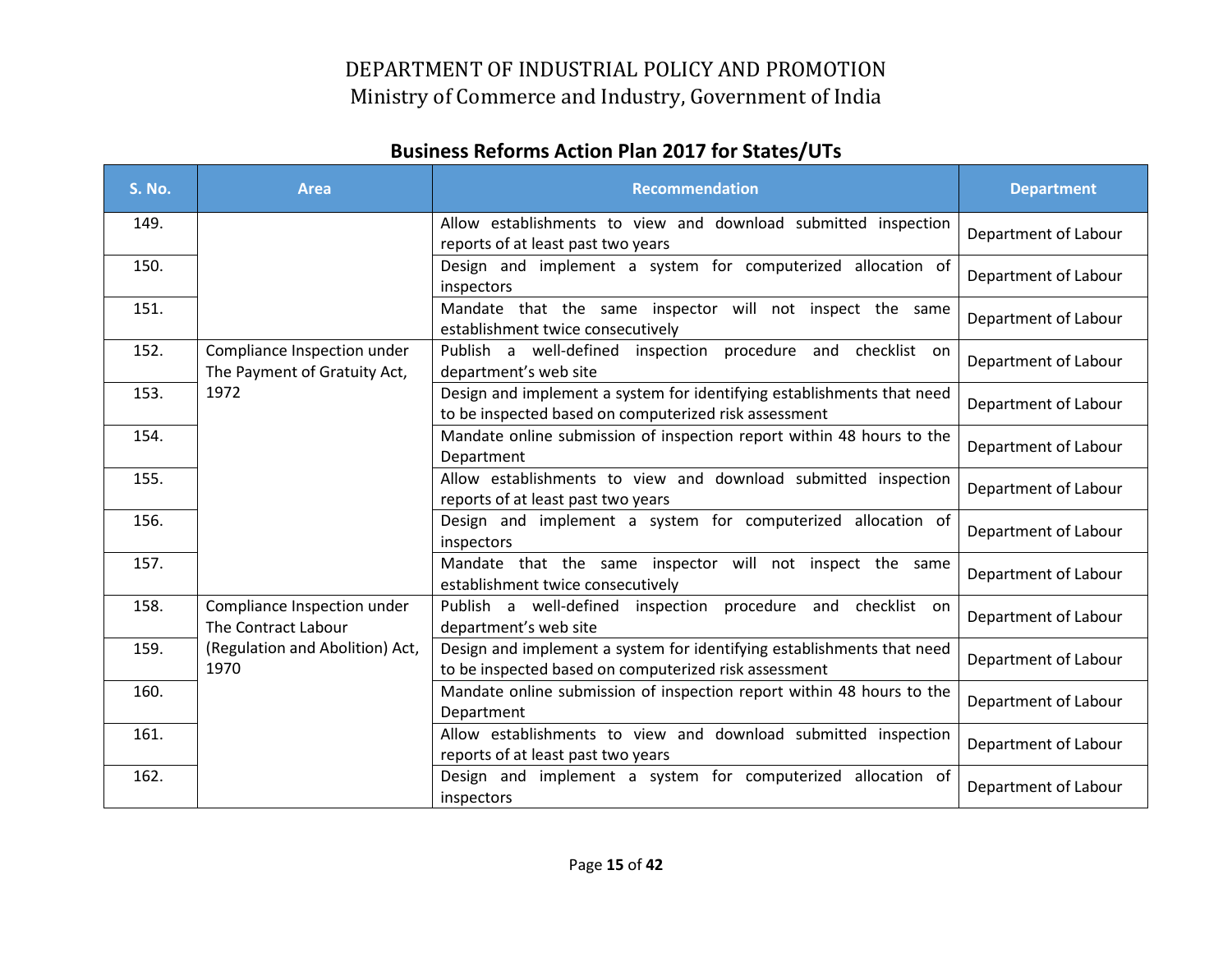| <b>S. No.</b> | <b>Area</b>                                                                                 | <b>Recommendation</b>                                                                                                           | <b>Department</b>                              |
|---------------|---------------------------------------------------------------------------------------------|---------------------------------------------------------------------------------------------------------------------------------|------------------------------------------------|
| 163.          |                                                                                             | Mandate that the same inspector will not inspect the same<br>establishment twice consecutively                                  | Department of Labour                           |
| 164.          | Compliance Inspection under<br>The Water (Prevention and<br>Control of Pollution) Act, 1974 | Publish a well-defined inspection procedure and checklist on<br>department's web site                                           | <b>State Pollution Control</b><br><b>Board</b> |
| 165.          |                                                                                             | Design and implement a system for identifying establishments that need<br>to be inspected based on computerized risk assessment | <b>State Pollution Control</b><br><b>Board</b> |
| 166.          |                                                                                             | Mandate online submission of inspection report within 48 hours to the<br>Department                                             | <b>State Pollution Control</b><br>Board        |
| 167.          |                                                                                             | Allow establishments to view and download submitted inspection<br>reports of at least past two years                            | <b>State Pollution Control</b><br>Board        |
| 168.          |                                                                                             | Design and implement a system for computerized allocation of<br>inspectors                                                      | <b>State Pollution Control</b><br><b>Board</b> |
| 169.          |                                                                                             | Mandate that the same inspector will not inspect the same<br>establishment twice consecutively                                  | <b>State Pollution Control</b><br>Board        |
| 170.          | Compliance Inspection under<br>The Air (Prevention and<br>Control of Pollution) Act, 1981   | Publish a well-defined<br>checklist on<br>inspection<br>procedure and<br>department's web site                                  | <b>State Pollution Control</b><br><b>Board</b> |
| 171.          |                                                                                             | Design and implement a system for identifying establishments that need<br>to be inspected based on computerized risk assessment | <b>State Pollution Control</b><br><b>Board</b> |
| 172.          |                                                                                             | Mandate online submission of inspection report within 48 hours to the<br>Department                                             | <b>State Pollution Control</b><br><b>Board</b> |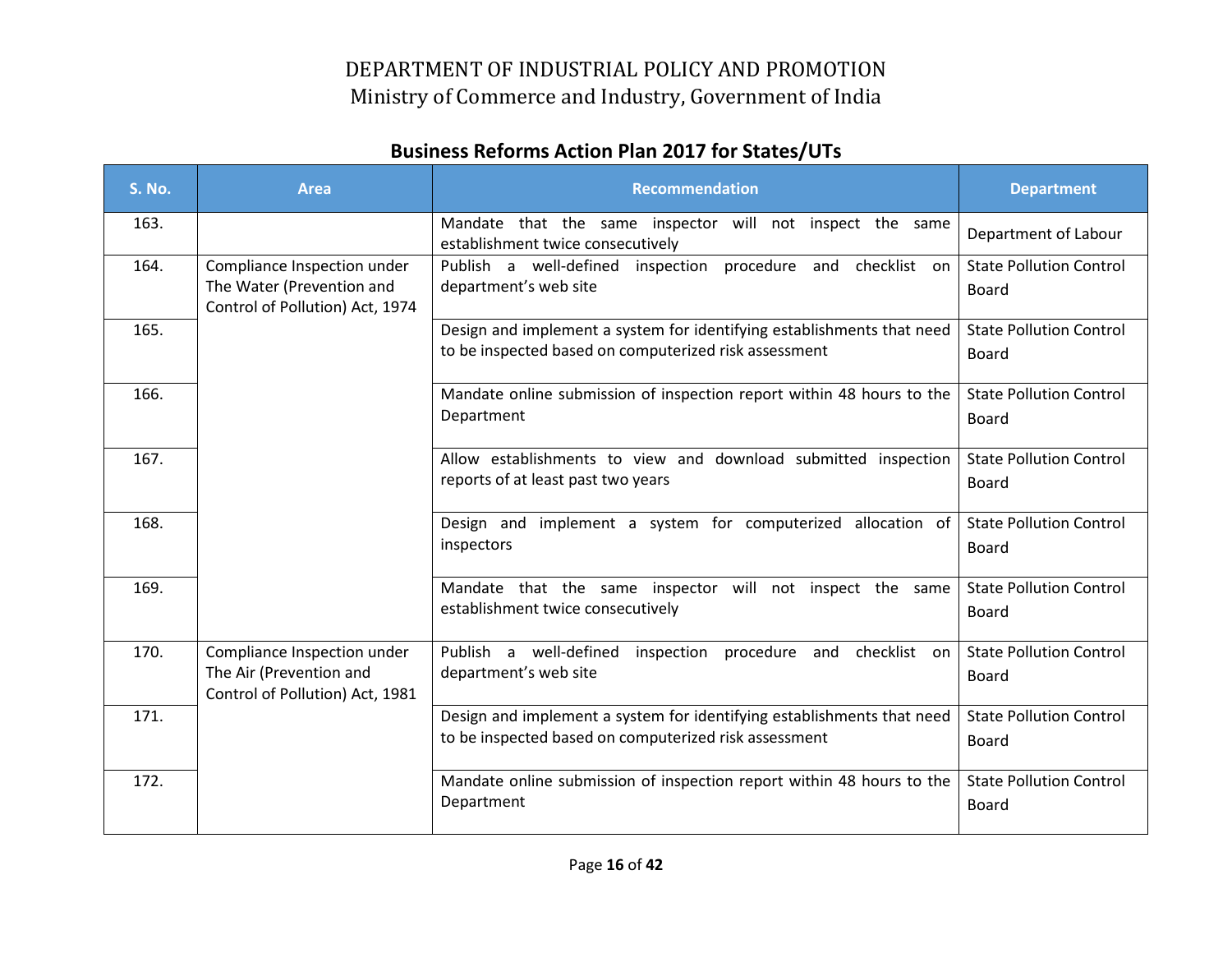| <b>S. No.</b>           | <b>Area</b>                                            | <b>Recommendation</b>                                                                                | <b>Department</b>                              |  |
|-------------------------|--------------------------------------------------------|------------------------------------------------------------------------------------------------------|------------------------------------------------|--|
| 173.                    |                                                        | Allow establishments to view and download submitted inspection<br>reports of at least past two years | <b>State Pollution Control</b><br>Board        |  |
| 174.                    |                                                        | Design and implement a system for computerized allocation of<br>inspectors                           | <b>State Pollution Control</b><br>Board        |  |
| 175.                    |                                                        | Mandate that the same inspector will not inspect the same<br>establishment twice consecutively       | <b>State Pollution Control</b><br><b>Board</b> |  |
| 176.                    | Inspection under Legal<br>Metrology Act 2009 and Rules | Publish a well-defined inspection procedure and checklist on<br>department's web site                | Legal Metrology<br>Department                  |  |
| 177.                    |                                                        | Design and implement a system for identifying licensees that need to be<br>inspected                 | Legal Metrology<br>Department                  |  |
| 178.                    |                                                        | Mandate online submission of inspection report within 48 hours to the<br>Department                  | Legal Metrology<br>Department                  |  |
| 179.                    |                                                        | Allow licensees to view and download submitted inspection reports of at<br>least past two years      | Legal Metrology<br>Department                  |  |
| 180.                    |                                                        | Design and implement a system for computerized allocation of<br>inspectors                           | Legal Metrology<br>Department                  |  |
| 181.                    |                                                        | Mandate that the same inspector will not inspect the same<br>establishment twice consecutively       | Legal Metrology<br>Department                  |  |
| 5. Single window System |                                                        |                                                                                                      |                                                |  |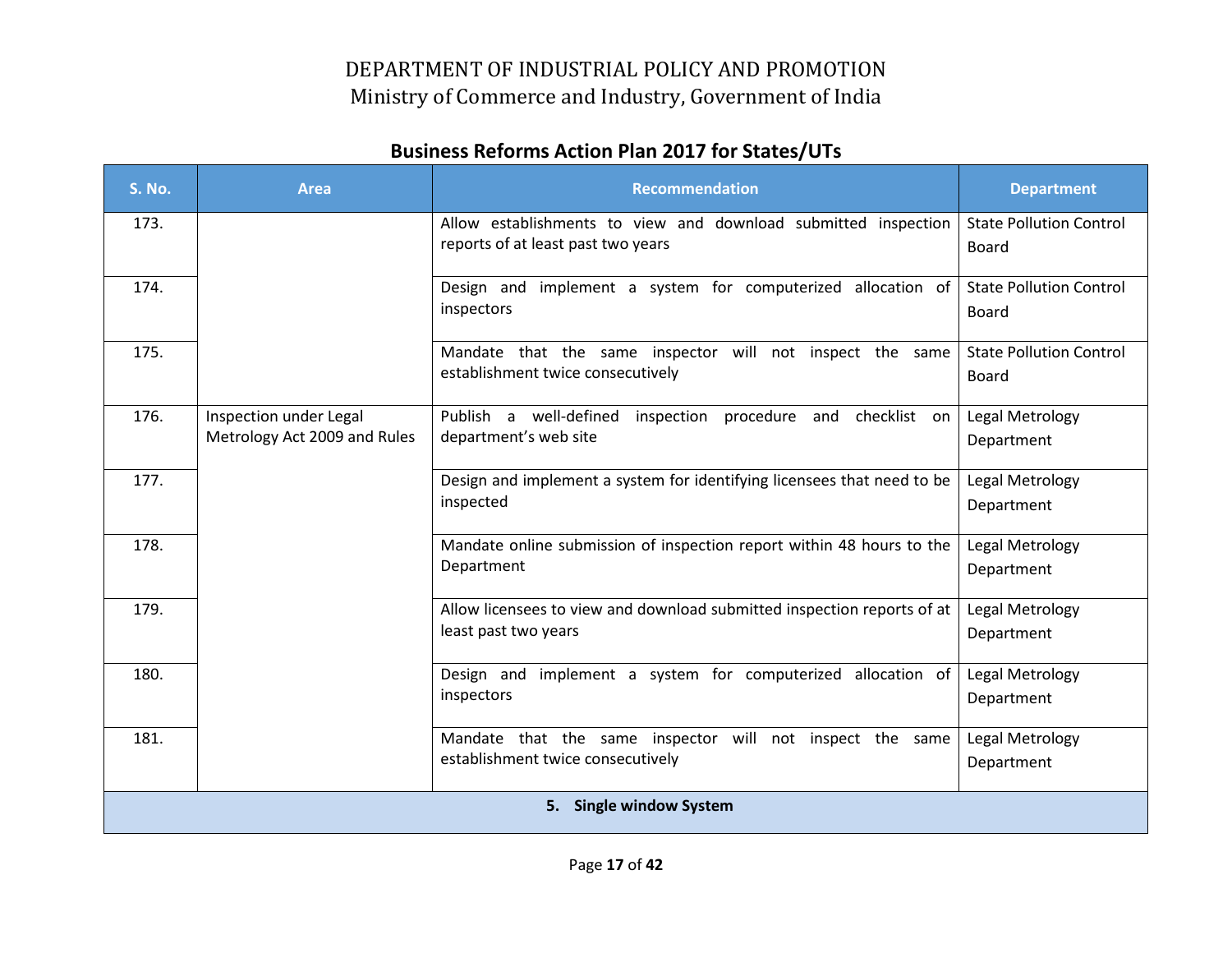| <b>S. No.</b> | <b>Area</b>                 | <b>Recommendation</b>                                                                                                                                                                                                                                                                                                                          | <b>Department</b>  |
|---------------|-----------------------------|------------------------------------------------------------------------------------------------------------------------------------------------------------------------------------------------------------------------------------------------------------------------------------------------------------------------------------------------|--------------------|
| 182.          | Single Window               | Establish a dedicated single window agency as the sole point of contact<br>for setting up a business in State                                                                                                                                                                                                                                  | Single Window Body |
| 183.          |                             | Ensure that the single window agency has been set up through a<br>legislation                                                                                                                                                                                                                                                                  | Single Window Body |
| 184.          |                             | Define clear timelines mandated through the Public Service Delivery<br>Guarantee Act (or equivalent) legislation for issuing all approvals being<br>provided by single window agency                                                                                                                                                           | Single Window Body |
| 185.          |                             | Define clear timelines mandated through legislation or through<br>notification under the Public Service Delivery Guarantee Act for issuing<br>intent letter, granting sanction and disbursal of applicable incentives as<br>per the industrial/sectoral policy in the State                                                                    | Single Window Body |
| 186.          | Online Single Window System | Design and implement an online single window system with functionality<br>for online application submission, payment and approvals and mandate<br>that all applications are submitted online                                                                                                                                                   | Single Window Body |
| 187.          |                             | Implement a standardized online Common Application Form (CAF)<br>combining applications of all services wherein common information such<br>as applicant's name, project details, address etc. and common<br>documents are required to be provided only once through single window<br>system                                                    | Single Window Body |
| 188.          |                             | Ensure 'Registration under The Building and Other Construction Workers<br>(Regulation of Employment and Conditions of Service) Act, 1996' is<br>provided as a service through the online single window system<br>facilitating the online application submission, payments, tracking of<br>status, approvals and issuance of the certificate(s) | Single Window Body |
| 189.          |                             | Ensure 'Registration certificate of Establishment Inter State Migrant<br>Workmen(RE&CS)Act,1979 (License of Contractor Establishment)' is<br>provided as a service through the online single window system<br>facilitating the online application submission, payments, tracking of<br>status, approvals and issuance of the certificate(s)    | Single Window Body |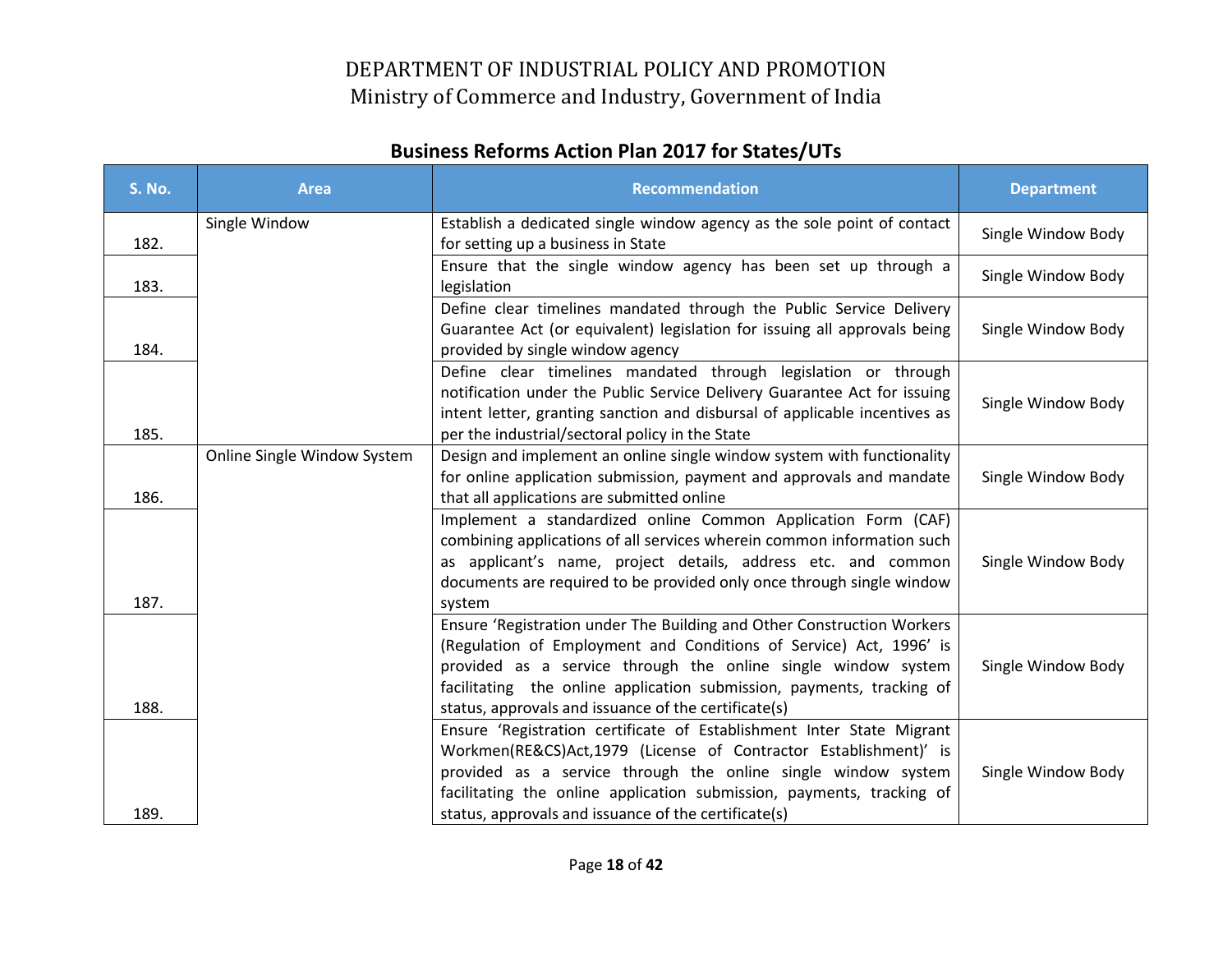| <b>S. No.</b> | <b>Area</b> | <b>Recommendation</b>                                                                                                                                                                                                                                      | <b>Department</b>  |
|---------------|-------------|------------------------------------------------------------------------------------------------------------------------------------------------------------------------------------------------------------------------------------------------------------|--------------------|
| 190.          |             | Ensure 'Registration under weights and measures, 1998' is provided as a<br>service through the online single window system facilitating online<br>application, payments, tracking of status, approvals and issuance of the<br>certificate(s)               | Single Window Body |
| 191.          |             | Ensure 'Consent to establish (under Water Act & Air Act)' is provided as a<br>service through the online single window system facilitating online<br>application submission, payments, tracking of status, approvals and<br>issuance of the certificate(s) | Single Window Body |
| 192.          |             | Ensure 'Consent to operate (under Water Act & Air Act)' is provided as a<br>service through the online single window system facilitating online<br>application submission, payments, tracking of status, approvals and<br>issuance of the certificate(s)   | Single Window Body |
| 193.          |             | Ensure 'Authorization under Hazardous Waste Rules' is provided as a<br>service through the online single window system facilitating online<br>application submission, payments, tracking of status, approvals and<br>issuance of the certificate(s)        | Single Window Body |
| 194.          |             | Ensure 'Registration under Shops and Establishments Act' is provided as<br>a service through the online single window system facilitating online<br>application submission, payments, tracking of status, approvals and<br>issuance of the certificate(s)  | Single Window Body |
| 195.          |             | Ensure 'Permission for engaging contractor for labour' is provided as a<br>service through the online single window system facilitating online<br>application submission, payments, tracking of status, approvals and<br>issuance of the certificate(s)    | Single Window Body |
| 196.          |             | Ensure 'Factories license' is provided as a service through the online<br>single window system facilitating online application submission,<br>payments, tracking of status, approvals and issuance of the certificate(s)                                   | Single Window Body |
| 197.          |             | Ensure 'Factory building plan approval' (under the Factories Act, 1948) is<br>provided as a service through the online single window system                                                                                                                | Single Window Body |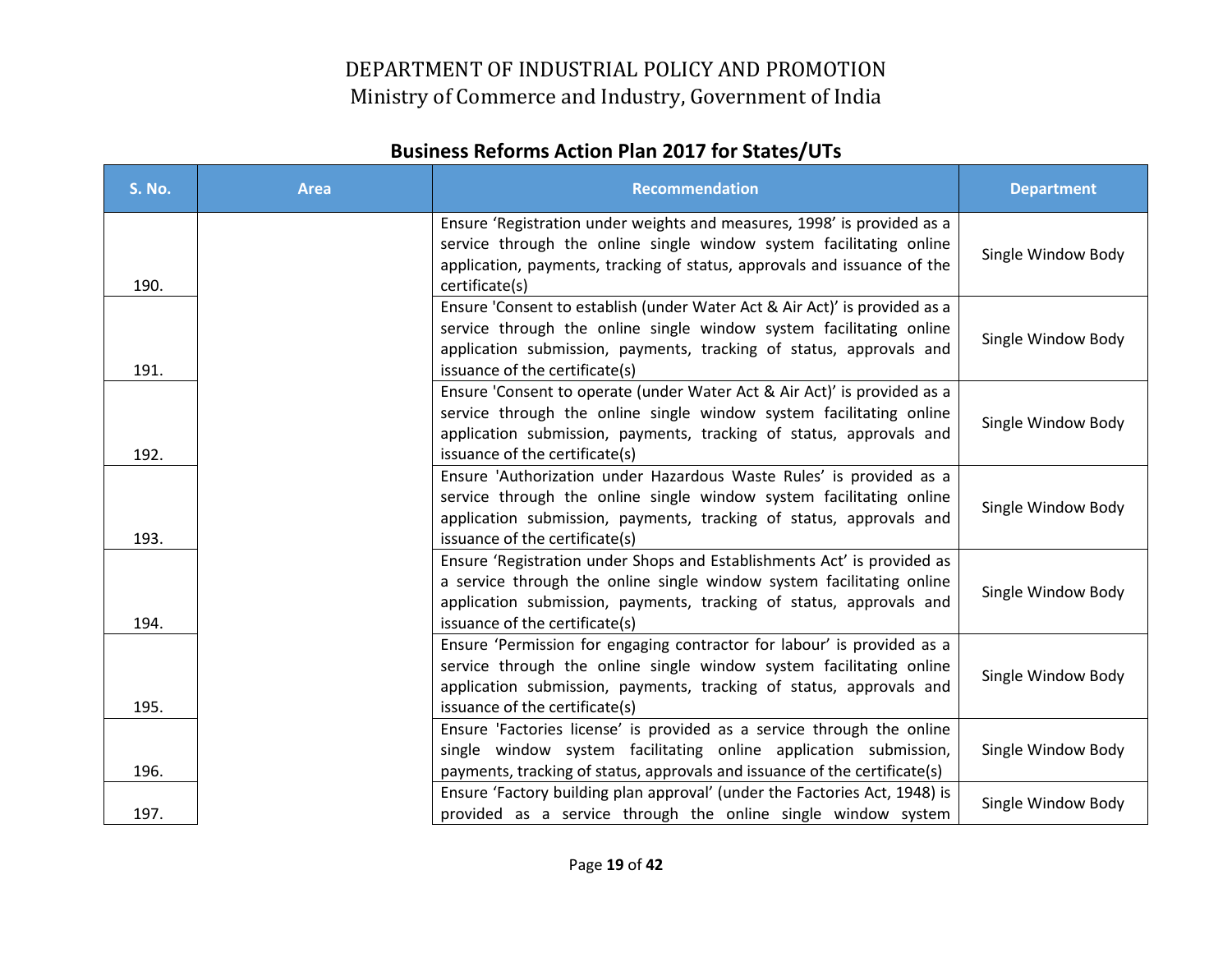| <b>S. No.</b> | <b>Area</b> | <b>Recommendation</b>                                                                                                                                                                                                                                               | <b>Department</b>  |
|---------------|-------------|---------------------------------------------------------------------------------------------------------------------------------------------------------------------------------------------------------------------------------------------------------------------|--------------------|
|               |             | facilitating online application submission, payments, tracking of status,<br>approvals and issuance of the certificate(s)                                                                                                                                           |                    |
| 198.          |             | Ensure 'Registration under Boiler Act' is provided as a service through<br>the online single window system facilitating online application<br>submission, payments, tracking of status, approvals and issuance of the<br>certificate(s)                             | Single Window Body |
| 199.          |             | Ensure 'Change of land use' is provided as a service through the online<br>single window system facilitating online application submission,<br>payments, tracking of status, approvals and issuance of the certificate(s)                                           | Single Window Body |
| 200.          |             | Ensure 'Approval of building plans' is provided as a service through the<br>online single window system facilitating online application submission,<br>payments, tracking of status, approvals and issuance of the certificate(s)                                   | Single Window Body |
| 201.          |             | Ensure 'NOC from Fire Department' is provided as a service through the<br>online single window system facilitating online application submission,<br>payments, tracking of status, approvals and issuance of the certificate(s)                                     | Single Window Body |
| 202.          |             | Ensure renewal of 'Consent to operate (under Water Act & Air Act)' is<br>provided as a service through the online single window system<br>facilitating online application submission, payments, tracking of status,<br>approvals and issuance of the certificate(s) | Single Window Body |
| 203.          |             | Ensure renewal under 'Shops and Establishments Act' is provided as a<br>service through the online single window system facilitating online<br>application submission, payments, tracking of status, approvals and<br>issuance of the certificate(s)                | Single Window Body |
| 204.          |             | Ensure renewal under 'Factories license' is provided as a service through<br>the online single window system facilitating online application<br>submission, payments, tracking of status, approvals and issuance of the<br>certificate(s)                           | Single Window Body |
| 205.          |             | Ensure renewal under 'Registration under Boiler Act' is provided as a<br>service through the online single window system facilitating online                                                                                                                        | Single Window Body |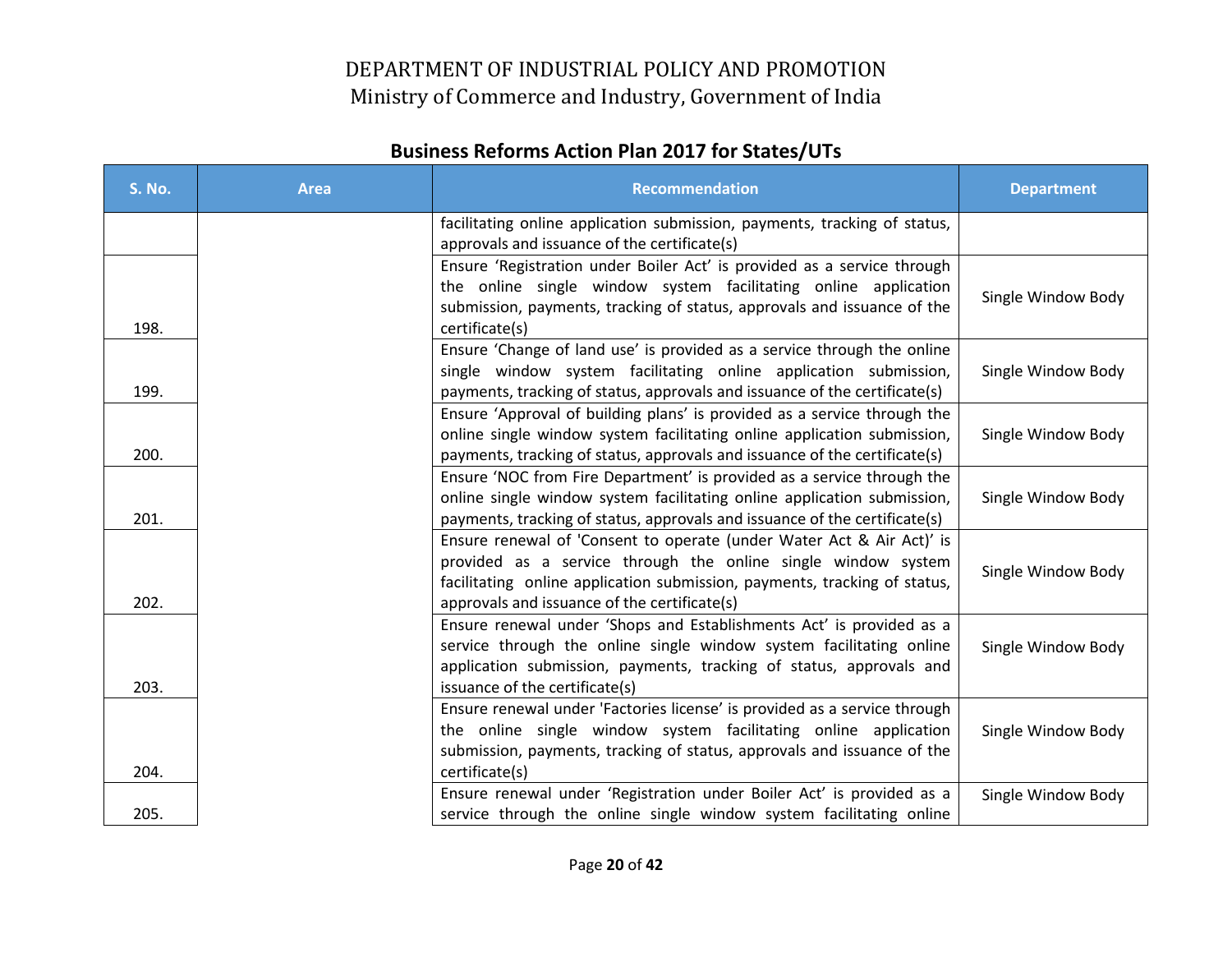| <b>S. No.</b> | <b>Area</b>          | <b>Recommendation</b>                                                                                                                                                                                                                                             | <b>Department</b>       |
|---------------|----------------------|-------------------------------------------------------------------------------------------------------------------------------------------------------------------------------------------------------------------------------------------------------------------|-------------------------|
|               |                      | application submission, payments, tracking of status, approvals and<br>issuance of the certificate(s)                                                                                                                                                             |                         |
| 206.          |                      | Ensure 'electricity connection' is provided as a service through the online<br>single window system facilitating online application submission,<br>payments, tracking of status and approvals                                                                     | Single Window Body      |
| 207.          |                      | Ensure 'water connection' provided as a service through the online single<br>window system facilitating online application submission, payments,<br>tracking of status and approvals                                                                              | Single Window Body      |
| 208.          |                      | Publish information on the procedure, timelines and a comprehensive<br>list of documents that are required to be submitted for applying for<br>various incentives in the state                                                                                    | Single Window Body      |
| 209.          |                      | Ensure that incentives of all applicable industrial/sectoral policies are<br>applied through a common form without the physical touch points                                                                                                                      | Single Window Body      |
| 210.          |                      | Mandate that all queries/clarifications related to investor's application<br>are sought once and within 7 days of receiving the application                                                                                                                       | Single Window Body      |
| 211.          |                      | Ensure that the Single Window System sends out SMS/e-mail notification<br>to the applicant as and when the application is submitted and/or query is<br>raised and/or application is approved/rejected                                                             | Single Window Body      |
| 212.          |                      | Ensure that incentives under Industrial/Sectoral Policy are provided as a<br>service through the online single window system (for intent letter,<br>sanction and disbursement) facilitating online application submission<br>and tracking of status and approvals | Single Window Body      |
|               |                      | 6. Land availability and allotment                                                                                                                                                                                                                                |                         |
| 213.          | Availability of land | Ensure information on land banks for industrial use is publicly available<br>online at one place                                                                                                                                                                  | All IDCs and equivalent |
| 214.          |                      | Design and implement a GIS system to provide details about the land<br>earmarked for industrial use across the State                                                                                                                                              | All IDCs and equivalent |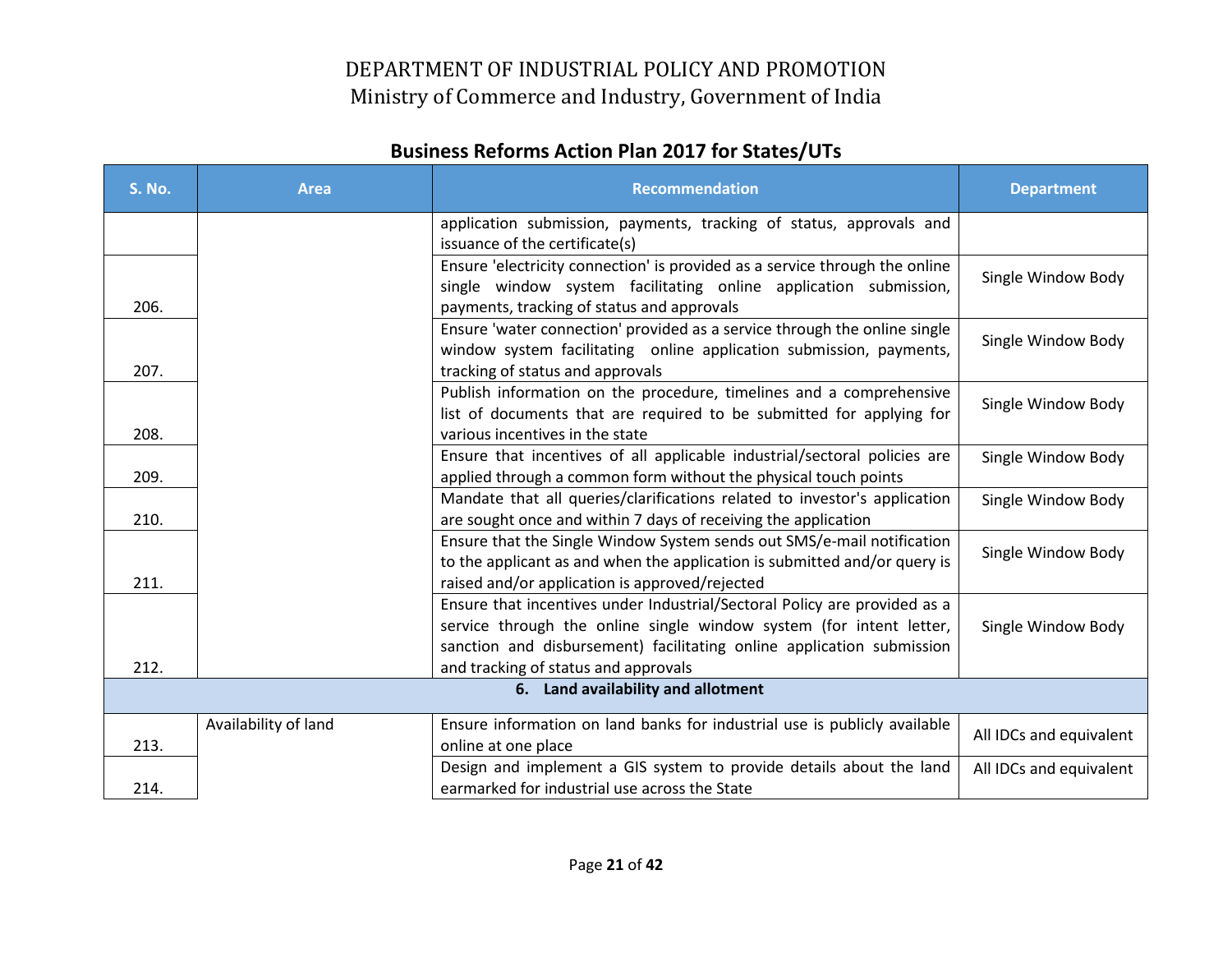| <b>S. No.</b>                   | <b>Area</b>                         | <b>Recommendation</b>                                                                                                                                                                                                                                                    | <b>Department</b>                                |  |
|---------------------------------|-------------------------------------|--------------------------------------------------------------------------------------------------------------------------------------------------------------------------------------------------------------------------------------------------------------------------|--------------------------------------------------|--|
| 215.                            |                                     | Ensure that the GIS system provides details about available<br>infrastructure such as road, water, electrical substation and poles,<br>proximity to National/State highways, Railway lines etc. for all industrial<br>land banks of State                                | All IDCs and equivalent                          |  |
| 216.                            | Land Allotment                      | Define objective criteria, applicable for all industrial land, for evaluating<br>land allotment application for industrial use                                                                                                                                           | All IDCs and equivalent                          |  |
| 217.                            |                                     | Publish information about the procedure and a comprehensive list of<br>documents required to be submitted for land allotment on the web site                                                                                                                             | All IDCs and equivalent                          |  |
| 218.                            |                                     | Define clear timelines mandated through the Public Service Delivery<br>Guarantee Act (or equivalent) legislation for land allotment                                                                                                                                      | All IDCs and equivalent                          |  |
| 219.                            |                                     | Design and implement a land allotment system that allows online<br>application and payment without the need for a physical touch point for<br>document submission and verification and mandate that all applications<br>are submitted online                             | All IDCs and equivalent                          |  |
| 220.                            |                                     | Ensure that the system allows users to download the final signed land<br>allotment certificate from the online portal                                                                                                                                                    | All IDCs and equivalent                          |  |
| 221.                            |                                     | Allow third parties to easily verify the land allotment certificates in the<br>public domain of at least past two years                                                                                                                                                  | All IDCs and equivalent                          |  |
| 222.                            |                                     | Define clear timelines mandated through the Public Service Delivery<br>Guarantee Act (or equivalent) legislation for processing of application for<br>conversion of land/ change in land use (from the date of application) for<br>land outside of industrial parks/IDCs | Revenue/T&CP and<br>equivalent                   |  |
| 7. Construction Permit Enablers |                                     |                                                                                                                                                                                                                                                                          |                                                  |  |
| 223.                            | <b>Construction Permit Enablers</b> | Enact a comprehensive uniform building code/building by-law applicable<br>to the entire State                                                                                                                                                                            | All<br>ULBs/IDCs/Development<br>Authorities/T&CP |  |
| 224.                            |                                     | Ensure that the uniform building code/building by-law include provisions<br>for risk-based classification of buildings                                                                                                                                                   | All<br>ULBs/IDCs/Development                     |  |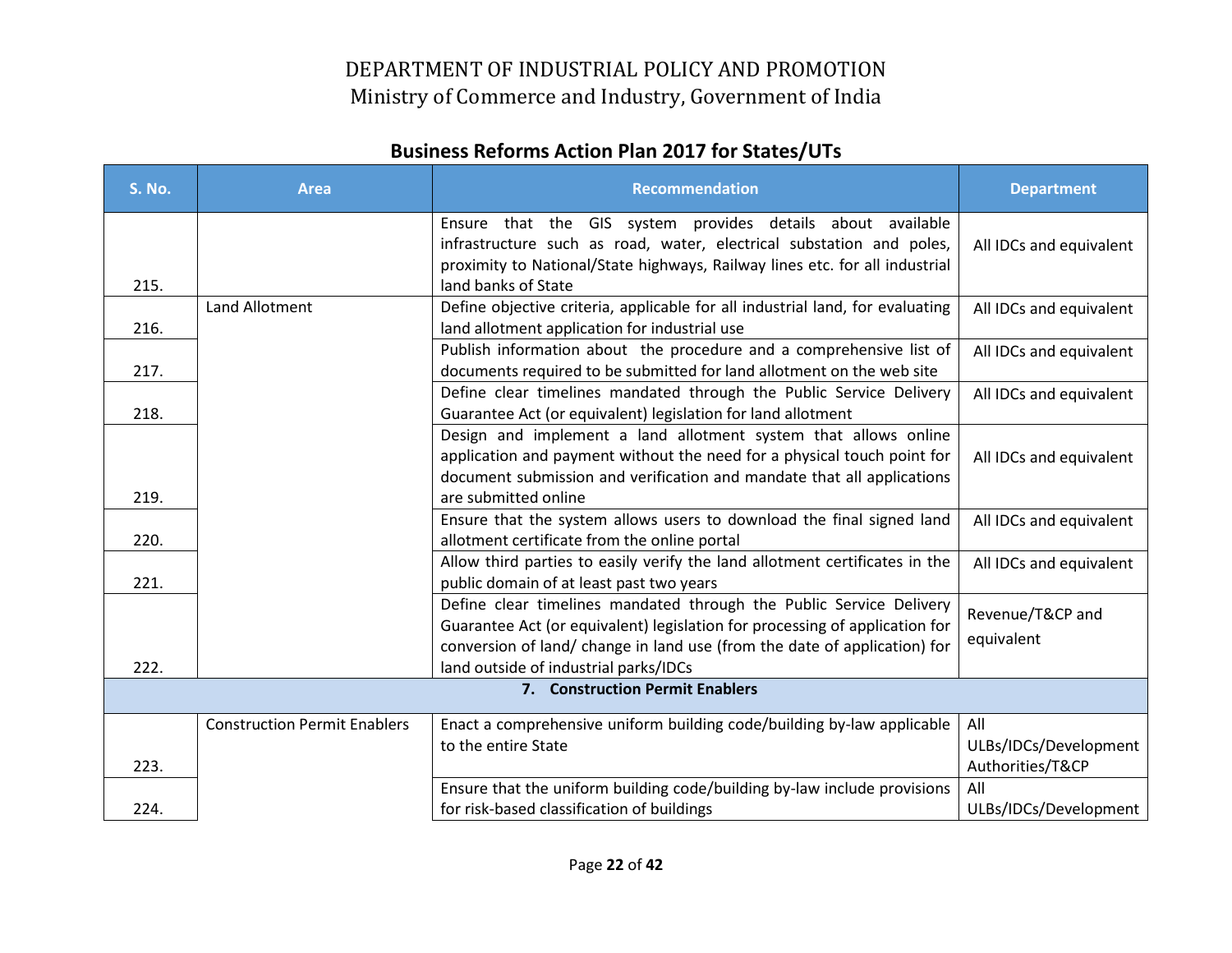| <b>S. No.</b> | <b>Area</b> | <b>Recommendation</b>                                                                                                                                | <b>Department</b>             |
|---------------|-------------|------------------------------------------------------------------------------------------------------------------------------------------------------|-------------------------------|
|               |             |                                                                                                                                                      | Authorities/T&CP              |
|               |             | Ensure that the uniform building code/building by-law includes                                                                                       | All                           |
|               |             | accreditation programs and clear responsibilities for professionals                                                                                  | ULBs/IDCs/Development         |
| 225.          |             | including architects and engineers engaged in the construction process<br>Define mandatory qualifications for architects and structural engineers in | Authorities/T&CP<br>All       |
|               |             | the uniform building by-law applicable in State                                                                                                      | ULBs/IDCs/Development         |
| 226.          |             |                                                                                                                                                      | Authorities/T&CP              |
|               |             | Develop legally valid master plans/zonal plans/land use plans for all                                                                                | All                           |
|               |             | urban areas and make it available online in public domain                                                                                            | ULBs/IDCs/Development         |
| 227.          |             |                                                                                                                                                      | Authorities/T&CP              |
|               |             | Establish a dedicated conflict resolution mechanism for land and                                                                                     | All                           |
|               |             | construction permits                                                                                                                                 | ULBs/IDCs/Development         |
| 228.          |             |                                                                                                                                                      | Authorities/T&CP              |
|               |             | Conduct a survey of all industrial areas of State and create a list of plots                                                                         | <b>Forest Department/IDCs</b> |
| 229.          |             | with trees and publish online a comprehensive information on type of                                                                                 |                               |
|               |             | trees<br>Publish online the detailed information on applicable replanting                                                                            | <b>Forest Department/IDCs</b> |
| 230.          |             | requirements for plots with varying tree populations                                                                                                 |                               |
|               |             | Allow authorized architects to issue the completion certificate at all                                                                               | All                           |
|               |             | urban areas and IDCs, instead of requiring a separate completion                                                                                     | ULBs/IDCs/Development         |
| 231.          |             | certificate to be issued                                                                                                                             | Authorities/T&CP              |
|               |             | Implement a system to allow approval based on third party certification                                                                              | All                           |
|               |             | (during construction and/or completion stage, as applicable) of structural                                                                           | ULBs/IDCs/Development         |
| 232.          |             | design and architectural drawings by authorized structural engineers and                                                                             | Authorities/T&CP              |
|               |             | architects respectively across all urban areas and IDCs<br>Combine all affidavits & undertakings required to be submitted for                        | All                           |
|               |             | obtaining the building plan approval into one affidavit/undertaking                                                                                  | ULBs/IDCs/Development         |
| 233.          |             |                                                                                                                                                      | Authorities/T&CP              |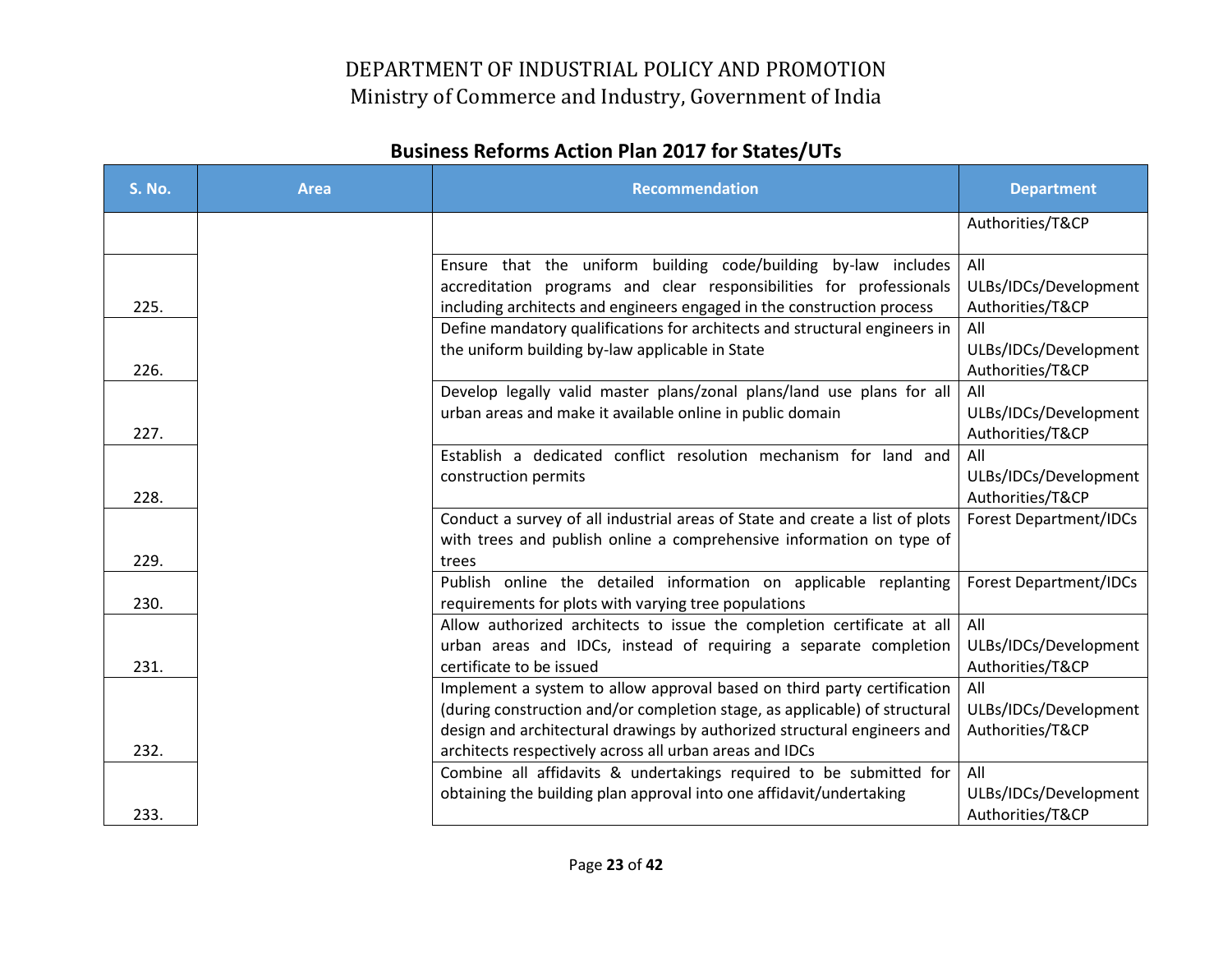| <b>S. No.</b> | <b>Area</b>                   | <b>Recommendation</b>                                                                                                                                                                                                                                                                                                                                                                                                                                                                                                                                                                                                                                                                                                                                                                                                                                                                                                                                                                                                                           | <b>Department</b>                                |
|---------------|-------------------------------|-------------------------------------------------------------------------------------------------------------------------------------------------------------------------------------------------------------------------------------------------------------------------------------------------------------------------------------------------------------------------------------------------------------------------------------------------------------------------------------------------------------------------------------------------------------------------------------------------------------------------------------------------------------------------------------------------------------------------------------------------------------------------------------------------------------------------------------------------------------------------------------------------------------------------------------------------------------------------------------------------------------------------------------------------|--------------------------------------------------|
| 234.          | <b>Building Plan Approval</b> | Publish information about the procedure and a comprehensive list of<br>documents including pre-construction and post-construction No<br>Objection Certificates (NOCs), registrations and other mandatory State<br>approvals (prior to plinth and pre - occupancy) on the web site                                                                                                                                                                                                                                                                                                                                                                                                                                                                                                                                                                                                                                                                                                                                                               | All<br>ULBs/IDCs/Development<br>Authorities/T&CP |
| 235.          |                               | Define clear timelines mandated through the Public Service Delivery<br>Guarantee Act (or equivalent) legislation to grant construction permits<br>including all required approvals; pre-construction, during construction<br>and post construction                                                                                                                                                                                                                                                                                                                                                                                                                                                                                                                                                                                                                                                                                                                                                                                              | All<br>ULBs/IDCs/Development<br>Authorities/T&CP |
| 236.          |                               | Mandate that a single, joint site inspection will be carried out by all<br>concerned authorities such as Fire, Sewerage, Electricity, Labour (such as<br>Factory license), Water Department and internal departments<br>responsible for granting construction permits in urban areas and IDCs                                                                                                                                                                                                                                                                                                                                                                                                                                                                                                                                                                                                                                                                                                                                                   | All<br>ULBs/IDCs/Development<br>Authorities/T&CP |
| 237.          |                               | Design and develop an online single window system for granting<br>construction permits with following functionalities:<br>A common integrated application for all internal and external<br>i.<br>agencies required to provide applicable NOCs/Approvals such as<br>Fire Services, Water and Sewerage Department, Discoms, AAI,<br>NMA, Forest, labour, Factory Directorate etc.<br>Provision for making an online application with integrated<br>ii.<br>payment without the need for a physical touch point for<br>document submission and verification<br>The system should allow auto scrutiny of building plans from<br>iii.<br>compliance perspective according to the uniform building<br>codes/building by-law using Auto DCR (or similar) software<br>Ensure that the system issues digitally signed approved building<br>iv.<br>plan within 30 days from the date of application<br>Provision for e-intimation to authorities of plinth level<br>v.<br>completion<br>Provision for online issuance of certificate of inspections<br>vi. | All<br>ULBs/IDCs/Development<br>Authorities/T&CP |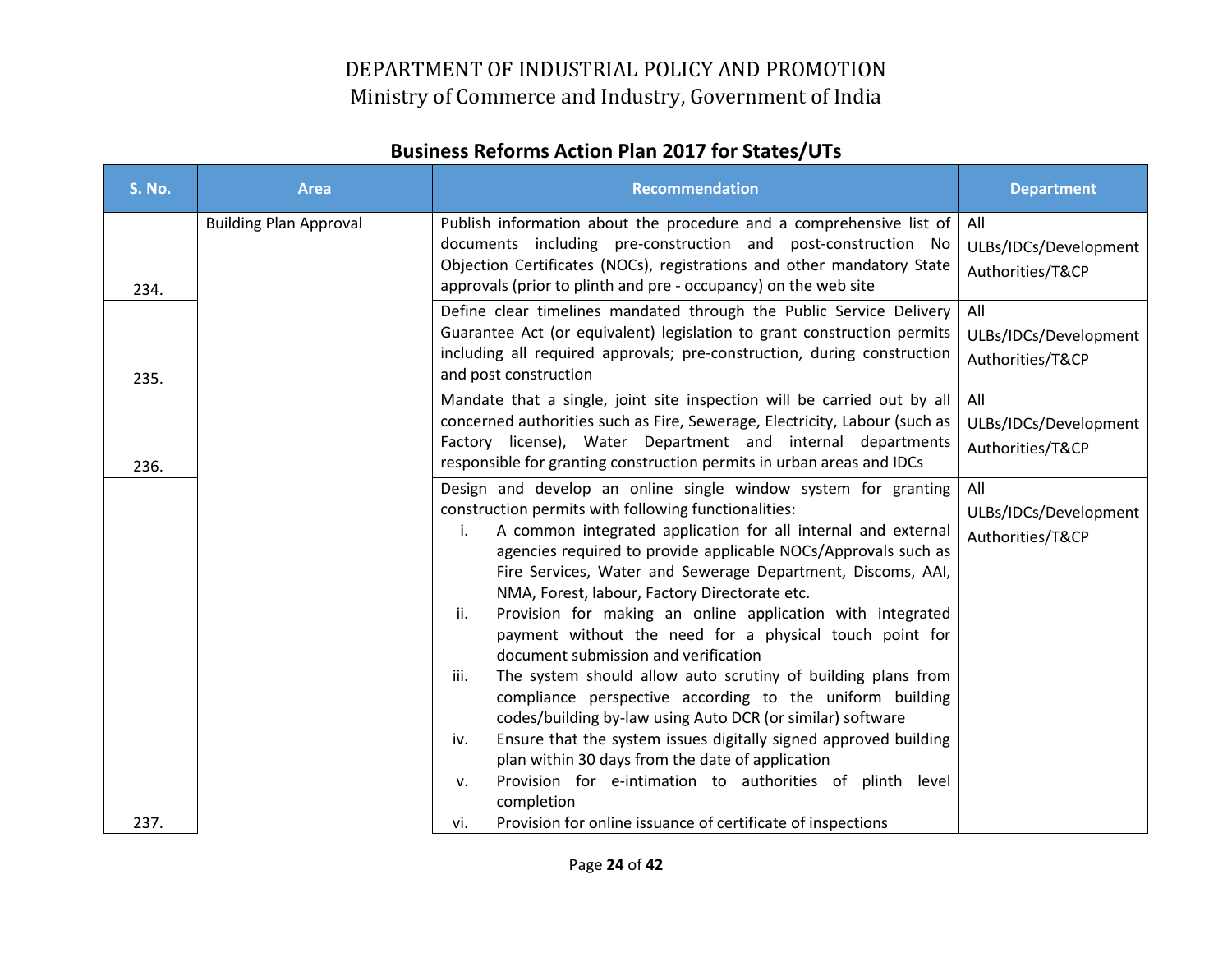| <b>S. No.</b> | <b>Area</b>                                                        | <b>Recommendation</b>                                                                                                                                                                                                                                                                                                                | <b>Department</b>                                 |
|---------------|--------------------------------------------------------------------|--------------------------------------------------------------------------------------------------------------------------------------------------------------------------------------------------------------------------------------------------------------------------------------------------------------------------------------|---------------------------------------------------|
|               |                                                                    | Provision for online common completion request form cum<br>vii.<br>Occupancy Certificate Application with online payment<br>Provision for online issuance of digitally signed occupancy cum<br>viii.<br>completion certificate to the applicant                                                                                      |                                                   |
| 238.          |                                                                    | Define clear timelines mandated through legislation for sanctioning of<br>building permits in 30 days                                                                                                                                                                                                                                | All<br>ULBs/IDCs/Development<br>Authorities/T&CP  |
| 239.          |                                                                    | Stipulate that construction permits are provided within 45 days<br>Building Plan approval is provided within 30 days<br>Ι.<br>Plinth Inspection is done within 7 days of intimation<br>II.<br>Final completion/occupancy certificate is provided within 8 days<br>III.<br>(7 days for inspection + 1day for issuing the certificate) | All<br>ULBs/IDCs/Development<br>Authorities/T&CP  |
| 240.          |                                                                    | Allow third parties to easily verify the approval certificates in the public<br>domain                                                                                                                                                                                                                                               | All<br>ULBs/IDCs/Development<br>Authorities /T&CP |
| 241.          | NOC for tree felling from Tree<br>Authority/ Appropriate           | Publish information about the procedure and a comprehensive list of<br>documents required on the Department's web site                                                                                                                                                                                                               | Tree Authority/<br>Forest/Revenue                 |
| 242.          | Authority (prior to<br>commencement of<br>construction activities) | Define clear timelines mandated through the Public Service Delivery<br>Guarantee Act (or equivalent) legislation for approval of complete<br>application                                                                                                                                                                             | Tree Authority/<br>Forest/Revenue                 |
| 243.          |                                                                    | Design and implement a system that allows online application<br>submission, payment, tracking and monitoring without the need for a<br>physical touch point for document submission and verification and<br>mandate that all applications are submitted online                                                                       | Tree Authority/<br>Forest/Revenue                 |
| 244.          |                                                                    | Ensure that the system allows user to download the final signed approval<br>certificate from the online portal                                                                                                                                                                                                                       | Tree Authority/<br>Forest/Revenue                 |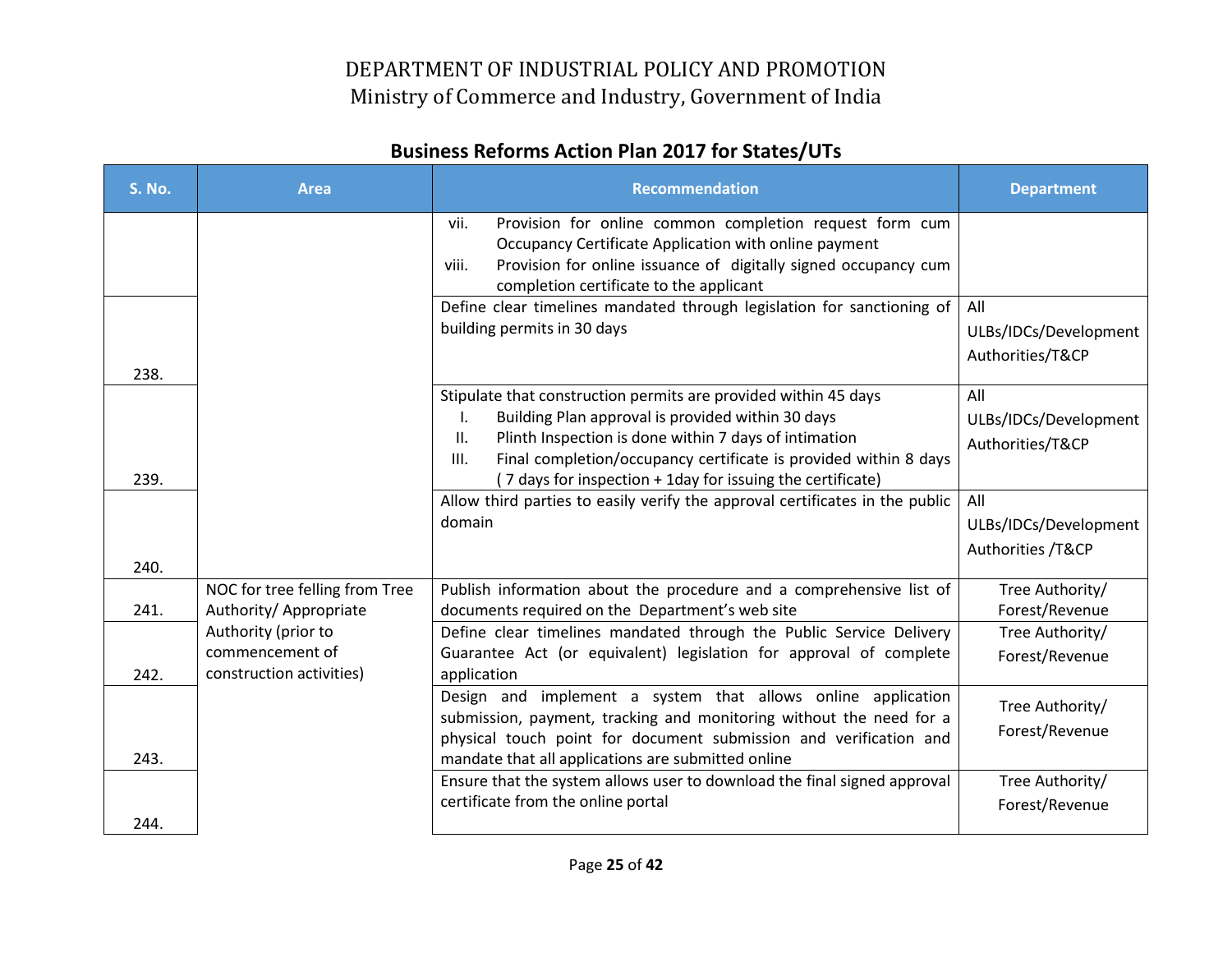| <b>S. No.</b> | <b>Area</b>                                                                      | <b>Recommendation</b>                                                                                                                                                                                                                                          | <b>Department</b>                  |
|---------------|----------------------------------------------------------------------------------|----------------------------------------------------------------------------------------------------------------------------------------------------------------------------------------------------------------------------------------------------------------|------------------------------------|
| 245.          |                                                                                  | Allow third parties to easily verify the approval certificates in the public<br>domain                                                                                                                                                                         | Tree Authority/<br>Forest/Revenue  |
| 246.          | <b>Tree Transit permission</b>                                                   | Publish information about the procedure and a comprehensive list of<br>documents required on the Department's web site                                                                                                                                         | Tree Authority/ Forest             |
| 247.          |                                                                                  | Define clear timelines mandated through the Public Service Delivery<br>Guarantee Act (or equivalent) legislation for approval of complete<br>application                                                                                                       | Tree Authority/ Forest             |
| 248.          |                                                                                  | Design and implement a system that allows online application<br>submission, payment, tracking and monitoring without the need for a<br>physical touch point for document submission and verification and<br>mandate that all applications are submitted online | Tree Authority/ Forest             |
| 249.          |                                                                                  | Ensure that the system allows user to download the final signed approval<br>certificate from the online portal.                                                                                                                                                | Tree Authority/ Forest             |
| 250.          |                                                                                  | Allow third parties to easily verify the approval certificates in the public<br>domain                                                                                                                                                                         | Tree Authority/ Forest             |
| 251.          | NOC for Fire Department (prior<br>to commencement of<br>construction activities) | Publish information about the procedure and a comprehensive list of<br>documents required on the Department's web site                                                                                                                                         | <b>Fire Services</b><br>Department |
| 252.          |                                                                                  | Define clear timelines mandated through legislation for approval of<br>application                                                                                                                                                                             | <b>Fire Services</b><br>Department |
| 253.          |                                                                                  | Design and implement a system that allows online application<br>submission, payment, tracking and monitoring without the need for a<br>physical touch point for document submission and verification and<br>mandate that all applications are submitted online | <b>Fire Services</b><br>Department |
| 254.          |                                                                                  | Ensure that the system allows users to download the final signed<br>approval certificate from the online portal                                                                                                                                                | <b>Fire Services</b><br>Department |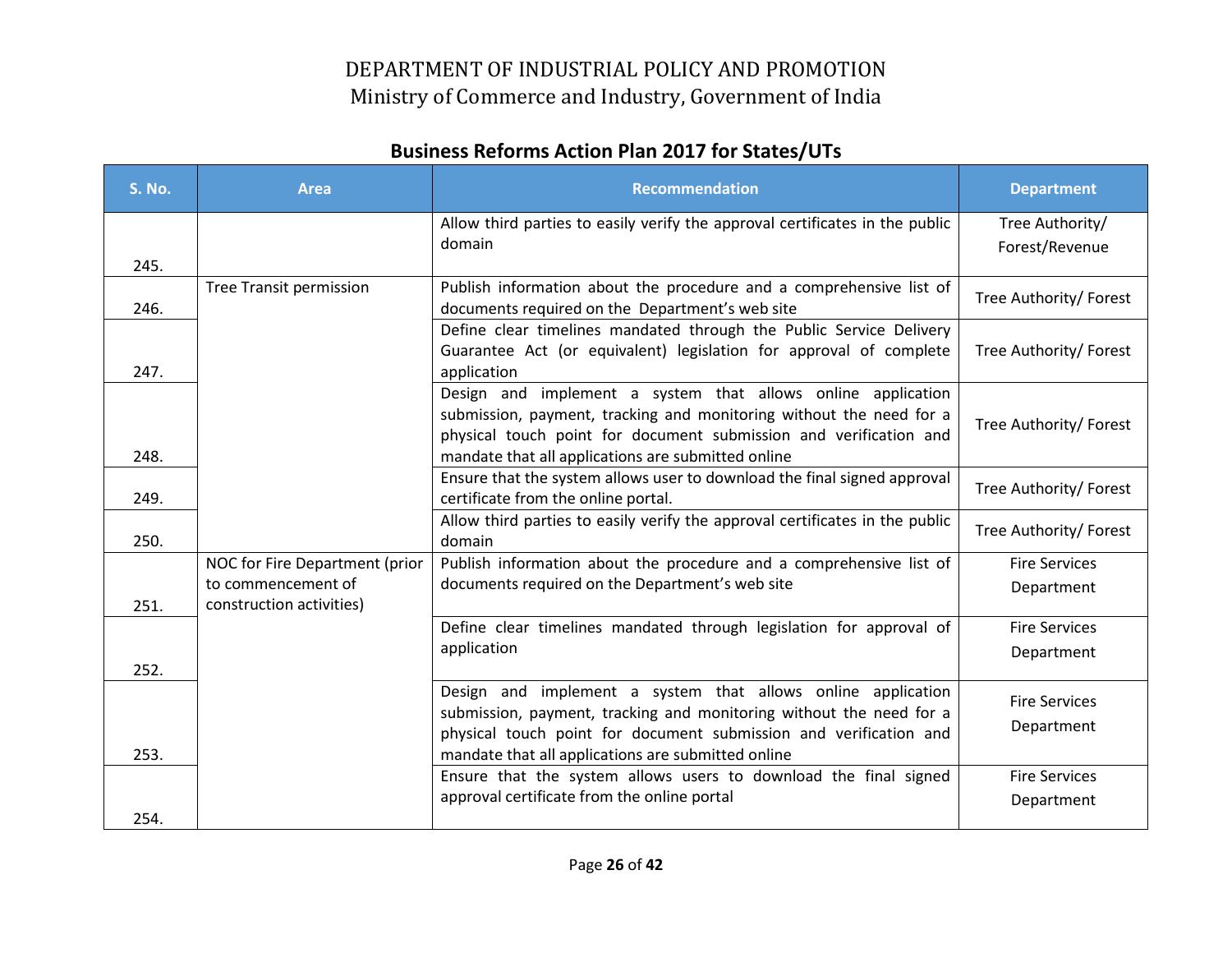| <b>S. No.</b> | <b>Area</b>                       | <b>Recommendation</b>                                                        | <b>Department</b>              |
|---------------|-----------------------------------|------------------------------------------------------------------------------|--------------------------------|
|               |                                   | Allow third parties to easily verify the approval certificates in the public | <b>Fire Services</b>           |
| 255.          |                                   | domain                                                                       | Department                     |
|               |                                   | 8. Environmental Registration Enablers                                       |                                |
|               |                                   |                                                                              |                                |
|               | <b>Environmental Registration</b> | Notify a list of white category industries, which are exempted from          | <b>State Pollution Control</b> |
|               | Enablers                          | taking clearances from State pollution control board                         | <b>Board</b>                   |
| 256.          |                                   | Allow for auto-renewal of Consent to Establish (under Water Act, 1974        | <b>State Pollution Control</b> |
|               |                                   | and Air Act, 1981) based on self-certification/third party certification and | Board                          |
| 257.          |                                   | ensure that majority of establishments avail this provision                  |                                |
|               |                                   | Allow for auto-renewal of Consent to Operate (under Water Act, 1974          | <b>State Pollution Control</b> |
|               |                                   | and Air Act, 1981) based on self-certification/third party certification and | Board                          |
| 258.          |                                   | ensure that majority of establishments avail this provision                  |                                |
|               |                                   | Issue Consent to Operate with a validity period of 5 years or above          | <b>State Pollution Control</b> |
|               |                                   |                                                                              | <b>Board</b>                   |
| 259.          |                                   |                                                                              |                                |
|               |                                   | Issue Consent to Establish with a validity period of 5 years or above        | <b>State Pollution Control</b> |
| 260.          |                                   |                                                                              | <b>Board</b>                   |
|               | Consent to Establish under the    | Publish information about the procedure and a comprehensive list of          | <b>State Pollution Control</b> |
|               | Water (Prevention and Control     | documents required on the Department's web site                              | <b>Board</b>                   |
| 261.          | of Pollution) Act, 1974           |                                                                              |                                |
|               |                                   | Define clear timelines mandated through the Public Service Delivery          | <b>State Pollution Control</b> |
|               |                                   | Guarantee Act (or equivalent) legislation for approval of complete           | Board                          |
| 262.          |                                   | application                                                                  |                                |
|               |                                   | Design and implement a system that allows online application                 | <b>State Pollution Control</b> |
|               |                                   | submission, payment, tracking and monitoring without the need for a          | Board                          |
| 263.          |                                   | physical touch point for document submission and verification and            |                                |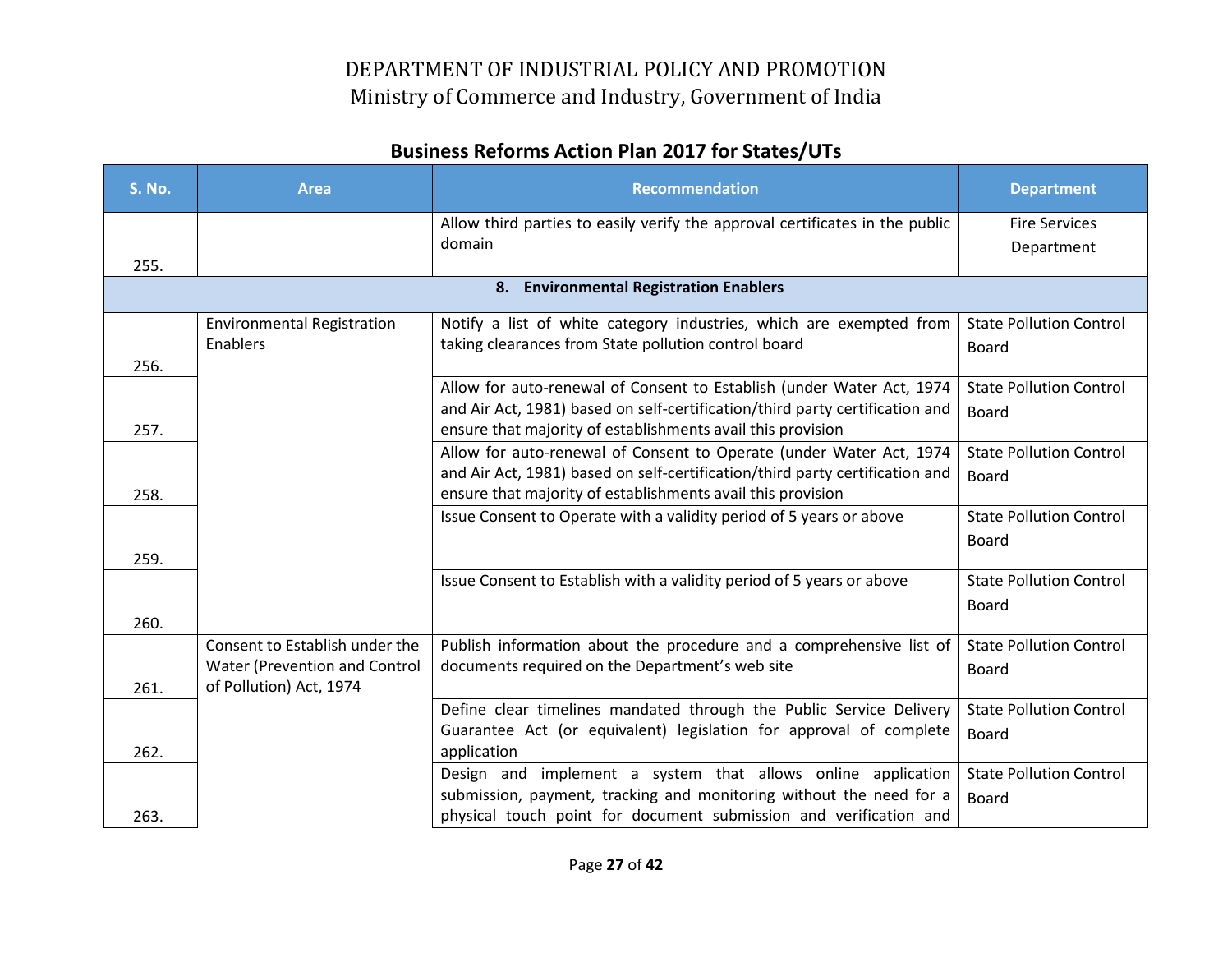| <b>S. No.</b> | <b>Area</b>                                                                              | <b>Recommendation</b>                                                                                                                                                                                                                                          | <b>Department</b>                              |
|---------------|------------------------------------------------------------------------------------------|----------------------------------------------------------------------------------------------------------------------------------------------------------------------------------------------------------------------------------------------------------------|------------------------------------------------|
|               |                                                                                          | mandate that all applications are submitted online                                                                                                                                                                                                             |                                                |
| 264.          |                                                                                          | Ensure that the system allows users to download the final signed<br>approval certificate from the online portal.                                                                                                                                               | <b>State Pollution Control</b><br><b>Board</b> |
| 265.          |                                                                                          | Allow third parties to easily verify the approval certificates in the public<br>domain                                                                                                                                                                         | <b>State Pollution Control</b><br>Board        |
| 266.          | Consent to Establish under the<br>Air (Prevention and Control of<br>Pollution) Act, 1981 | Publish information about the procedure and a comprehensive list of all<br>documents required on the Department's web site                                                                                                                                     | <b>State Pollution Control</b><br>Board        |
| 267.          |                                                                                          | Define clear timelines mandated through the Public Service Delivery<br>Guarantee Act (or equivalent) legislation for approval of complete<br>application                                                                                                       | <b>State Pollution Control</b><br>Board        |
| 268.          |                                                                                          | Design and implement a system that allows online application<br>submission, payment, tracking and monitoring without the need for a<br>physical touch point for document submission and verification and<br>mandate that all applications are submitted online | <b>State Pollution Control</b><br>Board        |
| 269.          |                                                                                          | Ensure that the system allows users to download the final signed<br>approval certificate from the online portal.                                                                                                                                               | <b>State Pollution Control</b><br>Board        |
| 270.          |                                                                                          | Allow third parties to easily verify the approval certificates in the public<br>domain                                                                                                                                                                         | <b>State Pollution Control</b><br>Board        |
| 271.          | Authorization under the<br>Hazardous and Other Wastes<br>(Management and                 | Publish information about the procedure and a comprehensive list of<br>documents required on the Department's web site                                                                                                                                         | <b>State Pollution Control</b><br>Board        |
| 272.          | <b>Transboundary Movement)</b><br><b>Rules, 2016</b>                                     | Define clear timelines mandated through the Public Service Delivery<br>Guarantee Act (or equivalent) legislation for approval of complete                                                                                                                      | <b>State Pollution Control</b>                 |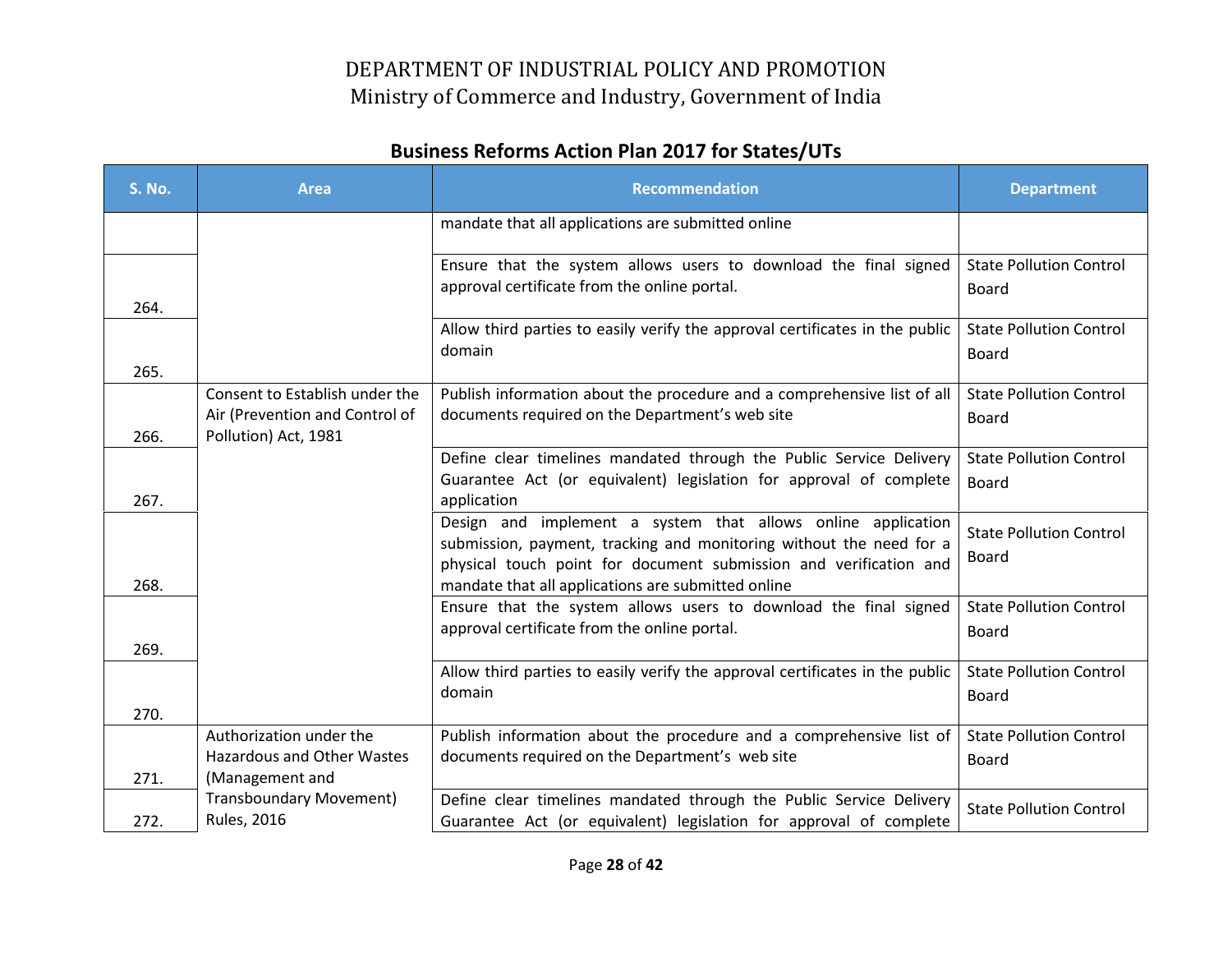| <b>S. No.</b> | <b>Area</b>                                                                              | <b>Recommendation</b>                                                                                                                                                                                                                                          | <b>Department</b>                              |
|---------------|------------------------------------------------------------------------------------------|----------------------------------------------------------------------------------------------------------------------------------------------------------------------------------------------------------------------------------------------------------------|------------------------------------------------|
|               |                                                                                          | application                                                                                                                                                                                                                                                    | Board                                          |
| 273.          |                                                                                          | Design and implement a system that allows online application<br>submission, payment, tracking and monitoring without the need for a<br>physical touch point for document submission and verification and<br>mandate that all applications are submitted online | <b>State Pollution Control</b><br>Board        |
| 274.          |                                                                                          | Ensure that the system allows users to download the final signed<br>approval certificate from the online portal.                                                                                                                                               | <b>State Pollution Control</b><br><b>Board</b> |
| 275.          |                                                                                          | Allow third parties to easily verify the approval certificates in the public<br>domain                                                                                                                                                                         | <b>State Pollution Control</b><br><b>Board</b> |
| 276.          | Consent to Operate under the<br>Water (Prevention and Control<br>of Pollution) Act, 1974 | Publish information about the procedure and a comprehensive list of<br>documents required on the Department's web site                                                                                                                                         | <b>State Pollution Control</b><br><b>Board</b> |
| 277.          |                                                                                          | Define clear timelines mandated through the Public Service Delivery<br>Guarantee Act (or equivalent) legislation for approval of complete<br>application                                                                                                       | <b>State Pollution Control</b><br><b>Board</b> |
| 278.          |                                                                                          | Design and implement a system that allows online application<br>submission, payment, tracking and monitoring without the need for a<br>physical touch point for document submission and verification and<br>mandate that all applications are submitted online | <b>State Pollution Control</b><br>Board        |
| 279.          |                                                                                          | Ensure that the system allows users to download the final signed<br>approval certificate from the online portal                                                                                                                                                | <b>State Pollution Control</b><br><b>Board</b> |
| 280.          |                                                                                          | Allow third parties to easily verify the approval certificates in the public<br>domain                                                                                                                                                                         | <b>State Pollution Control</b><br><b>Board</b> |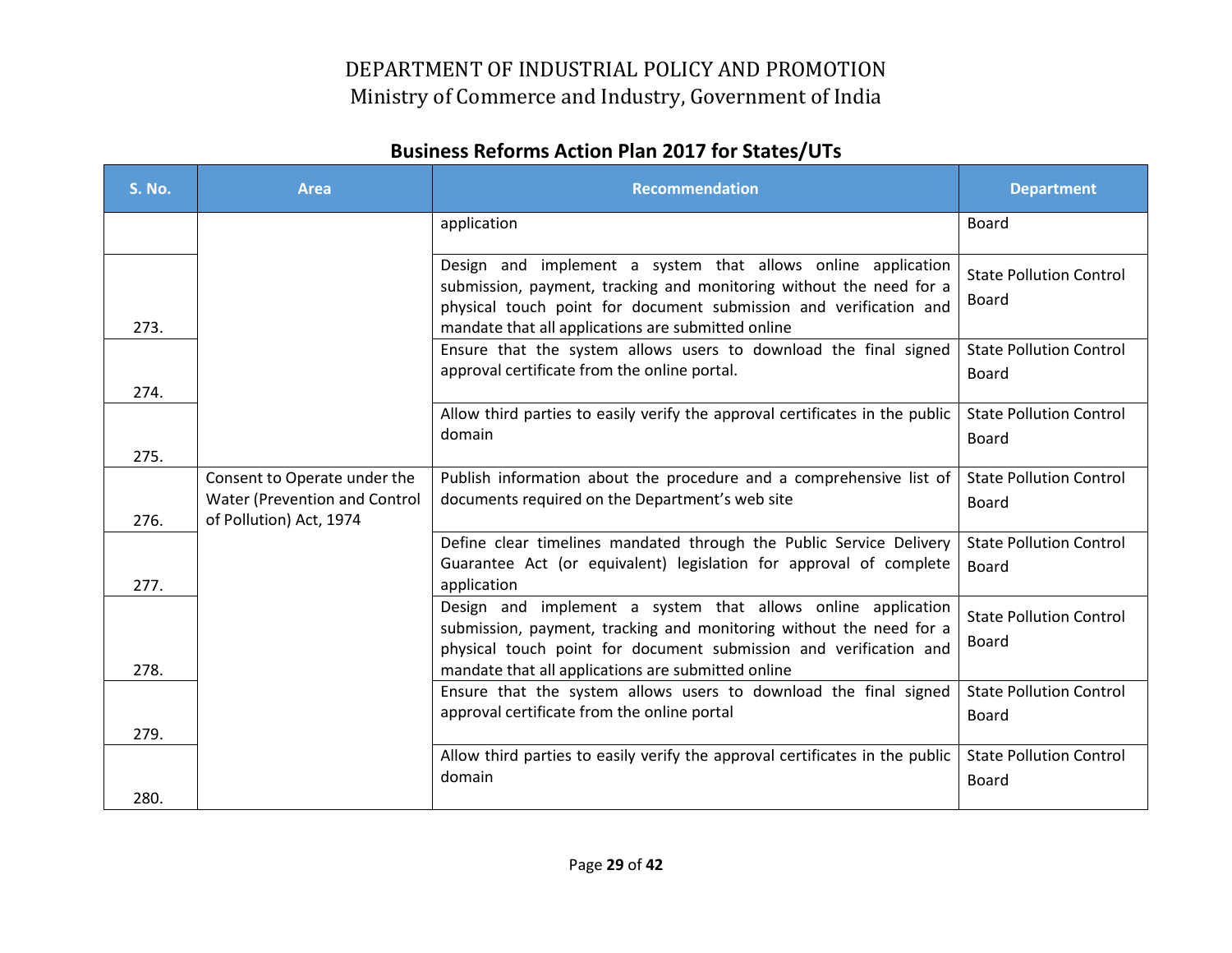| <b>S. No.</b> | <b>Area</b>                                            | <b>Recommendation</b>                                                                                                                                                                                                                                          | <b>Department</b>                              |
|---------------|--------------------------------------------------------|----------------------------------------------------------------------------------------------------------------------------------------------------------------------------------------------------------------------------------------------------------------|------------------------------------------------|
|               | Consent to Operate under the                           | Publish information about the procedure and a comprehensive list of                                                                                                                                                                                            | <b>State Pollution Control</b>                 |
| 281.          | Air (Prevention and Control of<br>Pollution) Act, 1981 | documents required on the Department's web site                                                                                                                                                                                                                | <b>Board</b>                                   |
|               |                                                        | Define clear timelines mandated through the Public Service Delivery                                                                                                                                                                                            | <b>State Pollution Control</b>                 |
| 282.          |                                                        | Guarantee Act (or equivalent) legislation for approval of complete<br>application                                                                                                                                                                              | Board                                          |
| 283.          |                                                        | Design and implement a system that allows online application<br>submission, payment, tracking and monitoring without the need for a<br>physical touch point for document submission and verification and<br>mandate that all applications are submitted online | <b>State Pollution Control</b><br>Board        |
| 284.          |                                                        | Ensure that the system allows users to download the final signed<br>approval certificate from the online portal                                                                                                                                                | <b>State Pollution Control</b><br><b>Board</b> |
| 285.          |                                                        | Allow third parties to easily verify the approval certificates in the public<br>domain                                                                                                                                                                         | <b>State Pollution Control</b><br>Board        |
|               |                                                        | 9. Obtaining utility permits                                                                                                                                                                                                                                   |                                                |
| 286.          | <b>Obtaining Electricity</b><br>Connection             | Ensure that DisComs uses automated tools to monitor outages in all<br>Industrial areas of State                                                                                                                                                                | All Discoms                                    |
| 287.          |                                                        | Ensure that DisComs uses automated tools for service restoration in all<br>Industrial areas of State                                                                                                                                                           | All Discoms                                    |
| 288.          |                                                        | Ensure that the regulator publishes monthly or quarterly the data<br>regarding total duration and frequency of outages online in public<br>domain                                                                                                              | All Discoms                                    |
| 289.          |                                                        | Ensure that total outage cap is fixed by regulator for a quarter/year                                                                                                                                                                                          | All Discoms                                    |
| 290.          |                                                        | Ensure that information on effective tariffs are available online, and that<br>customers are notified of a change in tariff ahead of the billing cycle                                                                                                         | All Discoms                                    |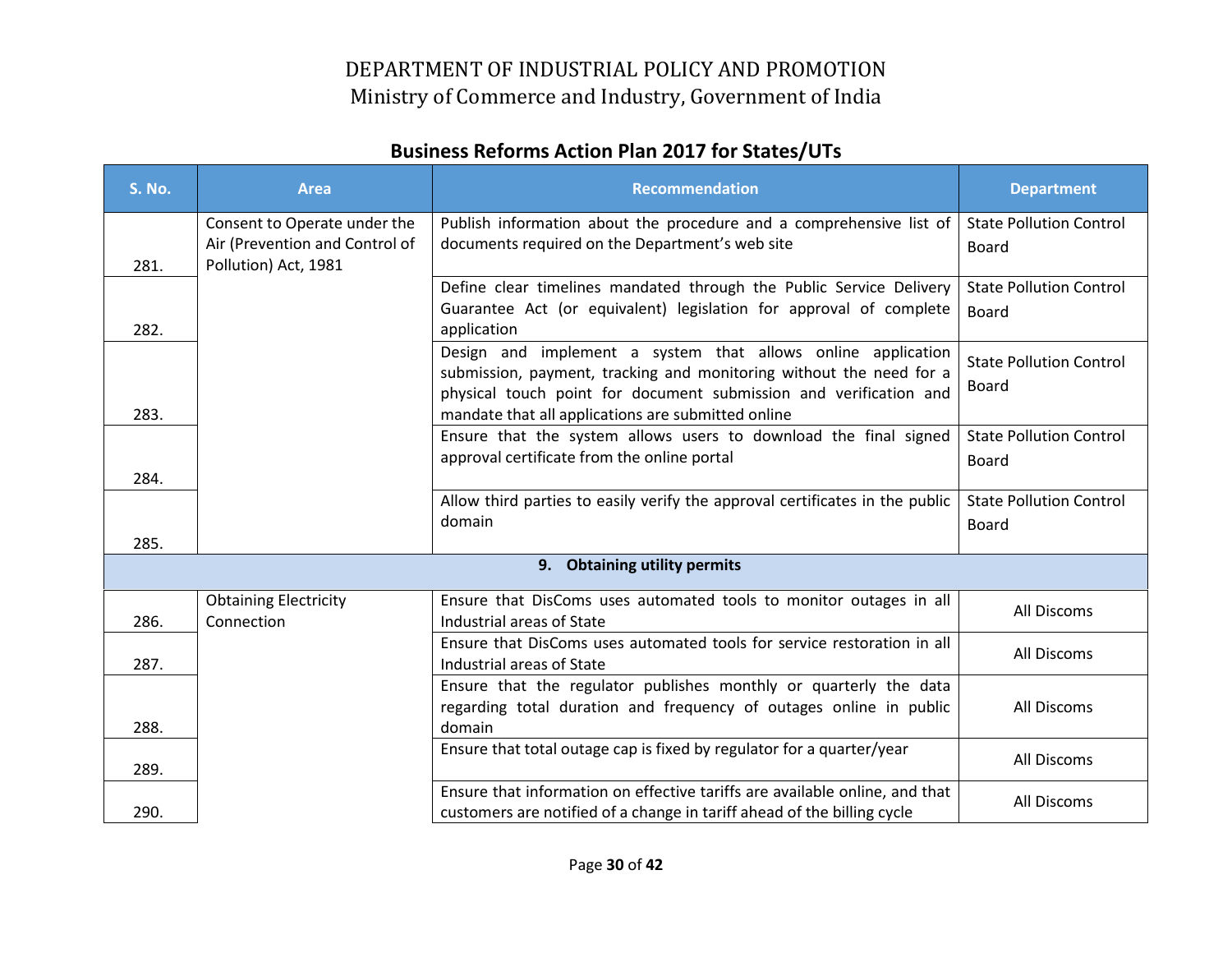| <b>S. No.</b> | <b>Area</b>                        | <b>Recommendation</b>                                                                                                                                                                                                                                           | <b>Department</b>              |
|---------------|------------------------------------|-----------------------------------------------------------------------------------------------------------------------------------------------------------------------------------------------------------------------------------------------------------------|--------------------------------|
| 291.          |                                    | Reduce the number of documents required for obtaining the electricity<br>connection to only two i.e. proof of ownership/occupancy and<br>authorization document (in case of firm/company)                                                                       | All Discoms                    |
| 292.          |                                    | Allow third party inspection of internal installations and ensure that<br>majority of establishments avail this provision                                                                                                                                       | All Discoms                    |
| 293.          |                                    | Ensure that users are provided a fixed cost estimate based on the load<br>(KVA/KW) required for obtaining electricity connection in all industrial<br>areas of State and ensure these charges (demand note) is generated<br>through the online system           | All Discoms                    |
| 294.          |                                    | Implement a system that allows online application submission, payment<br>and tracking of status without the need for a physical touch point for<br>document submission for new electricity connection and mandate that<br>all applications are submitted online | All Discoms                    |
| 295.          |                                    | Stipulate that charged electrical connections (up to 150 KVA) is provided<br>within Seven days (where no 'Right of Way' (RoW) is required) and in<br>Fifteen days where RoW is required from concerned agencies                                                 | All Discoms                    |
| 296.          |                                    | Design and develop an online system for granting road cutting<br>permissions in a manner that it allows online application submission,<br>payment, document submission and approvals.                                                                           | <b>PWD</b>                     |
| 297.          |                                    | Define clear timelines mandated through the Public Service Delivery<br>Guarantee Act (or equivalent) legislation for approval of complete<br>application for granting 'Right of Way' (RoW) permission                                                           | <b>PWD</b>                     |
| 298.          |                                    | Allow third parties to easily verify the authenticity of electricity<br>connections and respective premise/entity/individual through online<br>system in the public domain                                                                                      | All Discoms                    |
| 299.          | <b>Certification of Electrical</b> | Publish information about the procedure and a comprehensive list of                                                                                                                                                                                             | <b>Electrical Inspectorate</b> |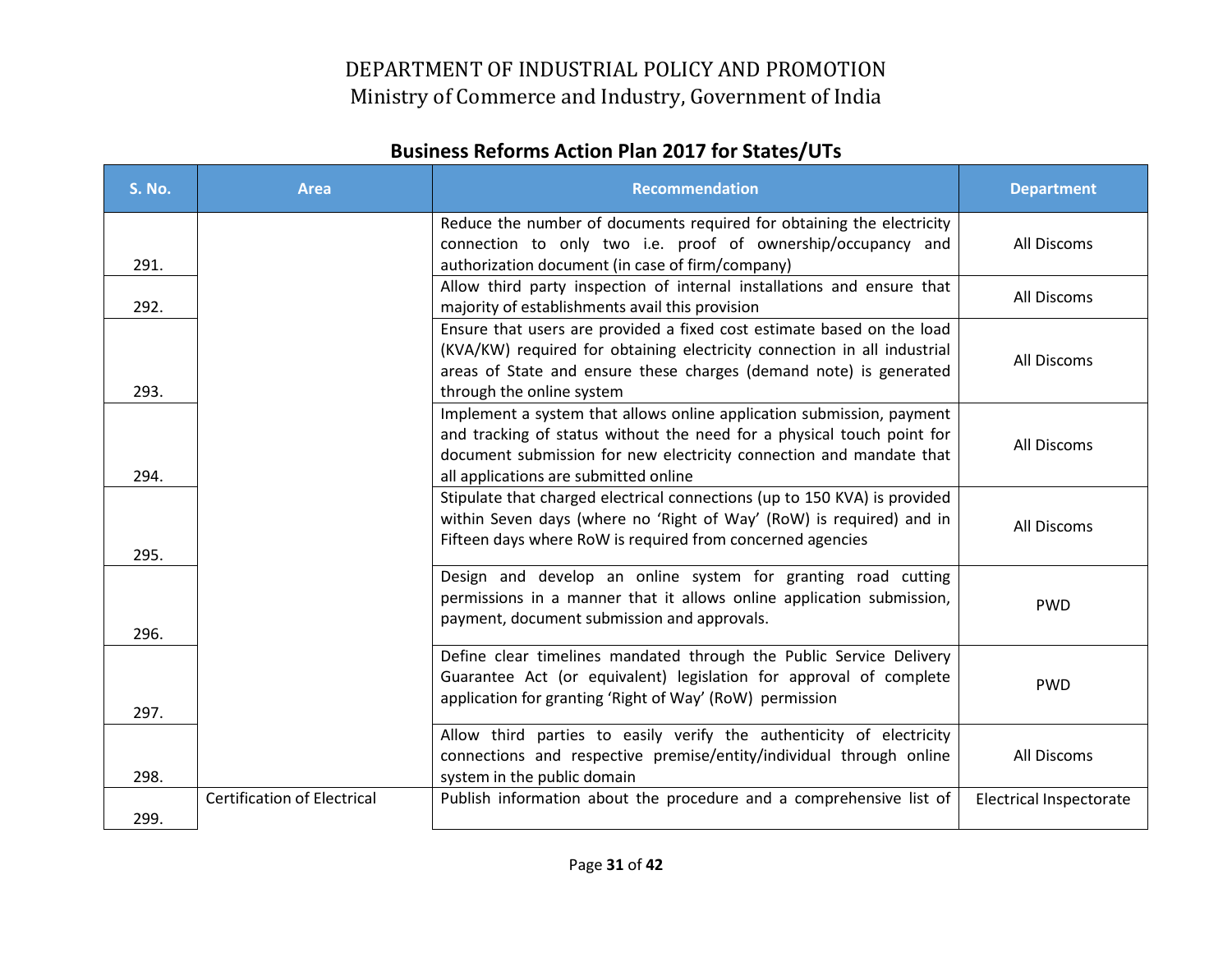| <b>S. No.</b> | <b>Area</b>                                   | <b>Recommendation</b>                                                                                                                                                                                                                                                                                     | <b>Department</b>                          |
|---------------|-----------------------------------------------|-----------------------------------------------------------------------------------------------------------------------------------------------------------------------------------------------------------------------------------------------------------------------------------------------------------|--------------------------------------------|
|               | Installation by Chief Electrical<br>Inspector | documents required on the Department's web site                                                                                                                                                                                                                                                           |                                            |
| 300.          |                                               | Define clear timelines mandated through the Public Service Delivery<br>Guarantee Act (or equivalent) legislation for approval of complete<br>application                                                                                                                                                  | <b>Electrical Inspectorate</b>             |
| 301.          |                                               | Design and implement a system that allows online application<br>submission, payment, tracking and monitoring without the need for a<br>physical touch point for document submission and verification and<br>mandate that all applications are submitted online                                            | <b>Electrical Inspectorate</b>             |
| 302.          |                                               | Ensure that the system allows users to download the final signed<br>approval certificate from the online portal.                                                                                                                                                                                          | <b>Electrical Inspectorate</b>             |
| 303.          |                                               | Allow third parties to easily verify the approval certificates in the public<br>domain                                                                                                                                                                                                                    | <b>Electrical Inspectorate</b>             |
| 304.          | Obtaining water connection                    | Publish information about the procedure and a comprehensive list of<br>documents required by all relevant agencies for providing water<br>connection in urban and industrial areas of State on the Department's<br>web site                                                                               | Water Department/All<br>concerned agencies |
| 305.          |                                               | Define clear timelines mandated through legislation for obtaining water<br>connection by all concerned agencies                                                                                                                                                                                           | Water Department/All<br>concerned agencies |
| 306.          |                                               | Design and implement an integrated system that allows online<br>application submission, payment, tracking and monitoring without the<br>need for a physical touch point for document submission and verification<br>from all concerned agencies and mandate that all applications are<br>submitted online | Water Department/All<br>concerned agencies |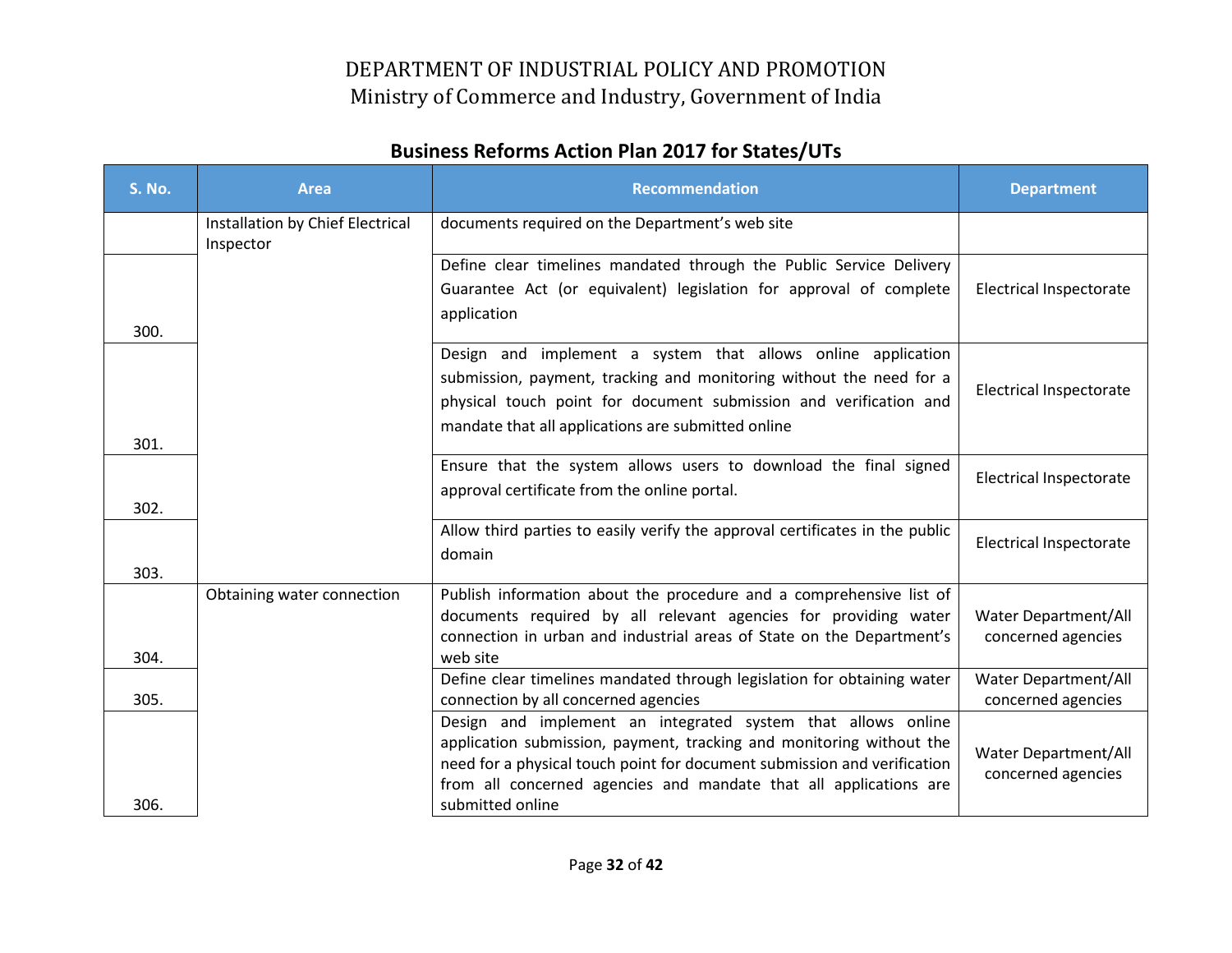| <b>S. No.</b> | <b>Area</b>                                      | <b>Recommendation</b>                                                                                                                                                                                    | <b>Department</b>     |
|---------------|--------------------------------------------------|----------------------------------------------------------------------------------------------------------------------------------------------------------------------------------------------------------|-----------------------|
|               |                                                  | 10. Paying Taxes                                                                                                                                                                                         |                       |
| 307.          | Tax enablers                                     | Ensure that users are provided assistance for e-filing at service centers                                                                                                                                | <b>Commercial Tax</b> |
| 308.          |                                                  | Establish a helpline providing basic services and assisting users in<br>preparing and filing returns                                                                                                     | <b>Commercial Tax</b> |
| 309.          |                                                  | Mandate that VAT refund payment should directly be paid into<br>organization's account within 60 days                                                                                                    | <b>Commercial Tax</b> |
| 310.          |                                                  | Implement a system for risk based audit related to tax compliance                                                                                                                                        | <b>Commercial Tax</b> |
| 311.          |                                                  | Introduce a system for advance tax ruling for State level taxes on the<br>lines of Income Tax Act                                                                                                        | <b>Commercial Tax</b> |
| 312.          |                                                  | Publish forms relating to information captured at check posts and make<br>them available online                                                                                                          | <b>Commercial Tax</b> |
| 313.          |                                                  | Phase out static check posts and implement random checking by mobile<br>squads                                                                                                                           | <b>Commercial Tax</b> |
| 314.          |                                                  | Ensure that the provision for uploading way bill/forms is available on the<br>department's website                                                                                                       | <b>Commercial Tax</b> |
| 315.          |                                                  | Provide green channel facility i.e. no checking of documents at the check<br>post if the requisite information is provided in advance except checking<br>of weight if required                           | <b>Commercial Tax</b> |
| 316.          | <b>Registration for Value Added</b><br>Tax (VAT) | Publish information about the procedure and a comprehensive list of<br>documents required on the Department's web site                                                                                   | <b>Commercial Tax</b> |
| 317.          |                                                  | Define clear timelines mandated through the Public Service Delivery<br>Guarantee Act (or equivalent) legislation for approval of complete<br>application                                                 | <b>Commercial Tax</b> |
| 318.          |                                                  | Design and implement a system that allows online application<br>submission, payment, tracking and monitoring without the need for a<br>physical touch point for document submission and verification and | <b>Commercial Tax</b> |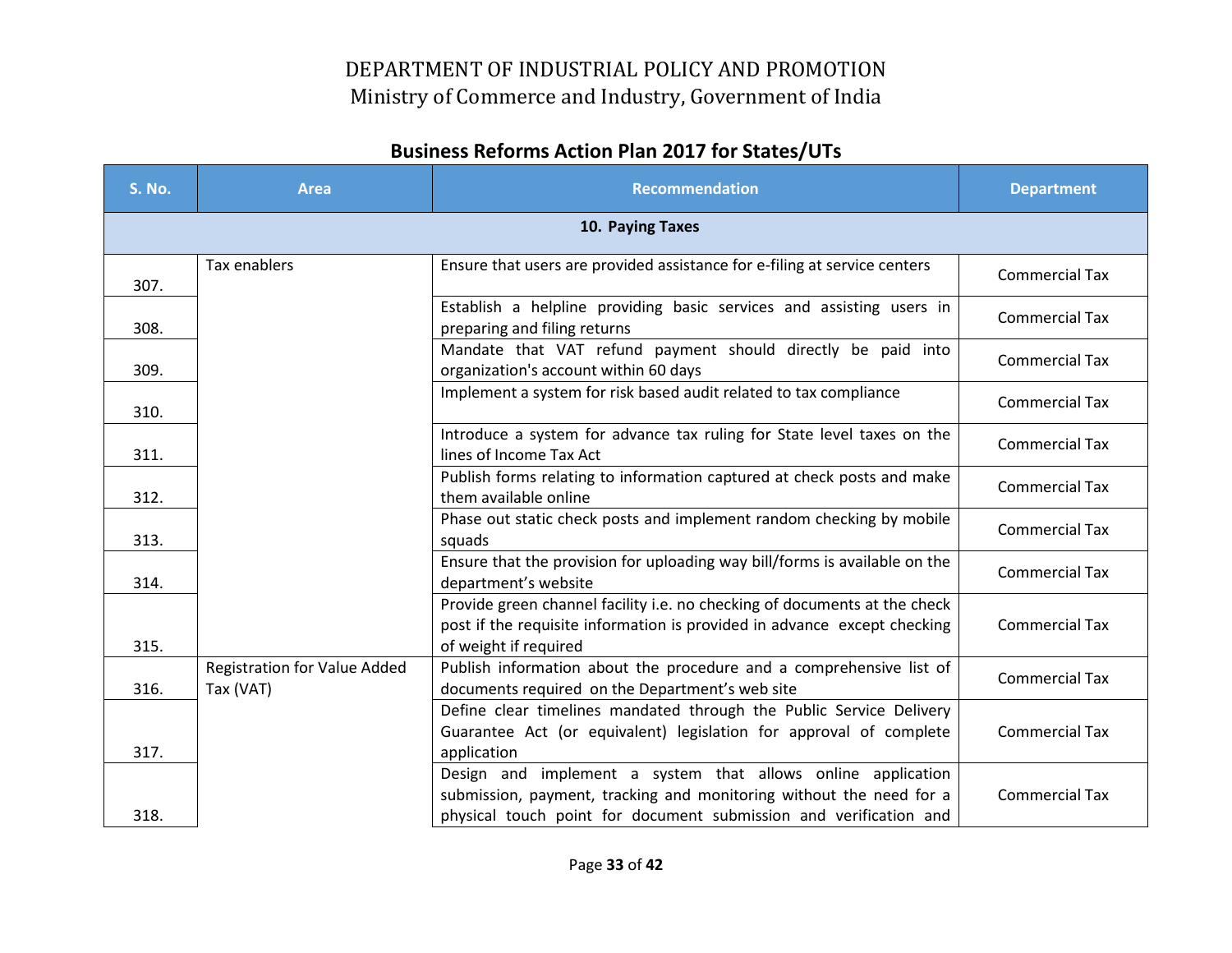| <b>S. No.</b> | <b>Area</b>                                        | <b>Recommendation</b>                                                                                                                                                                                                                                          | <b>Department</b>     |
|---------------|----------------------------------------------------|----------------------------------------------------------------------------------------------------------------------------------------------------------------------------------------------------------------------------------------------------------------|-----------------------|
|               |                                                    | mandate that all applications are submitted online                                                                                                                                                                                                             |                       |
| 319.          |                                                    | Ensure that the system allows user to download the final signed approval<br>certificate from the online portal.                                                                                                                                                | <b>Commercial Tax</b> |
| 320.          |                                                    | Allow third parties to easily verify the approval certificates in the public<br>domain                                                                                                                                                                         | <b>Commercial Tax</b> |
| 321.          | <b>Registration for Central Sales</b><br>Tax (CST) | Publish information about the procedure and a comprehensive list of<br>documents required on the Department's web site                                                                                                                                         | <b>Commercial Tax</b> |
| 322.          |                                                    | Define clear timelines mandated through the Public Service Delivery<br>Guarantee Act (or equivalent) legislation for approval of complete<br>application                                                                                                       | <b>Commercial Tax</b> |
| 323.          |                                                    | Design and implement a system that allows online application<br>submission, payment, tracking and monitoring without the need for a<br>physical touch point for document submission and verification and<br>mandate that all applications are submitted online | <b>Commercial Tax</b> |
| 324.          |                                                    | Ensure that the system allows user to download the final signed approval<br>certificate from the online portal.                                                                                                                                                | <b>Commercial Tax</b> |
| 325.          |                                                    | Allow third parties to easily verify the approval certificates in the public<br>domain                                                                                                                                                                         | <b>Commercial Tax</b> |
| 326.          | <b>Registration for Profession Tax</b>             | Publish information about the procedure and a comprehensive list of<br>documents required on the Department's web site                                                                                                                                         | <b>Commercial Tax</b> |
| 327.          |                                                    | Define clear timelines mandated through the Public Service Delivery<br>Guarantee Act (or equivalent) legislation for approval of complete<br>application                                                                                                       | <b>Commercial Tax</b> |
| 328.          |                                                    | Design and implement a system that allows online application<br>submission, payment, tracking and monitoring without the need for a<br>physical touch point for document submission and verification and<br>mandate that all applications are submitted online | <b>Commercial Tax</b> |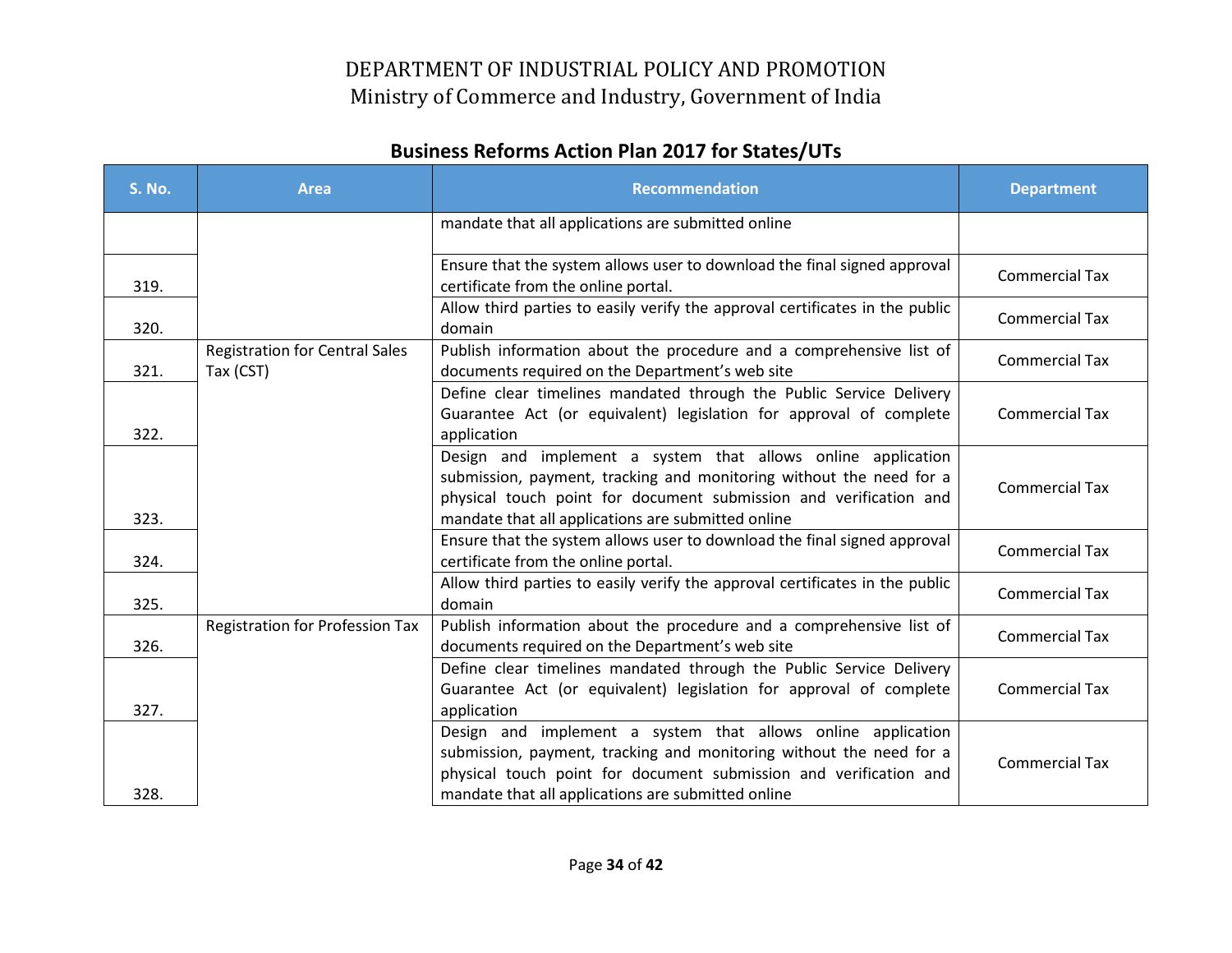| <b>S. No.</b> | <b>Area</b>                                  | <b>Recommendation</b>                                                                                                                                                                                                                                          | <b>Department</b>     |
|---------------|----------------------------------------------|----------------------------------------------------------------------------------------------------------------------------------------------------------------------------------------------------------------------------------------------------------------|-----------------------|
| 329.          |                                              | Ensure that the system allows user to download the final signed approval<br>certificate from the online portal.                                                                                                                                                | <b>Commercial Tax</b> |
| 330.          |                                              | Allow third parties to easily verify the approval certificates in the public<br>domain                                                                                                                                                                         | <b>Commercial Tax</b> |
| 331.          | <b>Registration for Entry Tax</b>            | Publish information about the procedure and a comprehensive list of<br>documents required on the Department's web site                                                                                                                                         | <b>Commercial Tax</b> |
| 332.          |                                              | Define clear timelines mandated through the Public Service Delivery<br>Guarantee Act (or equivalent) legislation for approval of complete<br>application                                                                                                       | <b>Commercial Tax</b> |
| 333.          |                                              | Design and implement a system that allows online application<br>submission, payment, tracking and monitoring without the need for a<br>physical touch point for document submission and verification and<br>mandate that all applications are submitted online | <b>Commercial Tax</b> |
| 334.          |                                              | Ensure that the system allows user to download the final signed approval<br>certificate from the online portal.                                                                                                                                                | <b>Commercial Tax</b> |
| 335.          |                                              | Allow third parties to easily verify the approval certificates in the public<br>domain                                                                                                                                                                         | <b>Commercial Tax</b> |
| 336.          | <b>Registration for Entertainment</b><br>Tax | Publish information about the procedure and a comprehensive list of<br>documents required on the Department's web site                                                                                                                                         | <b>Commercial Tax</b> |
| 337.          |                                              | Define clear timelines mandated through the Public Service Delivery<br>Guarantee Act (or equivalent) legislation for approval of complete<br>application                                                                                                       | <b>Commercial Tax</b> |
| 338.          |                                              | Design and implement a system that allows online application<br>submission, payment, tracking and monitoring without the need for a<br>physical touch point for document submission and verification and<br>mandate that all applications are submitted online | <b>Commercial Tax</b> |
| 339.          |                                              | Ensure that the system allows user to download the final signed approval<br>certificate from the online portal.                                                                                                                                                | <b>Commercial Tax</b> |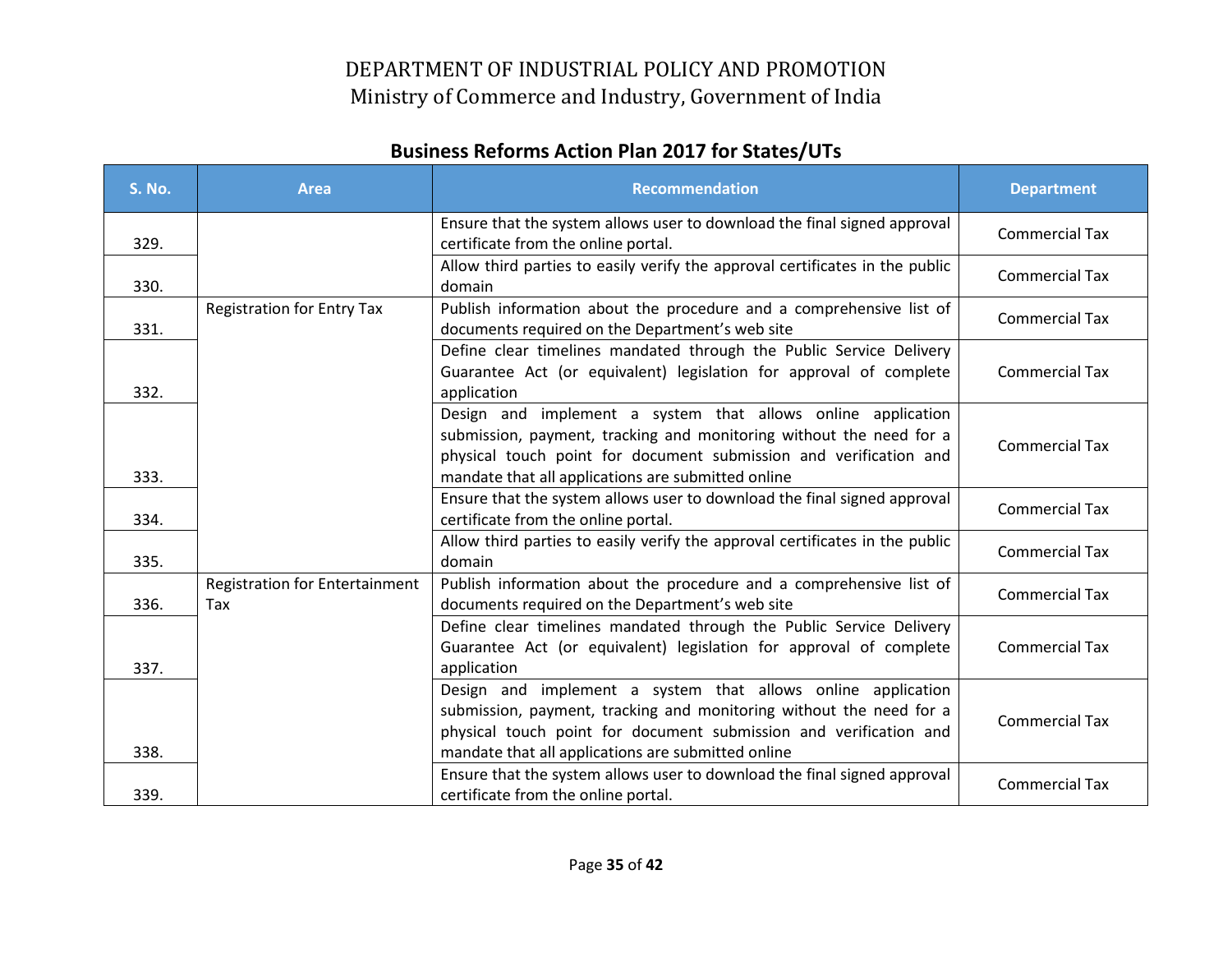| <b>S. No.</b> | <b>Area</b>                        | <b>Recommendation</b>                                                                                                                                                                                                                                          | <b>Department</b>     |
|---------------|------------------------------------|----------------------------------------------------------------------------------------------------------------------------------------------------------------------------------------------------------------------------------------------------------------|-----------------------|
| 340.          |                                    | Allow third parties to easily verify the approval certificates in the public<br>domain                                                                                                                                                                         | <b>Commercial Tax</b> |
| 341.          | <b>Registration for Luxury Tax</b> | Publish information about the procedure and a comprehensive list of<br>documents required on the Department's web site                                                                                                                                         | <b>Commercial Tax</b> |
| 342.          |                                    | Define clear timelines mandated through the Public Service Delivery<br>Guarantee Act (or equivalent) legislation for approval of complete<br>application                                                                                                       | <b>Commercial Tax</b> |
| 343.          |                                    | Design and implement a system that allows online application<br>submission, payment, tracking and monitoring without the need for a<br>physical touch point for document submission and verification and<br>mandate that all applications are submitted online | <b>Commercial Tax</b> |
| 344.          |                                    | Ensure that the system allows user to download the final signed approval<br>certificate from the online portal.                                                                                                                                                | <b>Commercial Tax</b> |
| 345.          |                                    | Allow third parties to easily verify the approval certificates in the public<br>domain                                                                                                                                                                         | <b>Commercial Tax</b> |
| 346.          | Online filing of returns           | Design and implement a system for online filing of Value Added Tax<br>(VAT)                                                                                                                                                                                    | <b>Commercial Tax</b> |
| 347.          |                                    | Design and implement a system for online filing of Central Sales Tax<br>(CST)                                                                                                                                                                                  | <b>Commercial Tax</b> |
| 348.          |                                    | Design and implement a system for online filing of Profession Tax                                                                                                                                                                                              | <b>Commercial Tax</b> |
| 349.          |                                    | Design and implement a system for online filing of Luxury Tax                                                                                                                                                                                                  | <b>Commercial Tax</b> |
| 350.          |                                    | Design and implement a system for online filing of Entry Tax                                                                                                                                                                                                   | <b>Commercial Tax</b> |
| 351.          |                                    | Design and implement a system for online filing of Entertainment Tax to<br>be filed online                                                                                                                                                                     | <b>Commercial Tax</b> |
| 352.          | Online tax payment                 | Design and implement a system for online payment of Value Added Tax<br>(VAT)                                                                                                                                                                                   | <b>Commercial Tax</b> |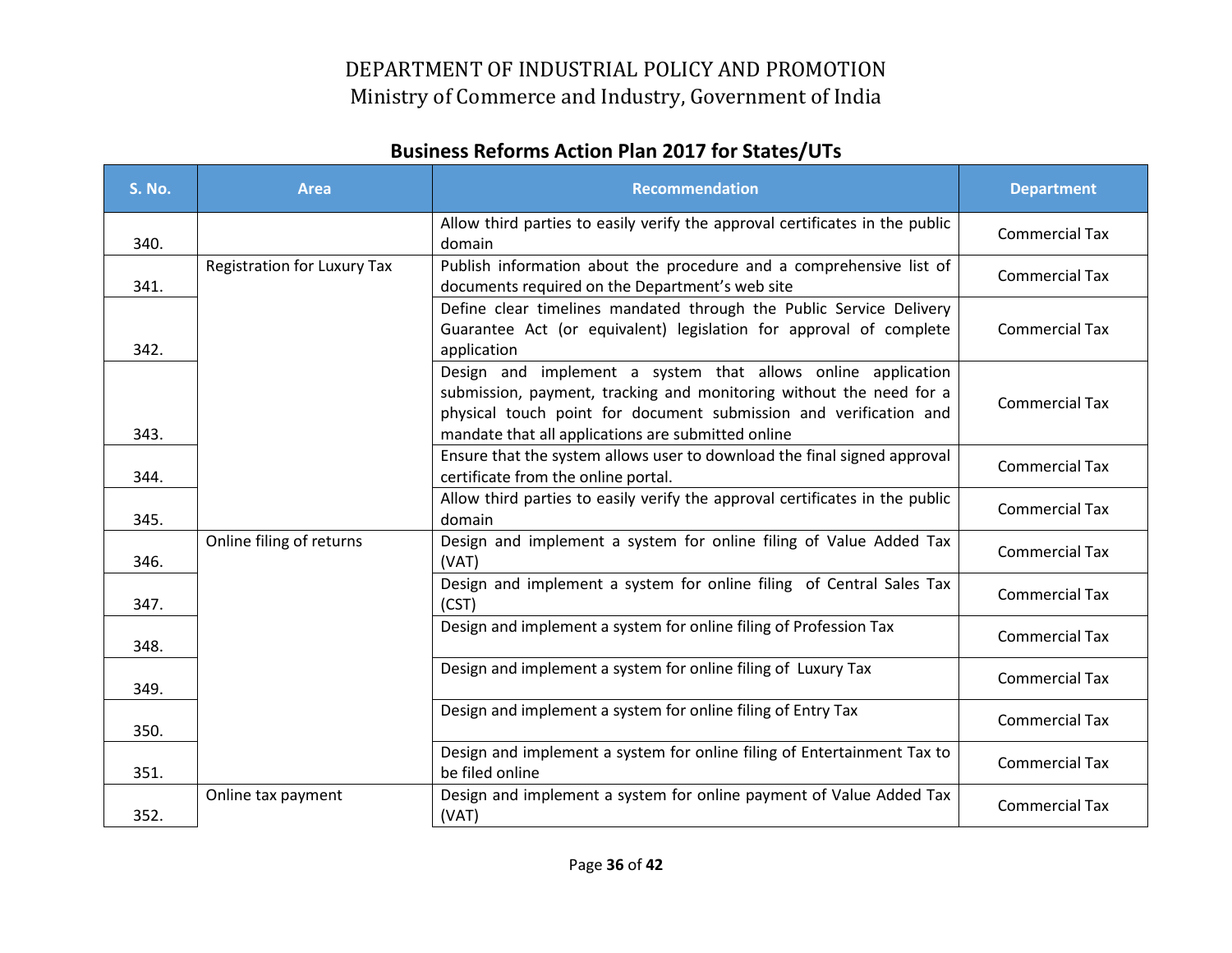| <b>S. No.</b> | <b>Area</b>                                               | <b>Recommendation</b>                                                                                                                                                                                                                                                                                                                                                                 | <b>Department</b>     |  |  |
|---------------|-----------------------------------------------------------|---------------------------------------------------------------------------------------------------------------------------------------------------------------------------------------------------------------------------------------------------------------------------------------------------------------------------------------------------------------------------------------|-----------------------|--|--|
| 353.          |                                                           | Design and implement a system for online payment of Central Sales Tax<br>(CST)                                                                                                                                                                                                                                                                                                        | <b>Commercial Tax</b> |  |  |
| 354.          |                                                           | Design and implement a system for online payment of Profession Tax                                                                                                                                                                                                                                                                                                                    | <b>Commercial Tax</b> |  |  |
| 355.          |                                                           | Design and implement a system for online payment of Luxury Tax                                                                                                                                                                                                                                                                                                                        | <b>Commercial Tax</b> |  |  |
| 356.          |                                                           | Design and implement a system for online payment of Entry Tax                                                                                                                                                                                                                                                                                                                         | <b>Commercial Tax</b> |  |  |
| 357.          |                                                           | Design and implement a system for online payment of Entertainment Tax                                                                                                                                                                                                                                                                                                                 | <b>Commercial Tax</b> |  |  |
|               | 11. Access to Information and Transparency Enablers       |                                                                                                                                                                                                                                                                                                                                                                                       |                       |  |  |
| 358.          | Access to Information and<br><b>Transparency Enablers</b> | Develop and make publicly available a comprehensive checklist,<br>applicable procedure and timeline of all required pre-establishment No<br>Objection Certificates (NOCs), licenses, registrations and other<br>mandatory State approvals required for setting up of a business                                                                                                       | All Departments       |  |  |
| 359.          |                                                           | Develop and make publicly available a comprehensive checklist,<br>applicable procedure and timeline of all required pre-operation No<br>Objection Certificates (NOCs), licenses, registrations and other<br>mandatory State approvals required for starting business operations                                                                                                       | All Departments       |  |  |
| 360.          |                                                           | Develop an online information wizard (one portal/functionality covering<br>all categories/types of industries/businesses) to provide accurate<br>information regarding all approvals (No Objection Certificates (NOCs),<br>licenses, registrations and other mandatory approvals, timelines,<br>procedure) applicable to establish a business/industrial unit (pre-<br>establishment) | All Departments       |  |  |
| 361.          |                                                           | Develop an online information wizard (one portal/functionality covering<br>all categories/types of industries/businesses) to provide accurate<br>information regarding all approvals (No Objection Certificates (NOCs),<br>licenses, registrations and other mandatory approvals, timelines,                                                                                          | All Departments       |  |  |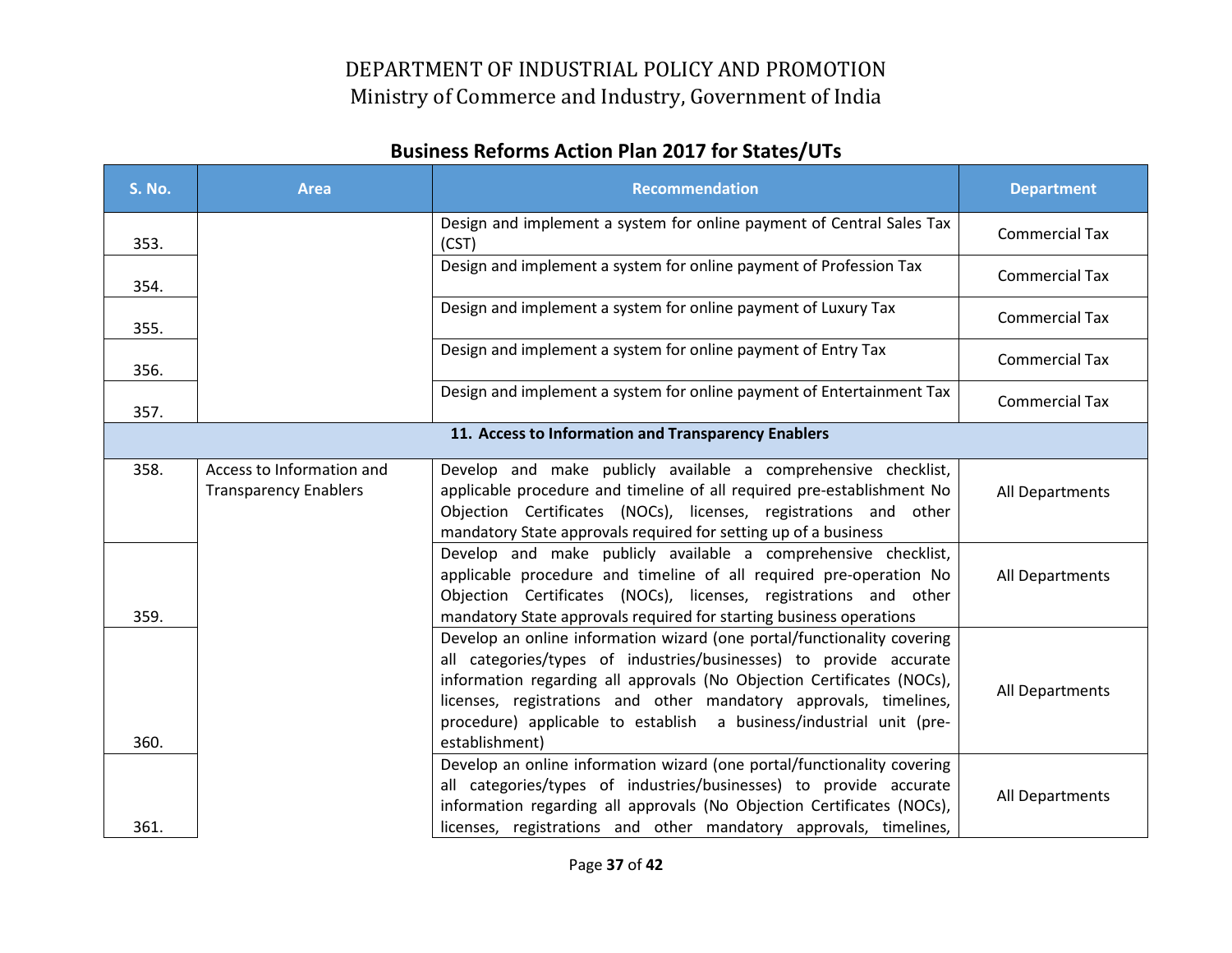| <b>S. No.</b> | <b>Area</b> | <b>Recommendation</b>                                                                                                                                                                                                                                                                    | <b>Department</b>                     |
|---------------|-------------|------------------------------------------------------------------------------------------------------------------------------------------------------------------------------------------------------------------------------------------------------------------------------------------|---------------------------------------|
|               |             | applicable to establish a business/industrial unit (pre<br>procedure)<br>operation)                                                                                                                                                                                                      |                                       |
| 362.          |             | Establish a formal investors' facilitation center/bureau in State for<br>investment promotion, industrial facilitation, regulatory reforms and<br>obtaining user feedback                                                                                                                | Investor facilitation<br>Agency/Board |
| 363.          |             | Define working procedures for the investors' facilitation center/bureau<br>such as for queries regarding the application and approval process, query<br>recording and ticketing, service timelines for query handling, aligning<br>relationship managers and reverting back to investors | Investor facilitation<br>Agency/Board |
| 364.          |             | Implement a system whereby business entities are issued a single ID for<br>all State taxes (VAT and CST, and PT, Entertainment Tax, Entry Tax and<br>Luxury Tax where applicable)                                                                                                        | <b>Commercial Tax</b>                 |
| 365.          |             | Mandate that the final VAT registration certification will be issued within<br>at most one (1) working day from the date of submission of online<br>application form                                                                                                                     | <b>Commercial Tax</b>                 |
| 366.          |             | Mandate that the final profession tax registration certificate (where<br>applicable) will be issued within at most one (1) working day from the<br>date of submission of online application form                                                                                         | <b>Commercial Tax</b>                 |
| 367.          |             | Enact a legislation (e.g. Right to Services Act) to mandate time-bound<br>delivery of all services provided by the State Government to Industries/<br><b>Businesses</b>                                                                                                                  | <b>Administrative Reforms</b>         |
| 368.          |             | Ensure that the time-bound service delivery legislation defines punitive<br>provisions that deter officials from not complying with the defined<br>timelines for services being provided to Industry/ Business                                                                           | <b>Administrative Reforms</b>         |
| 369.          |             | Develop an online system available in public to publish real time status of<br>applications submitted to the departments concerned for obtaining<br>clearances                                                                                                                           | <b>Administrative Reforms</b>         |
| 370.          |             | Ensure that online system sends automated SMS/e-mail notification to<br>respective Head of the Department with status information on the                                                                                                                                                 | <b>Administrative Reforms</b>         |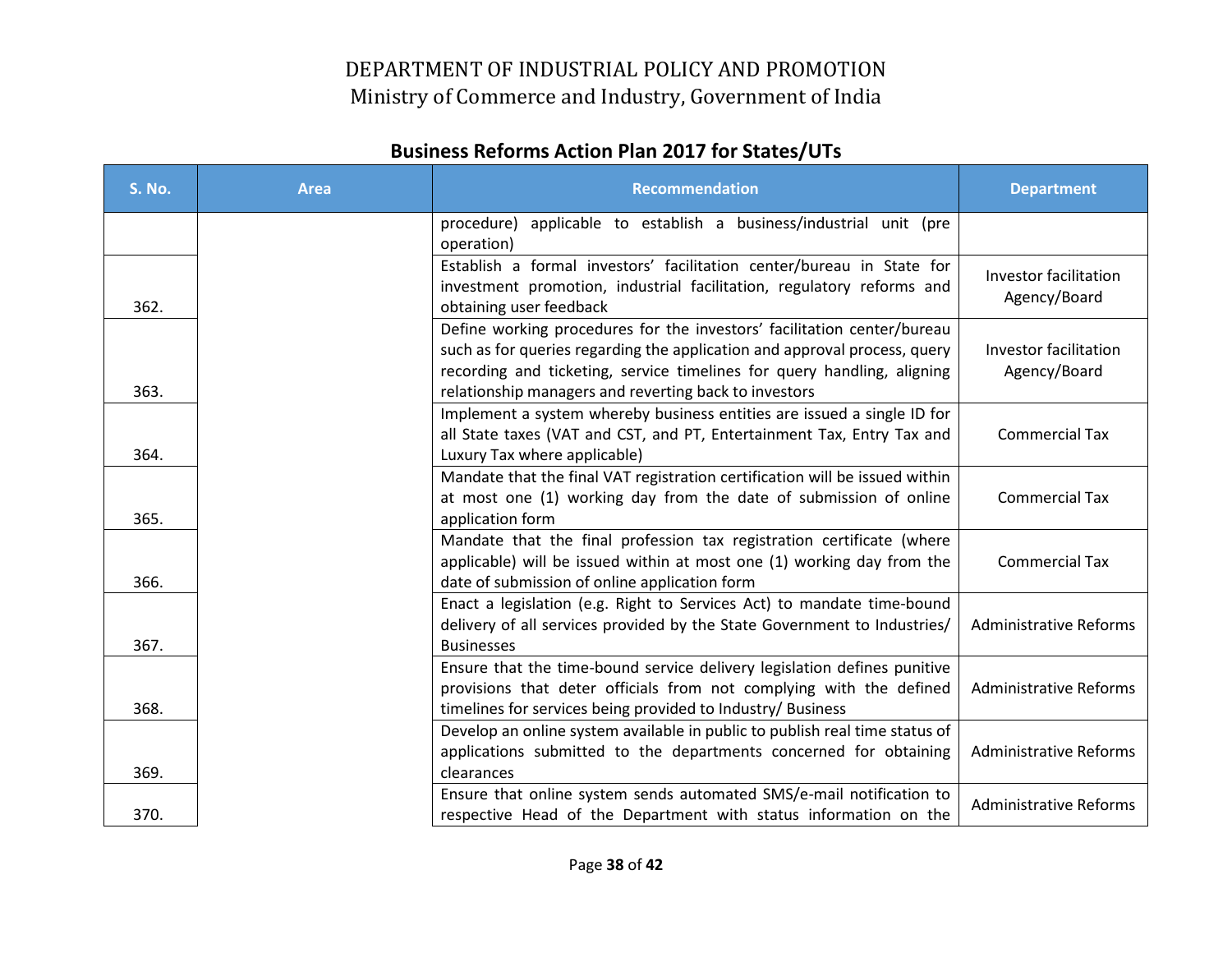| <b>S. No.</b>    | <b>Area</b>                    | <b>Recommendation</b>                                                                                                                             | <b>Department</b>             |  |
|------------------|--------------------------------|---------------------------------------------------------------------------------------------------------------------------------------------------|-------------------------------|--|
|                  |                                | applications in which clearances are likely to breach the prescribed<br>timelines (e.g. when 90% of prescribed time limit is passed and clearance |                               |  |
|                  |                                | is still not given to applicant)                                                                                                                  |                               |  |
|                  |                                | Ensure that the time-bound service delivery legislation defines clear                                                                             |                               |  |
| 371.             |                                | procedures for applicants to submit grievances relating to non-<br>compliance with the defined timelines                                          | <b>Administrative Reforms</b> |  |
|                  |                                | Mandate and make arrangements to publish draft business regulation                                                                                |                               |  |
|                  |                                | online and invite public comments/ feedback on the same prior to                                                                                  | Single Window Body            |  |
| 372.             |                                | enactment                                                                                                                                         |                               |  |
|                  |                                | Mandate and make arrangements to publish the comments/feedback                                                                                    |                               |  |
|                  |                                | received online on the draft business regulation and how they are                                                                                 | Single Window Body            |  |
| 373.             |                                | addressed in the final regulation                                                                                                                 |                               |  |
|                  |                                | 12. Sector specific                                                                                                                               |                               |  |
| Healthcare<br>a) |                                |                                                                                                                                                   |                               |  |
|                  | Retail Drug License (Pharmacy) | Publish information about the procedure and a comprehensive list of                                                                               | Department of Health/         |  |
|                  | and renewal thereof            | documents required on the web site                                                                                                                | Drug Controller               |  |
| 374.             |                                |                                                                                                                                                   |                               |  |
|                  |                                | Define clear timelines mandated through the Public Service Delivery                                                                               | Department of Health/         |  |
| 375.             |                                | Guarantee Act (or equivalent) legislation for approval of complete<br>application                                                                 | Drug Controller               |  |
|                  |                                | Design and implement a system that allows online application                                                                                      |                               |  |
|                  |                                | submission, payment, tracking and monitoring without the need for a                                                                               | Department of Health/         |  |
|                  |                                | physical touch point for document submission and verification and                                                                                 | Drug Controller               |  |
| 376.             |                                | mandate that all applications are submitted online                                                                                                |                               |  |
|                  |                                | Ensure that the system allows user to download the final signed approval                                                                          | Department of Health/         |  |
|                  |                                | certificate from the online portal.                                                                                                               | Drug Controller               |  |
| 377.             |                                |                                                                                                                                                   |                               |  |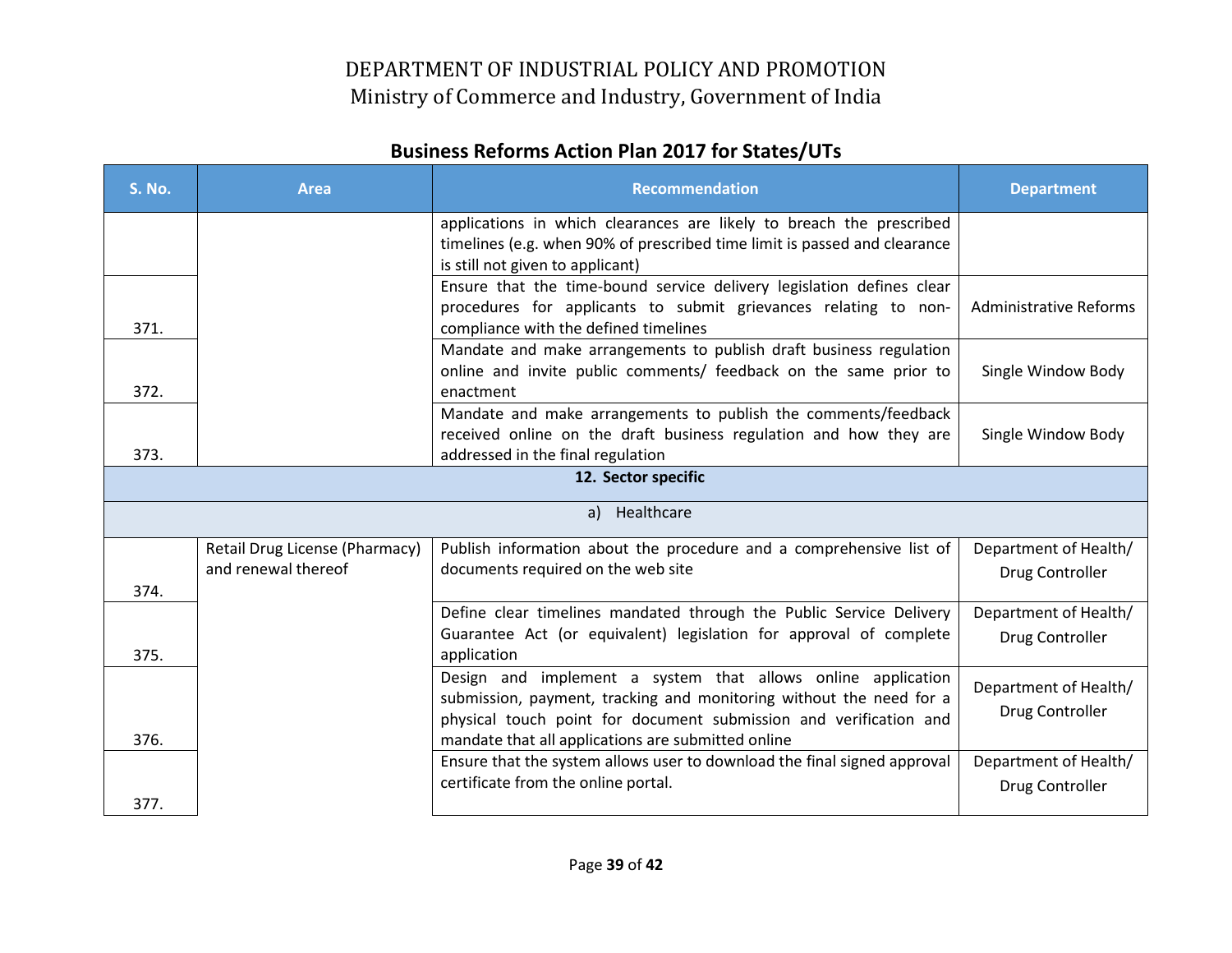| <b>S. No.</b>                                                                                                      | <b>Area</b>                                                  | <b>Recommendation</b>                                                                                                                                                                                    | <b>Department</b>                        |
|--------------------------------------------------------------------------------------------------------------------|--------------------------------------------------------------|----------------------------------------------------------------------------------------------------------------------------------------------------------------------------------------------------------|------------------------------------------|
|                                                                                                                    | Wholesale drug license                                       | Publish information about the procedure and a comprehensive list of                                                                                                                                      | Department of Health/                    |
|                                                                                                                    |                                                              | documents required on the Department's web site                                                                                                                                                          | Drug Controller                          |
| 378.                                                                                                               |                                                              | Define clear timelines mandated through the Public Service Delivery                                                                                                                                      | Department of Health/                    |
|                                                                                                                    |                                                              | Guarantee Act (or equivalent) legislation for approval of complete                                                                                                                                       | Drug Controller                          |
| 379.                                                                                                               |                                                              | application                                                                                                                                                                                              |                                          |
|                                                                                                                    |                                                              | Design and implement a system that allows online application<br>submission, payment, tracking and monitoring without the need for a                                                                      | Department of Health/                    |
| 380.                                                                                                               |                                                              | physical touch point for document submission and verification and<br>mandate that all applications are submitted online                                                                                  | Drug Controller                          |
|                                                                                                                    |                                                              | Ensure that the system allows user to download the final signed approval                                                                                                                                 | Department of Health/                    |
|                                                                                                                    |                                                              | certificate from the online portal.                                                                                                                                                                      | Drug Controller                          |
| 381.                                                                                                               |                                                              |                                                                                                                                                                                                          |                                          |
|                                                                                                                    | Granting and renewal of Drug<br><b>Manufacturing License</b> | Publish information about the procedure and a comprehensive list of<br>documents required on the Department's web site                                                                                   | Department of Health/                    |
| 382.                                                                                                               |                                                              |                                                                                                                                                                                                          | Drug Controller                          |
|                                                                                                                    |                                                              | Define clear timelines mandated through the Public Service Delivery                                                                                                                                      | Department of Health/                    |
| 383.                                                                                                               |                                                              | Guarantee Act (or equivalent) legislation for approval of complete<br>application                                                                                                                        | Drug Controller                          |
|                                                                                                                    |                                                              | Design and implement a system that allows online application<br>submission, payment, tracking and monitoring without the need for a<br>physical touch point for document submission and verification and | Department of Health/<br>Drug Controller |
| 384.                                                                                                               |                                                              | mandate that all applications are submitted online                                                                                                                                                       |                                          |
|                                                                                                                    |                                                              | Ensure that the system allows user to download the final signed approval                                                                                                                                 | Department of Health/                    |
|                                                                                                                    |                                                              | certificate from the online portal.                                                                                                                                                                      | Drug Controller                          |
| 385.                                                                                                               |                                                              | <b>Hospitality Industry</b><br>b)                                                                                                                                                                        |                                          |
| Publish information about the procedure and a comprehensive list of<br>Registration and renewal<br>Legal Metrology |                                                              |                                                                                                                                                                                                          |                                          |
| 386.                                                                                                               | under the Legal Metrology Act,                               | documents required on the Department's web site                                                                                                                                                          | Department                               |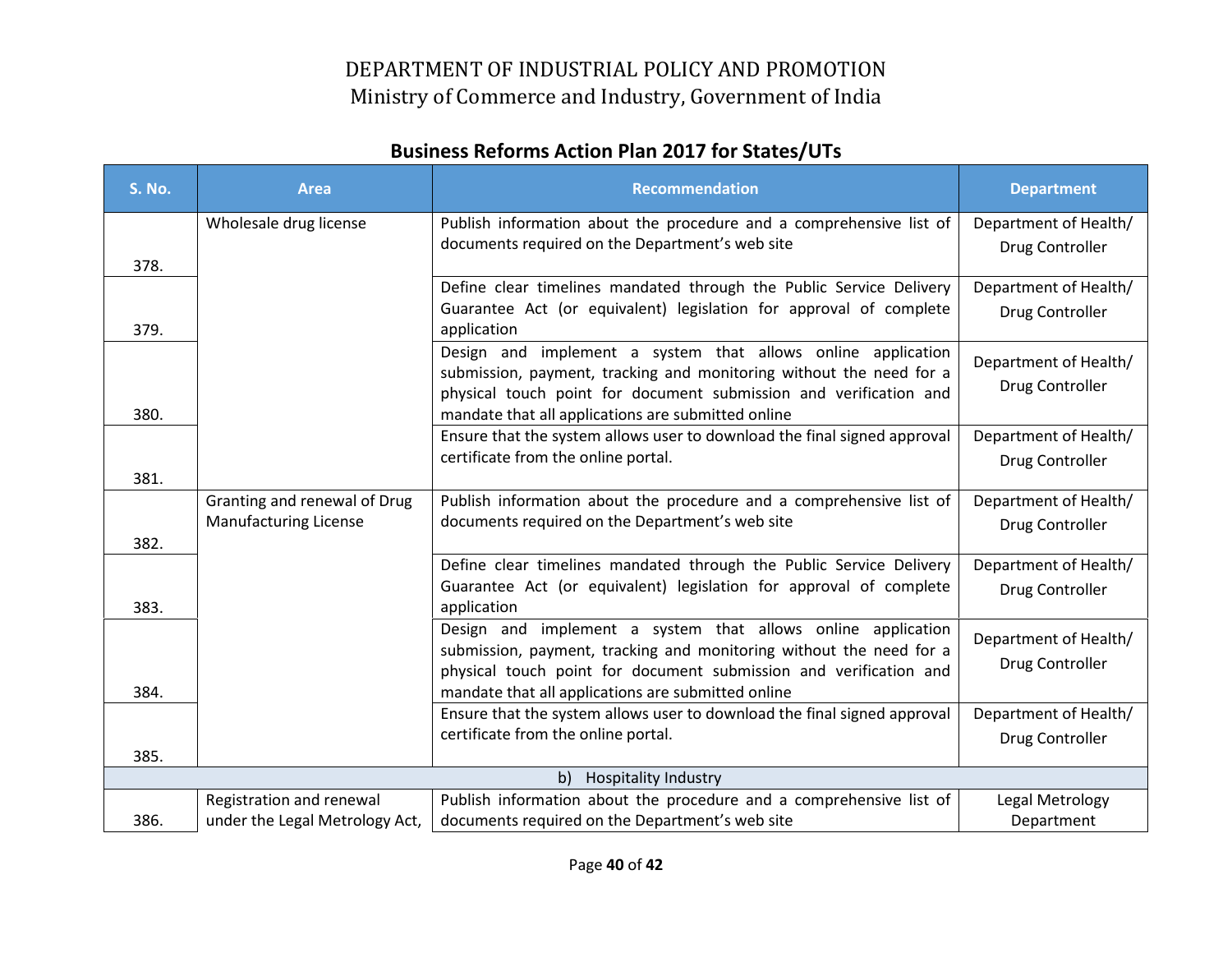| <b>S. No.</b> | <b>Area</b>                      | <b>Recommendation</b>                                                                                                                    | <b>Department</b>      |
|---------------|----------------------------------|------------------------------------------------------------------------------------------------------------------------------------------|------------------------|
|               | 2009                             | Define clear timelines mandated through the Public Service Delivery                                                                      | Legal Metrology        |
|               |                                  | Guarantee Act (or equivalent) legislation for approval of complete                                                                       | Department             |
| 387.          |                                  | application                                                                                                                              |                        |
|               |                                  | Design and implement a system that allows online application                                                                             | Legal Metrology        |
|               |                                  | submission, payment, tracking and monitoring without the need for a<br>physical touch point for document submission and verification and | Department             |
| 388.          |                                  | mandate that all applications are submitted online                                                                                       |                        |
|               |                                  | Ensure that the system allows user to download the final signed approval                                                                 | Legal Metrology        |
|               |                                  | certificate from the online portal.                                                                                                      | Department             |
| 389.          |                                  |                                                                                                                                          |                        |
|               |                                  | Allow third parties to easily verify the approval certificates in the public                                                             | Legal Metrology        |
|               |                                  | domain                                                                                                                                   | Department             |
| 390.          |                                  |                                                                                                                                          |                        |
|               |                                  | Miscellaneous<br>c)                                                                                                                      |                        |
|               | Registration of Partnership      | Publish information about the procedure and a comprehensive list of                                                                      | Registrar of companies |
| 391.          | firms                            | documents required on the Department's web site                                                                                          |                        |
|               |                                  | Define clear timelines mandated through the Public Service Delivery                                                                      |                        |
| 392.          |                                  | Guarantee Act (or equivalent) legislation for approval of complete                                                                       | Registrar of companies |
|               |                                  | application<br>Design and implement a system that allows online application                                                              |                        |
|               |                                  | submission, payment, tracking and monitoring without the need for a                                                                      |                        |
|               |                                  | physical touch point for document submission and verification and                                                                        | Registrar of companies |
| 393.          |                                  | mandate that all applications are submitted online                                                                                       |                        |
|               |                                  | Ensure that the system allows user to download the final signed approval                                                                 |                        |
| 394.          |                                  | certificate from the online portal.                                                                                                      | Registrar of companies |
|               |                                  | Allow third parties to easily verify the approval certificates in the public                                                             | Registrar of companies |
| 395.          |                                  | domain                                                                                                                                   |                        |
|               | <b>Registration of Societies</b> | Publish information about the procedure and a comprehensive list of                                                                      | Registrar of companies |
| 396.          |                                  | documents required on the Department's web site                                                                                          |                        |